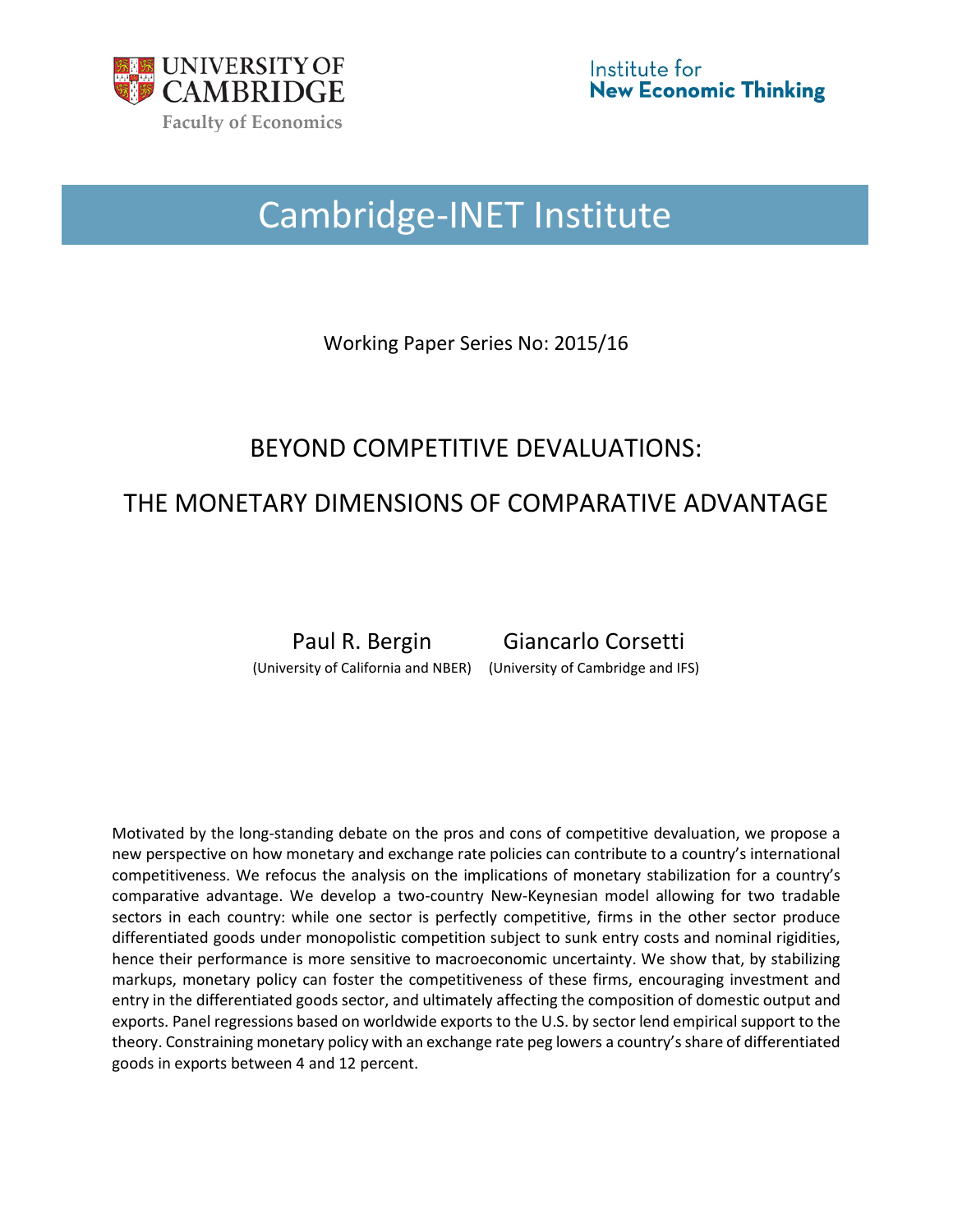## Beyond Competitive Devaluations: The Monetary Dimensions of Comparative Advantage

Paul R. Bergin Department of Economics, University of California at Davis, and NBER

> Giancarlo Corsetti Cambridge University and CEPR

> > June 2015

#### Abstract

Motivated by the long-standing debate on the pros and cons of competitive devaluation, we propose a new perspective on how monetary and exchange rate policies can contribute to a country's international competitiveness. We refocus the analysis on the implications of monetary stabilization for a country's comparative advantage. We develop a two-country New-Keynesian model allowing for two tradable sectors in each country: while one sector is perfectly competitive, firms in the other sector produce differentiated goods under monopolistic competition subject to sunk entry costs and nominal rigidities, hence their performance is more sensitive to macroeconomic uncertainty. We show that, by stabilizing markups, monetary policy can foster the competitiveness of these firms, encouraging investment and entry in the differentiated goods sector, and ultimately affecting the composition of domestic output and exports. Panel regressions based on worldwide exports to the U.S. by sector lend empirical support to the theory. Constraining monetary policy with an exchange rate peg lowers a country's share of differentiated goods in exports between 4 and 12 percent.

Keywords: monetary policy, production location externality, firm entry, optimal tariff JEL classification: F41

 $\overline{a}$ 

We thank our discussants Matteo Cacciatore, Fabio Ghironi, Paolo Pesenti, and Hélène Rey, as well as Mary Amiti, Giovanni Maggi, Sam Kortum, Kim Ruhl, and seminar participants at the 2013 NBER Summer Institute, the 2013 International Finance and Macro Finance Workshop at Sciences Po Paris, the 2013 Norges Bank Conference The Role of Monetary Policy Revisited, the 2014 ASSA meetings, the 2014 West Coast Workshop on International Finance and Open Economy Macroeconomics, the CPBS 2014 Pacific Basin Research Conference, the 2014 Banque de France PSE Trade Elasticities Workshop, Bank of England, Bank of Spain, London Business School, New York FED the National University of Singapore, Universidade Nova de Lisboa, and the Universities of Cambridge, Wisconsin, and Yale for comments. We thank Yuan Liu, Riccardo Trezzi and Jasmine Xiao for excellent research assistance. Giancarlo Corsetti acknowledges the generous support of the Keynes Fellowship at Cambridge University, the Cambridge Inet Institute and Centre for Macroeconomics.

Paul R. Bergin, Department of Economics, University of California at Davis, One Shields Ave., Davis, CA 95616. Phone: (530) 752-0741. Email: prbergin@ucdavis.edu.

Giancarlo Corsetti, Faculty of Economics, Cambridge University Sidgwick Avenue Cambridge CB3 9DD United Kingdom. Phone: +44(0)1223525411. Email: gc422@cam.ac.uk.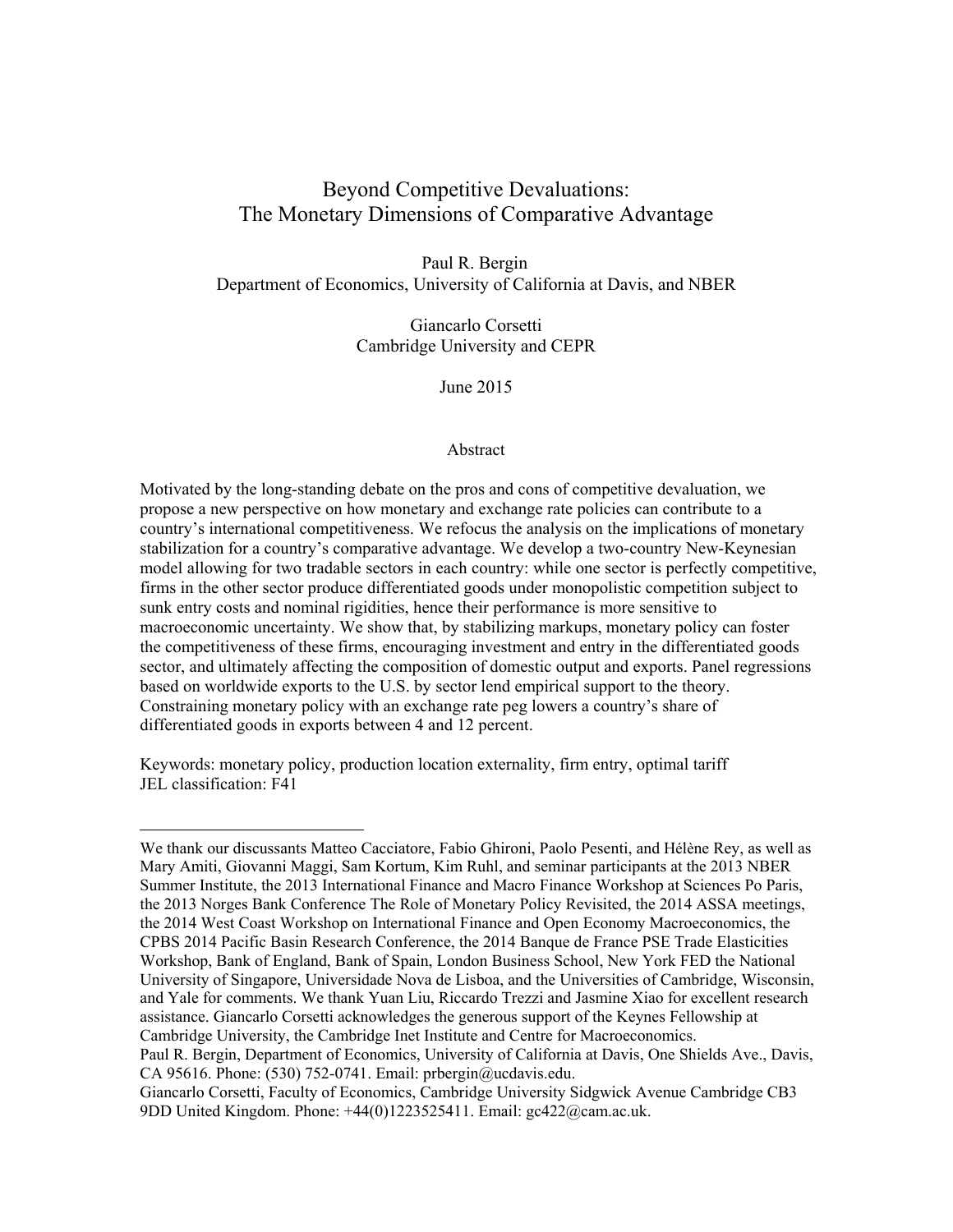#### **1. Introduction**

 $\overline{a}$ 

This paper offers a new perspective on how monetary and exchange rate policy can strengthen a country's international competitiveness. The conventional policy model emphasizes the competitive gains from currency devaluation, which lowers the relative cost of producing in a country over the time span that domestic wages and prices are sticky in local currency. In modern monetary theory and central bank practice, however, the resort to competitive devaluation is not viewed as a viable policy recommendation, as it invites retaliation and currency wars, and furthermore, is bound to worsen the short-run trade-offs between inflation and unemployment. Conversely, recent contributions to the New Open Economy Macro (NOEM) and New-Keynesian (NK) tradition stress that monetary policymakers can exploit a country's monopoly on its terms of trade. As this typically means pursuing a higher international price of home goods, the implied policy goal appears to be the opposite of improving competitiveness.<sup>1</sup> In this paper, we pursue a different approach, focusing on the implications of monetary and exchange rate regimes for a country's comparative advantage.

We motivate our analysis with the observation that monetary policy aimed at stabilizing marginal costs and demand conditions at an aggregate level (weakening or strengthening the exchange rate in response to cyclical disturbances) is likely to have asymmetric effects across sectors. Stabilization policy can be expected to be more consequential in industries where firms face higher nominal rigidities as well as significant up-front investment to enter the market and price products---features typically associated with differentiated manufacturing goods. To the extent that monetary policy ensures domestic macroeconomic stability, it creates favorable conditions for firms' entry in such industries, with long-lasting effects on their competitiveness, and thus their weight in domestic output and exports.

<sup>&</sup>lt;sup>1</sup> In virtually all contributions to the new-open economy macroeconomics and New-Keynesian literature, the trade-off between output gap and exchange rate stabilization is mainly modeled emphasizing a termsof-trade externality (see Obstfeld and Rogoff (2000) and Corsetti and Pesenti (2001, 2005), Canzoneri et al. (2005) in the NOEM literature, as well as Benigno and Benigno (2003), and Corsetti et al. (2010) in the New-Keynesian literature, among others). Provided the demand for exports and imports is relatively elastic, an appreciation of the terms of trade of manufacturing allows consumers to substitute manufacturing imports for domestic manufacturing goods, without appreciable effects in the marginal utility of consumption, while reducing the disutility of labor. The opposite is true if the trade elasticity is low.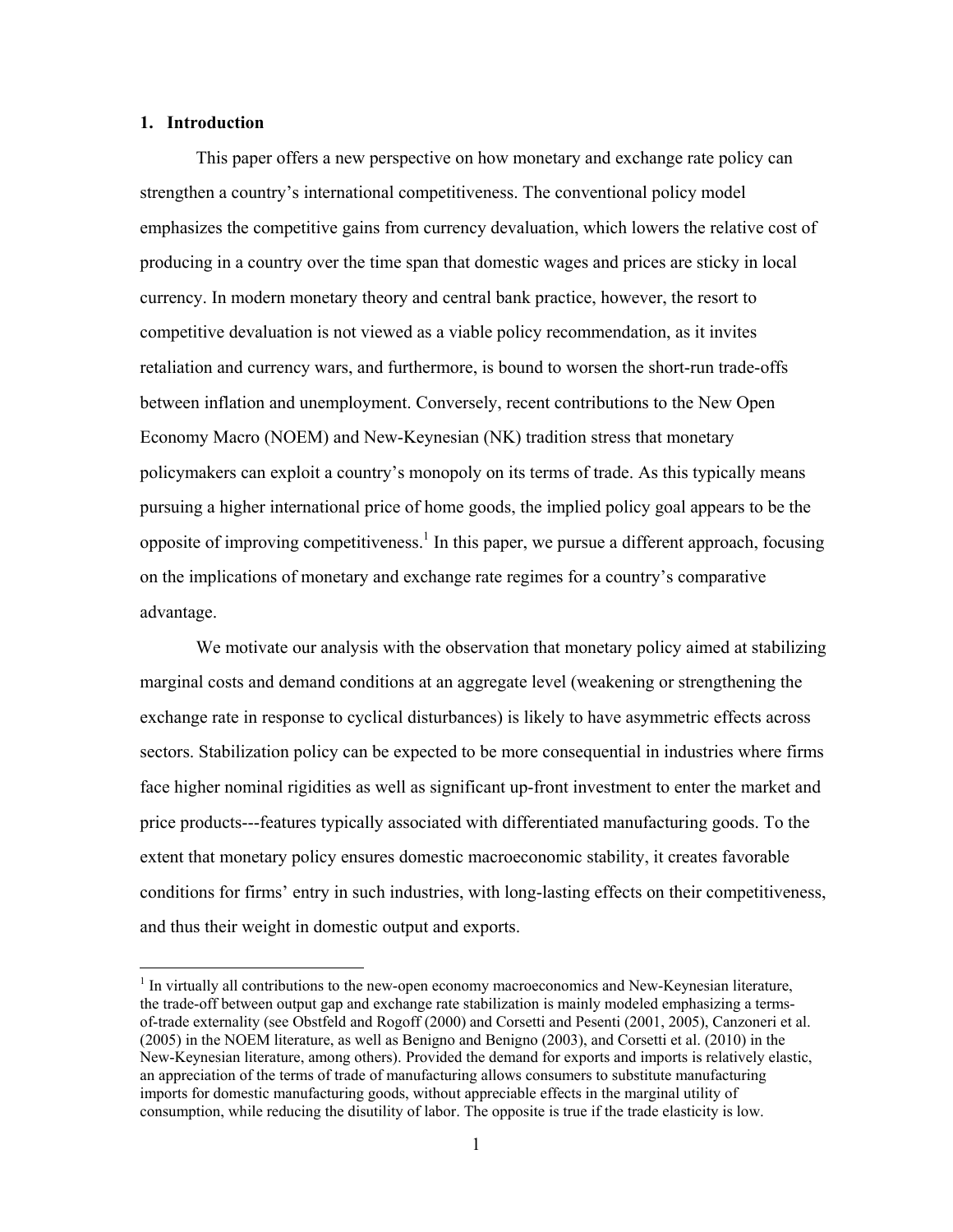To illustrate our new perspective on the subject, we specify a stochastic generalequilibrium monetary model of open economies with incomplete specialization across two tradable sectors. In one sector, conventionally identified with manufacturing, firms produce an endogenous set of differentiated varieties operating under imperfect competition; in the other sector, firms produce highly substitutable, non-differentiated goods under perfect competition. One key distinction between these sectors is that nominal rigidities are relevant only for the differentiated producers, who have some monopoly power and therefore are able to set their product prices. A second key distinction is that establishing a differentiated product requires a sunk entry investment, which does not apply to nondifferentiated goods producers.

The core result from our model is that efficient stabilization rules lower the average relative price of a country's differentiated goods in terms of its nondifferentiated goods, conferring comparative advantage in the sale of differentiated goods both at home and abroad. Underlying this result is a transmission channel at the core of modern monetary literature: in the presence of nominal rigidities, uncertainty implies the analog of a risk premium in a firm's prices, depending on the covariance of demand and marginal costs (See Obstfeld and Rogoff 2000, Corsetti and Pesenti 2005 and more recently Fernandez-Villaverde et al. 2011). We show that, by affecting this covariance, and thus the variability of the ex-post markups, optimal monetary policy contributes to manufacturing firms setting low, competitive prices *on average,* with a positive demand externality affecting the size of the market. A larger market in turn strengthens the incentive for new manufacturing firms to enter, see e.g., Bergin and Corsetti (2008) and Bilbiie, Ghironi and Melitz (2008). We derive a key testable implication of the theory: everything else equal, countries with a reduced ability to stabilize macro shocks will tend to specialize away from differentiated manufacturing goods, relative to the countries that use their independent monetary policy to pursue inflation and output gap stabilization.

We calibrate our model using novel estimates of the TFP process for differentiated and non-differentiated sectors in the US vis-à-vis an aggregate of European countries. In the calibrated model we find that the unconditional mean of the share of a country's exports in differentiated goods falls by more than one percent, and as much as 9 percent depending on the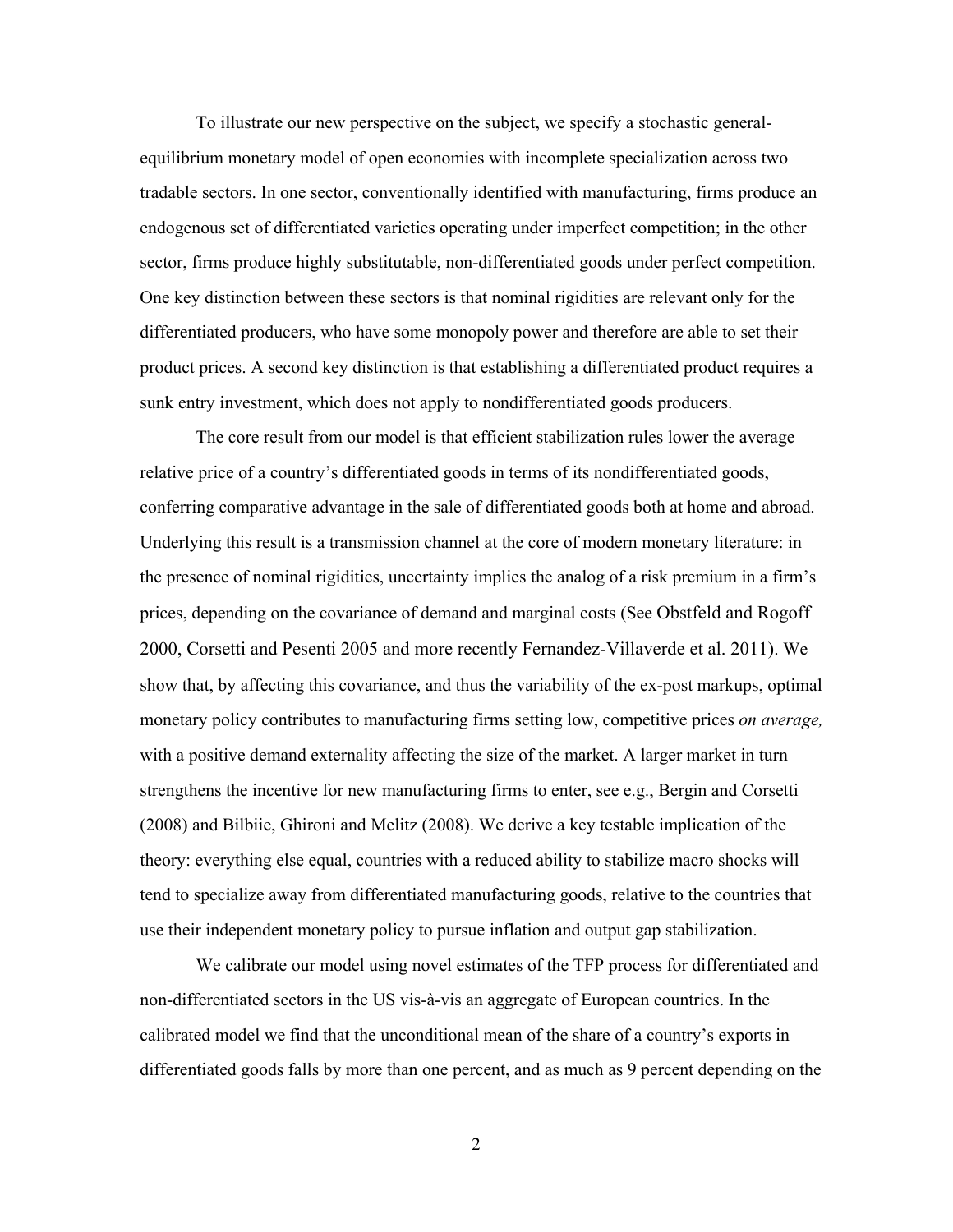calibration, if a country replaces optimal monetary rules with a unilateral peg implying inefficient output gap stabilization.

At an empirical level, we contribute novel evidence on the key prediction of the model, by conducting panel regressions of the composition of exports to the U.S. by country, on indicators for the exchange rate regime of that country. The regression model includes country and year fixed effects, to account for determinants of comparative advantage, as well as a number of controls to account for macroeconomic and financial factors that may weigh on a country's exports: the real exchange rate, the current account balance, currency and banking crisis dummies, as well as an index of capital account liberalization.

We find that a peg does reduce the share of differentiated goods in a country's exports. This result is robust to changing the reference sample (e.g. to excluding oil exports and oil exporting countries), as well as to adopting alternative classifications of the exchange rate regime, and/or of instruments designed to control for the endogeneity of a peg. The point estimate of this effect is in the range between 2 and 6 percentage points. Given that the average differentiated goods share is around one-half, this implies an effect of 4 to 12 percent, which is a large effect by macroeconomic standards. We should stress here that our study is entirely distinct from the macroeconomic literature on the effects of exchange rate volatility on the volume of exports; we instead provide theoretical arguments and evidence that exchange rate and monetary regimes have appreciable effects on the *composition* of exports by types of good.

In line with well-known contributions to the NOEM and NK literature, $\alpha^2$  our model suggests that efficient stabilization affects a country's terms of trade. The underlying mechanism, however, is distinct. The NOEM and NK literature appeals to a terms-of-trade externality and the (monetary-analog) of the optimal tariff argument. While a terms-of-trade externality is also present in our model, our main result actually rests on a change in the composition of exports. Namely, by lowering average markups in the manufacturing sector,

 $\overline{a}$ 

 $2$  Our theory has implications for the analysis of cross-border policy cooperation. Namely, the impact of monetary policy on trade and production patterns creates welfare incentives to deviate from monetary rules that are efficient from a global perspective, defining a policy game over comparative advantages. While related to the NOEM literature studying strategic policy and coordination (see the discussion in Corsetti et al. 2010), the mechanism producing gains from cooperation in our model is different.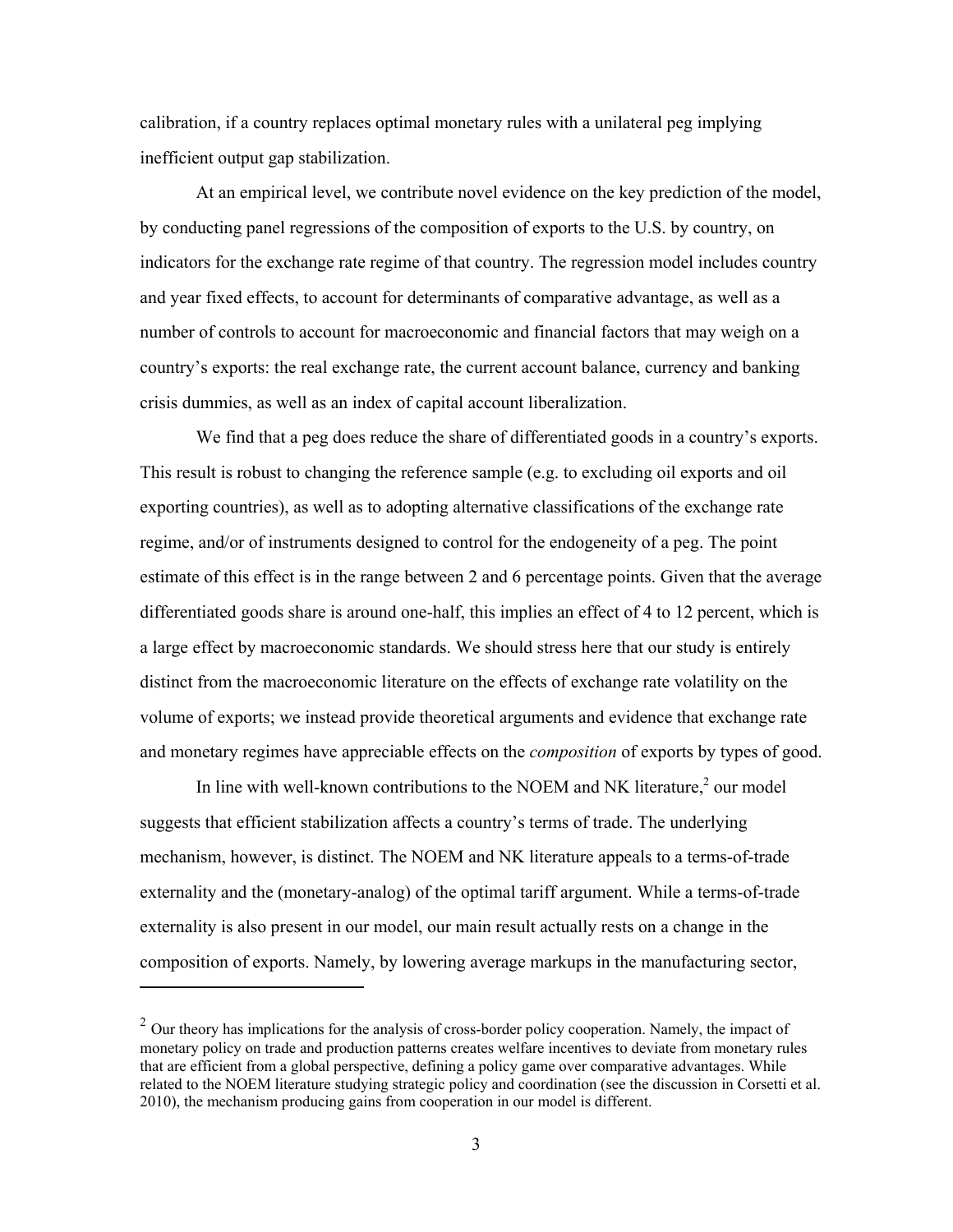stabilization policy fosters the production of high value-added goods. As the average supply of these goods rises, their share in exports increases, more than offsetting any fall in manufacturing prices. From the perspective of trade theory, our analysis is related to leading work on tariffs by Ossa (2011), also lending theoretical support to the competitiveness argument. This paper, like ours, models a country's comparative advantage drawing on the literature on the 'home market effect' after Krugman (1980), implying production relocation externalities associated with the expansion of manufacturing.<sup>3</sup>

The text is structured as follows. The next section describes the model. Section 3 derives analytical results for a simplified version of the model, and section 4 uses stochastic simulations to demonstrate a broader set of implications. Section 5 presents empirical evidence in support of the theory. Section 6 concludes.

#### **2. Model**

 $\overline{a}$ 

In what follows, we develop a two-country monetary model, introducing a key novel element in the way we specify the goods market structure. Namely, each country—home and foreign--- produces two types of tradable goods. The first type comes in differentiated varieties produced under monopolistic competition. This is the market where firms face entry costs and nominal rigidities. The second type of good is produced by perfectly competitive firms, and is modeled according to the standard specification in real business cycle models. For this good, there is perfect substitutability among producers within a country (indeed, the good is produced under perfect competition), but imperfect substitutability across countries, as summarized by an Armington elasticity.

 $3$  According to the 'home market effect,' the size of the market (i.e. a high demand) is a source of comparative advantage in manufacturing. In this literature, the social benefits from gaining comparative advantage in the manufacturing sector stem from a 'production relocation externality.' In the presence of such an externality, acquiring a larger share of the world production of differentiated goods produces welfare gains due to savings on trade costs. Our work is also related to Corsetti et al. (2007), which considers the role of the home market effect in a real trade model, as well as Ghironi and Melitz (2005). We differ in modeling economies with two tradable sectors, as well as considering the implications of price stickiness and monetary policy.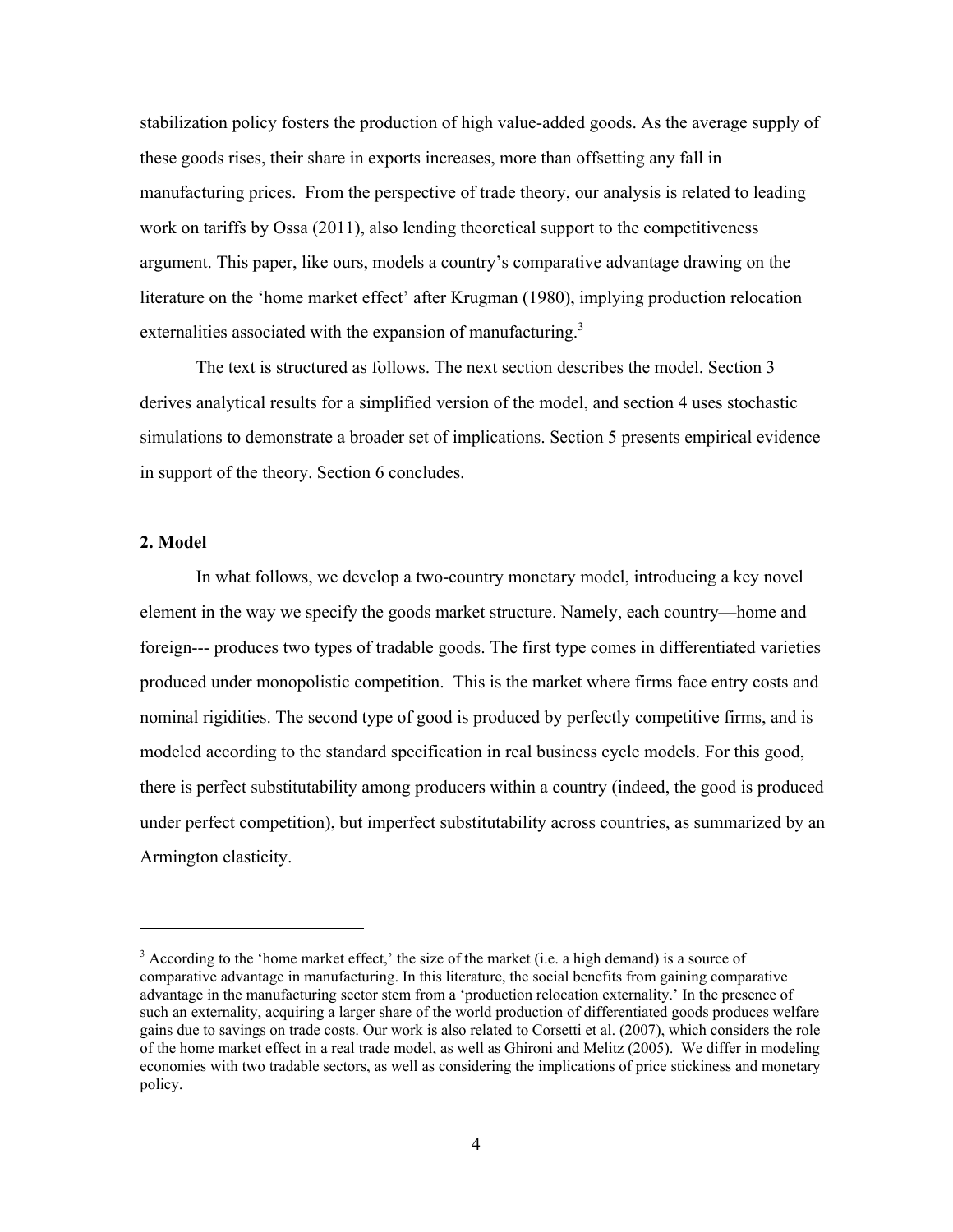#### **2.1. Goods market structure**

 Households consume goods from two sectors. The *D* sector consists of differentiated varieties of manufacturing good, which are produced by *n* and *n\** monopolistically competitive firms in the home and foreign country, respectively (from now on, foreign variables will be denoted with an asterisk). Each variety in the *D* sector is an imperfect substitute for any other variety in this sector, either of home or foreign origin, with elasticity ϕ. The *N* sector consists of non-differentiated goods, produced by perfectly competitive firms. The home and foreign versions of the *N* good are imperfect substitutes for each other, with elasticity η. For convenience, hereafter we may refer to the first sector as 'manufacturing.'

The overall consumption index is specified:

$$
C_t \equiv C_{D,t}^{\theta} C_{N,t}^{1-\theta},
$$

where

$$
C_{D,t} = \left(\int\limits_{0}^{n_t} c_t(h) \frac{\phi-1}{\phi} dh + \int\limits_{0}^{n_t} c_t(f) \frac{\phi-1}{\phi} df\right)^{\frac{\phi}{\phi-1}}
$$

is the index over the home and foreign varieties of manufacturing good, *c*(*h*) and *c*(*f*), and

$$
C_{N,t} = \left(\nu^{\frac{1}{\eta}}C_{H,t}^{\frac{\eta-1}{\eta}} + \left(1-\nu\right)^{\frac{1}{\eta}}C_{F,t}^{\frac{\eta-1}{\eta}}\right)^{\frac{\eta}{\eta-1}}
$$

is the index over goods differentiated only by country of origin, with ν accounting for the weight on domestic goods. The corresponding consumption price index is

$$
P_t = \frac{P_{D,t}^{\theta} P_{N,t}^{1-\theta}}{\theta^{\theta} (1-\theta)^{1-\theta}},
$$
\n(1)

where

$$
P_{D,t} = \left(n_t p_t \left(h\right)^{1-\phi} + n_t^* p_t \left(f\right)^{1-\phi}\right)^{\frac{1}{1-\phi}}
$$
 (2)

is the index over the prices of all varieties of home and foreign manufacturing goods, and

$$
P_{N,t} = \left(\nu P_{H,t}^{1-\eta} + (1-\nu) P_{\nu F_t}^{1-\eta}\right)^{\frac{1}{1-\eta}}
$$
(3)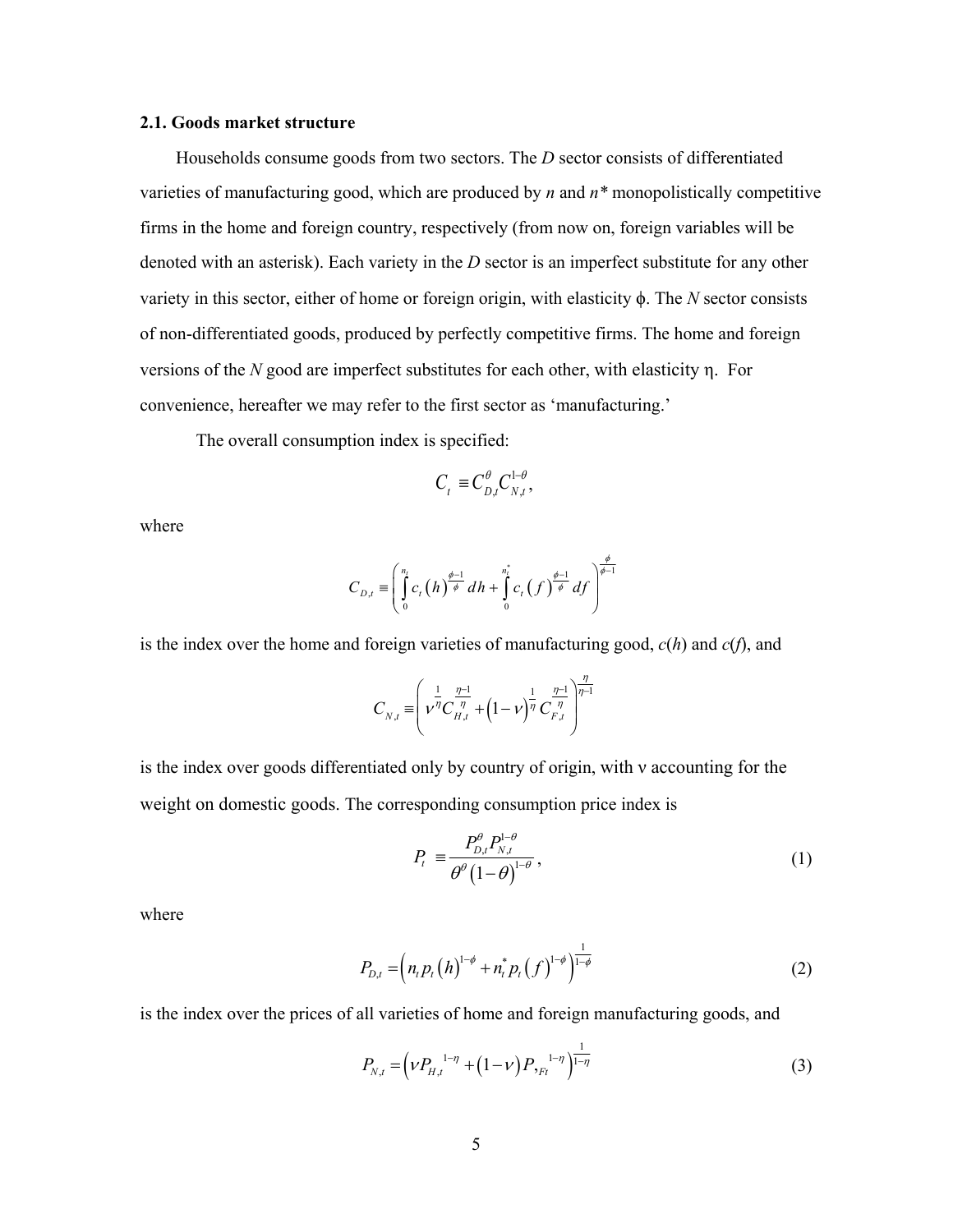is the index over the prices of home and foreign non-differentiated goods.

These definitions imply relative demand functions for domestic residents:

$$
c_{t}(h) = (p_{t}(h)/P_{D,t})^{-\phi} C_{D,t}
$$
 (4)

$$
c_t(f) = (p_t(f)/P_{D,t})^{-\phi} C_{D,t}
$$
 (5)

$$
C_{D,t} = \theta P_t C_t / P_{D,t} \tag{6}
$$

$$
C_{N,t} = (1 - \theta) P_t C_t / P_{N,t} \tag{7}
$$

$$
C_{H,t} = \nu \left( P_{H,t} / P_{N,t} \right)^{-\eta} C_{N,t}
$$
 (8)

$$
C_{F,t} = (1 - \nu) \left( P_{F,t} / P_{N,t} \right)^{-\eta} C_{N,t}.
$$
\n(9)

#### **2.2. Home household problem**

 The representative home household derives utility from consumption (*C*), and from holding real money balances (*M/P*); it derives disutility from labor (*l*). The household derives income by selling labor at the nominal wage rate  $(W)$ ; it receives real profits  $(\Pi)$  from home firms as defined below, and interest income (*iB*) on holding domestically traded bonds, which are in zero net supply. It pays lump-sum taxes (*T*).

Household optimization for the home country may be written:

$$
\max E_0 \sum_{t=0}^{\infty} \beta^t U\left(C_t, l_t, \frac{M_t}{P_t}\right)
$$

where utility is defined by

$$
U_t = \frac{1}{1-\sigma} C_t^{1-\sigma} + \ln \frac{M_t}{P_t} - \frac{1}{1+\psi} I_t^{1+\psi} ,
$$

subject to the budget constraint:

$$
P_{t}C_{t} + (M_{t} - M_{t-1}) + (B_{t} - (1 + i_{t-1})B_{t-1}) = W_{t}l_{t} + \Pi_{t} - T_{t}.
$$

Above,  $\sigma$  denotes risk aversion and  $\psi$  the inverse of the Frisch elasticity. Defining  $\mu_t = P_t C_t^{\sigma}$ , optimization implies an intertemporal Euler equation: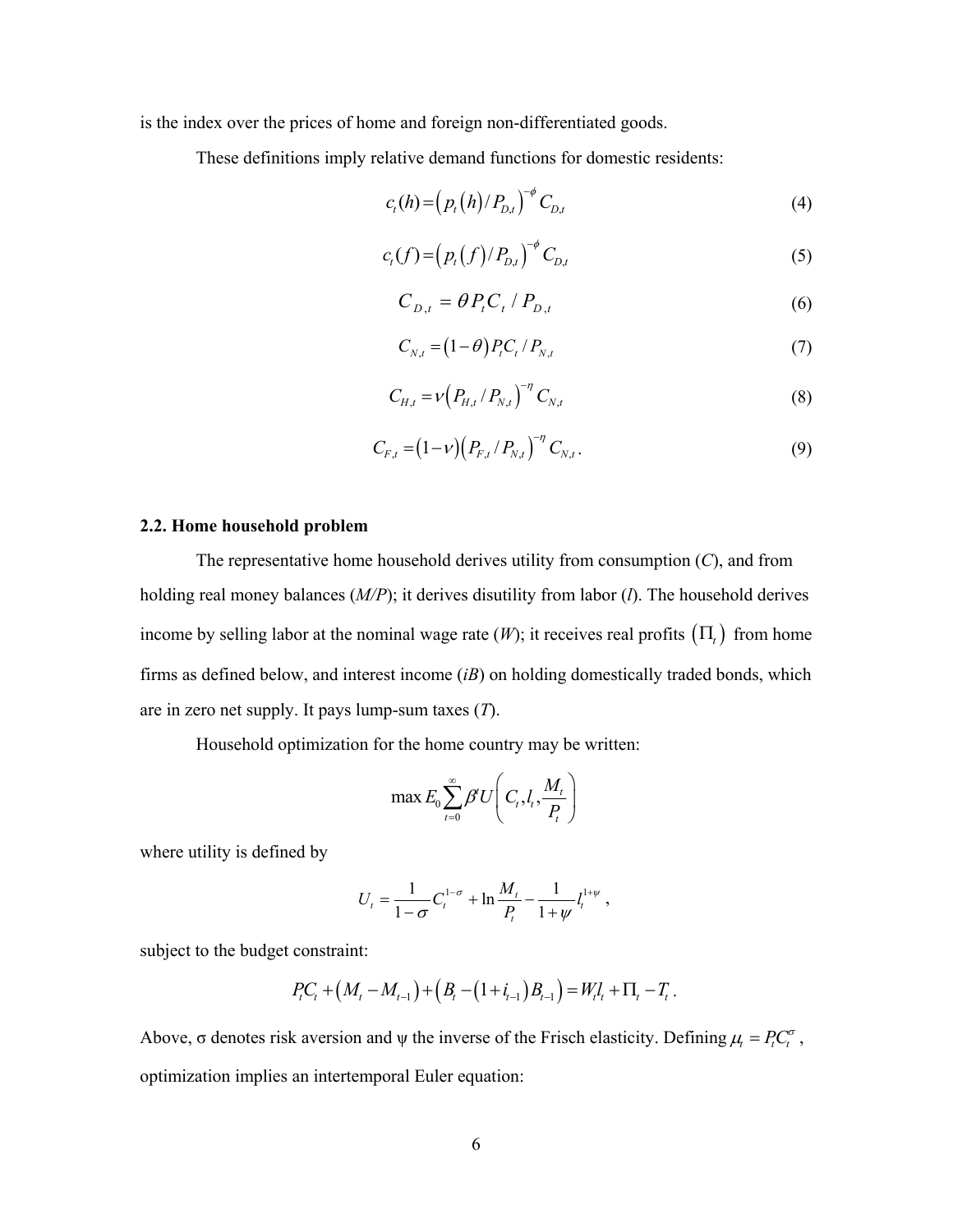$$
\frac{1}{\mu_i} = \beta \left( 1 + i_t \right) E_i \left[ \frac{1}{\mu_{i+1}} \right] \tag{10}
$$

a labor supply condition:

$$
W_t = l_t^{\psi} \mu_t \tag{11}
$$

and a money demand condition:

$$
M_t = \mu_t \left( \frac{1 + i_t}{i_t} \right). \tag{12}
$$

The problem and first order conditions for the foreign household are analogous.

#### **2.3. Home firm problem and entry condition**

In the differentiated goods sector, production is linear in labor:

$$
y_t(h) = \alpha_{D,t} l_t(h), \qquad (13)
$$

where  $l(h)$  is the labor employed by firm *h*, and  $\alpha_D$  is stochastic technology common to all differentiated goods producers in the country. Exports involve an iceberg trade cost,  $\tau_D$ , so that

$$
y_t(h) = d_t(h) + (1 + \tau_D)d_t^*(h),
$$
\n(14)

where  $d_t(h) = c_t(h) + d_{A C, t}(h) + d_{K, t}(h)$  is total demand for the product in the home country, for use in consumption, adjustment costs, and entry costs, respectively;  $d_t^*(h)$  is the corresponding demand for home goods abroad. Firm profits are computed as:

$$
\pi_{t}(h) = p_{t}(h)d_{t}(h) + e_{t}p_{t}^{*}(h)d_{t}^{*}(h) - W_{t}y_{t}(h)/\alpha_{t} - AC_{p,t}(h).
$$
 (15)

There is free entry into the sector. To set up a firm, managers incur a one-time sunk cost, *K* , and production starts with a one-period lag. In each period, firms face an exogenous probability of exit  $\delta$ , so that fraction  $\delta$  of all firms exogenously stop operating each period. Let  $n_i$  represent the number of firms, and define new entrants to the export market,  $n e_i$ . The stock of firms at each point in time is:

$$
n_{t+1} = (1 - \delta)(n_t + ne_t).
$$
 (16)

The value function of firms that enter period *t* may be represented as the discounted sum of profits of domestic sales and export sales,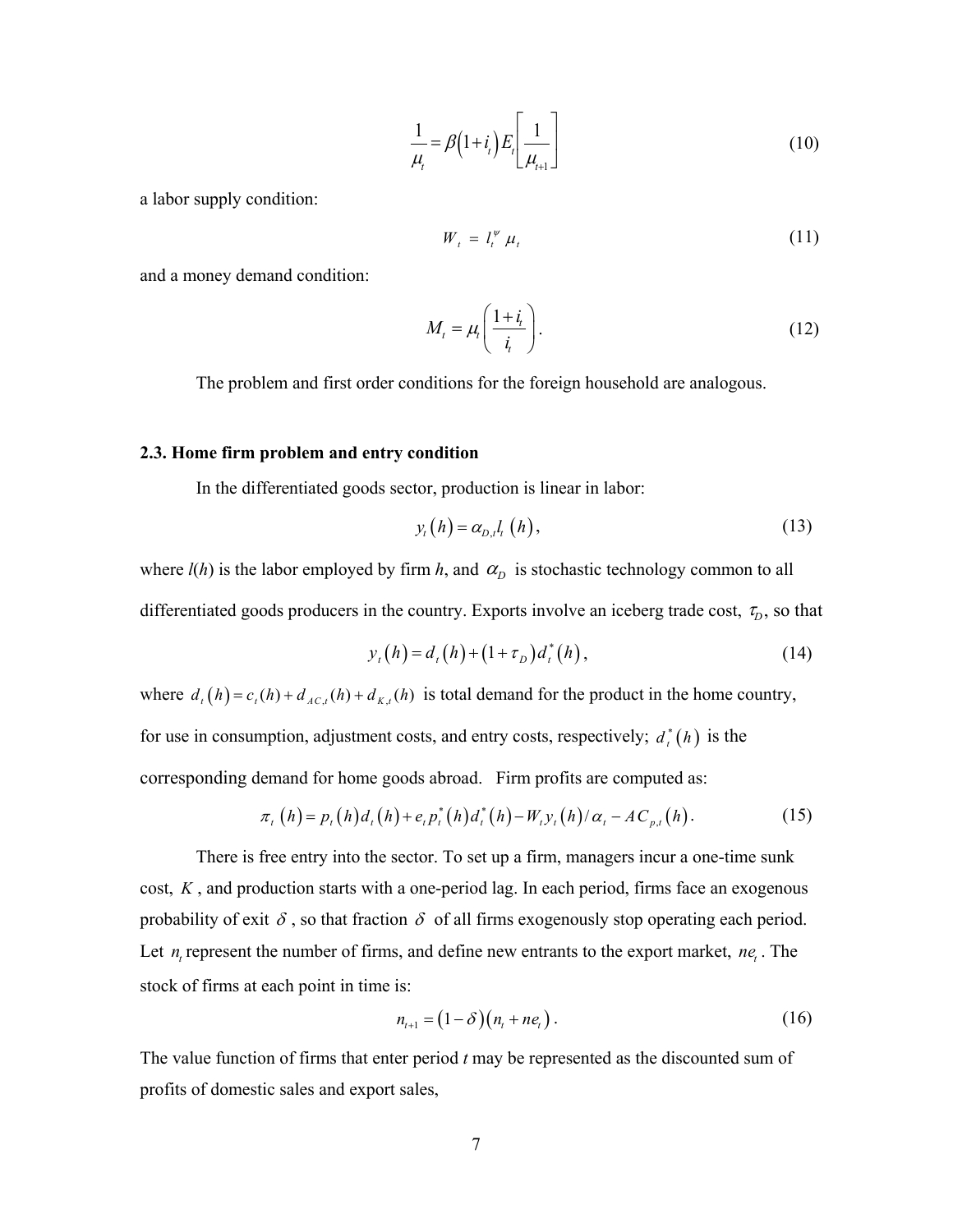$$
v_t(h) = E_t \left\{ \sum_{s=0}^{\infty} (\beta(1-\delta))^s \frac{\mu_{t+s}}{\mu_t} \pi_{t+s}(h) \right\}.
$$

Firms enter until the point that a firm's value equals the entry sunk cost. This entry cost includes a congestion externality, represented as an adjustment cost that is a function of the number of new firms.

$$
K_t = \left(\frac{ne_t}{ne_{t-1}}\right)^{\lambda} \overline{K}.
$$

The congestion externality plays a similar role as the adjustment cost for capital standard in business cycle models, which moderates the response of investment to match dynamics in data. We calibrate the adjustment cost to match data on the dynamics of new firm entry. We allow entry costs to consist of labor units or investment in differentiated goods units. The entry condition may be written

$$
v_t(h) = \left(\theta_K W_t + (1 - \theta_K) P_{Dt}\right) K_t , \qquad (17)
$$

where  $\theta_K = 1$  is the case of entry costs in labor units, and  $\theta_K = 0$  is the case of goods units. The goods component of the entry cost falls on both domestically produced and imported goods, in similar proportion as consumption:

$$
d_{K,t}(h) = (p_t(h)/P_{D,t})^{-\phi} (1 - \theta_K) n e_t K_t
$$
 (18)

$$
d_{K,t}(f) = (p_t(f)/P_{D,t})^{-\phi} (1-\theta_K) n e_t K_t.
$$
 (19)

The home firm *h* sets a price *p(h*) in domestic currency units for domestic sales. Under the assumption of producer currency pricing, this implies a foreign currency price

$$
p^*_{t}(h) = (1 + \tau_D) p_t(h) / e_t, \qquad (20)
$$

where the nominal exchange rate, *e*, is defined as home currency units per foreign currency unit. Firms face a nominal cost of adjusting prices

$$
AC_{i}(h) = \frac{\psi_{P}}{2} \left( \frac{p_{i}(h)}{p_{i-1}(h)} - 1 \right)^{2} p_{i}(h) y_{i}(h).
$$
 (21)

For the sake of tractability, we follow Bilbiie et al. (2008) in assuming that new entrants inherit from the price history of incumbents the same price adjustment cost, and so make the same price setting decision. The aggregate value of the price adjustment costs is: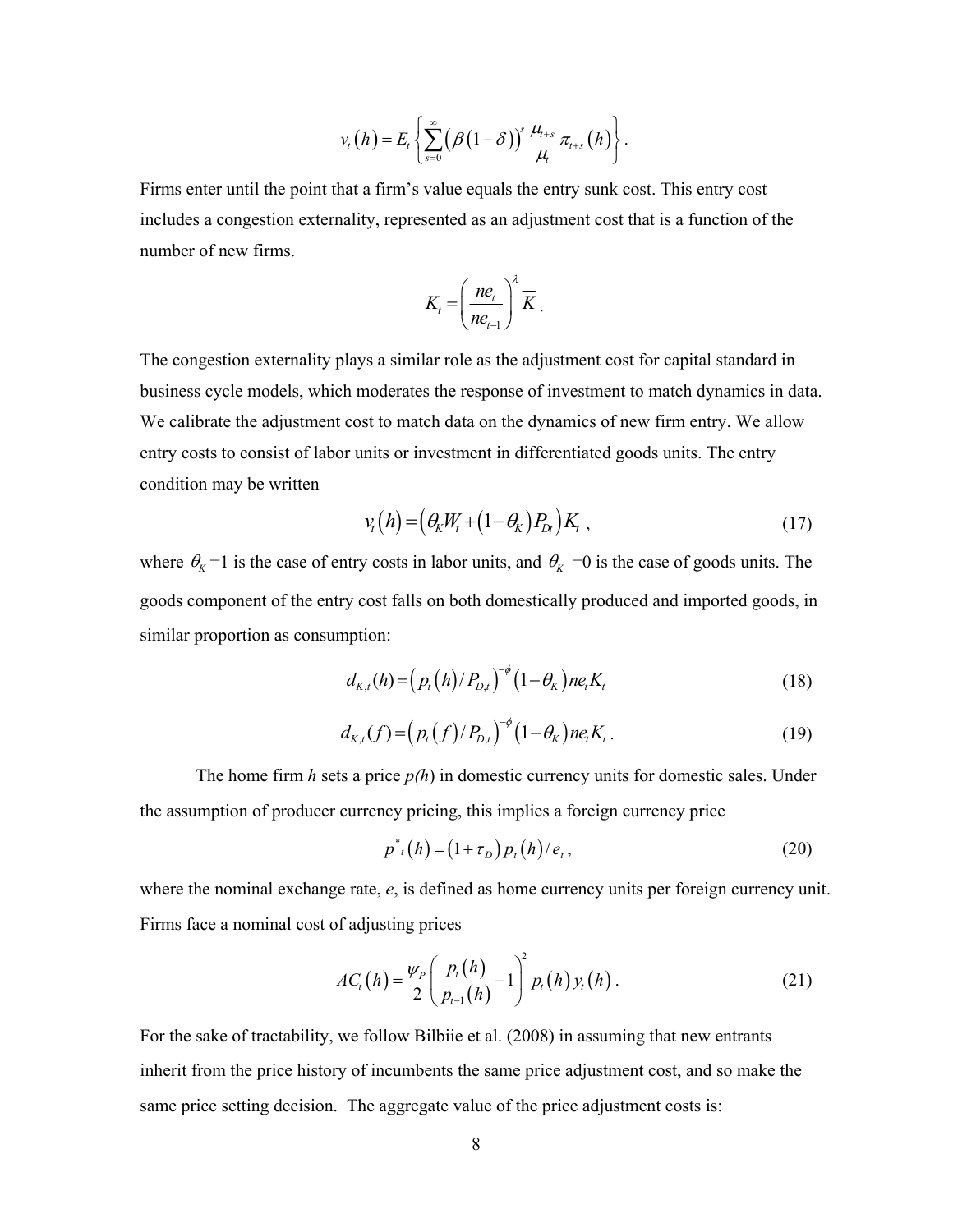$$
AC_i(h) = n_i AC_i(h). \tag{22}
$$

To adjust their price, firms use final goods according to:

$$
d_{AC,t}(h) = (p_t(h)/P_{M,t})^{-\phi} D_{AC,D,t}
$$
 (23)

$$
d_{AC,t}(f) = (p_t(f)/P_{M,t})^{-\phi} D_{AC,D,t}
$$
 (24)

$$
D_{AC,D,t} = \theta P_t A C_t / P_{D,t}
$$
 (25)

$$
D_{AC,N,t} = (1 - \theta) P_t A C_t / P_{N,t}
$$
\n(26)

$$
D_{AC,H,t} = v \left( P_{H,t} / P_{N,t} \right)^{-\eta} D_{AC,N,t}
$$
 (27)

$$
D_{AC,F,t} = (1 - v) \left( P_{F,t} / P_{N,t} \right)^{-\eta} D_{AC,N,t} . \tag{28}
$$

similar to the composition of equations (4)-(9).

 Maximizing firm value subject to the constraints above leads to the price setting equation:

$$
p_{t}(h) = \frac{\phi}{\phi - 1} \frac{W_{t}}{\alpha_{t}} + \frac{\psi_{P}}{2} \left( \frac{p_{t}(h)}{p_{t-1}(h)} - 1 \right)^{2} p_{t}(h) - \psi_{P} \frac{1}{\phi - 1} \left( \frac{p_{t}(h)}{p_{t-1}(h)} - 1 \right) \frac{p_{t}(h)^{2}}{p_{t-1}(h)}
$$
  
+ 
$$
\frac{\psi_{P}}{\phi - 1} E_{t} \left[ \beta \frac{\Omega_{t+1}}{\Omega_{t}} \left( \frac{p_{t+1}(h)}{p_{t}(h)} - 1 \right) \frac{p_{t+1}(h)^{2}}{p_{t}(h)} \right]
$$
(29)

where the optimal pricing is a function of the stochastically discounted demand faced by a domestic differentiated goods producer:

$$
\Omega_{t} = \left[ \left( \frac{p_{t}(h)}{P_{M,t}} \right)^{-\phi} \left( C_{D,t} + D_{AC,D,t} + (1 - \theta_{K}) n e_{t-1} K_{t-1} \right) \right. \\ \left. + \left( \frac{(1 + \tau_{D}) p_{t}(h)}{e_{t} P^{*}_{M,t}} \right)^{-\phi} \left( 1 + \tau_{D} \right) \left( C^{*}_{D,t} + D^{*}_{AC,D,t} + (1 - \theta_{K}) n e_{t-1}^{*} K^{*}_{t-1} \right) \right] / \mu_{t}.
$$

Note that, since firms are owned by households, these receive firm profits and finance the creation of new firms, so the profit term in the household budget constraint may be written:

$$
\Pi_t = n_t \pi_t(h) - n e_t v_t(h).
$$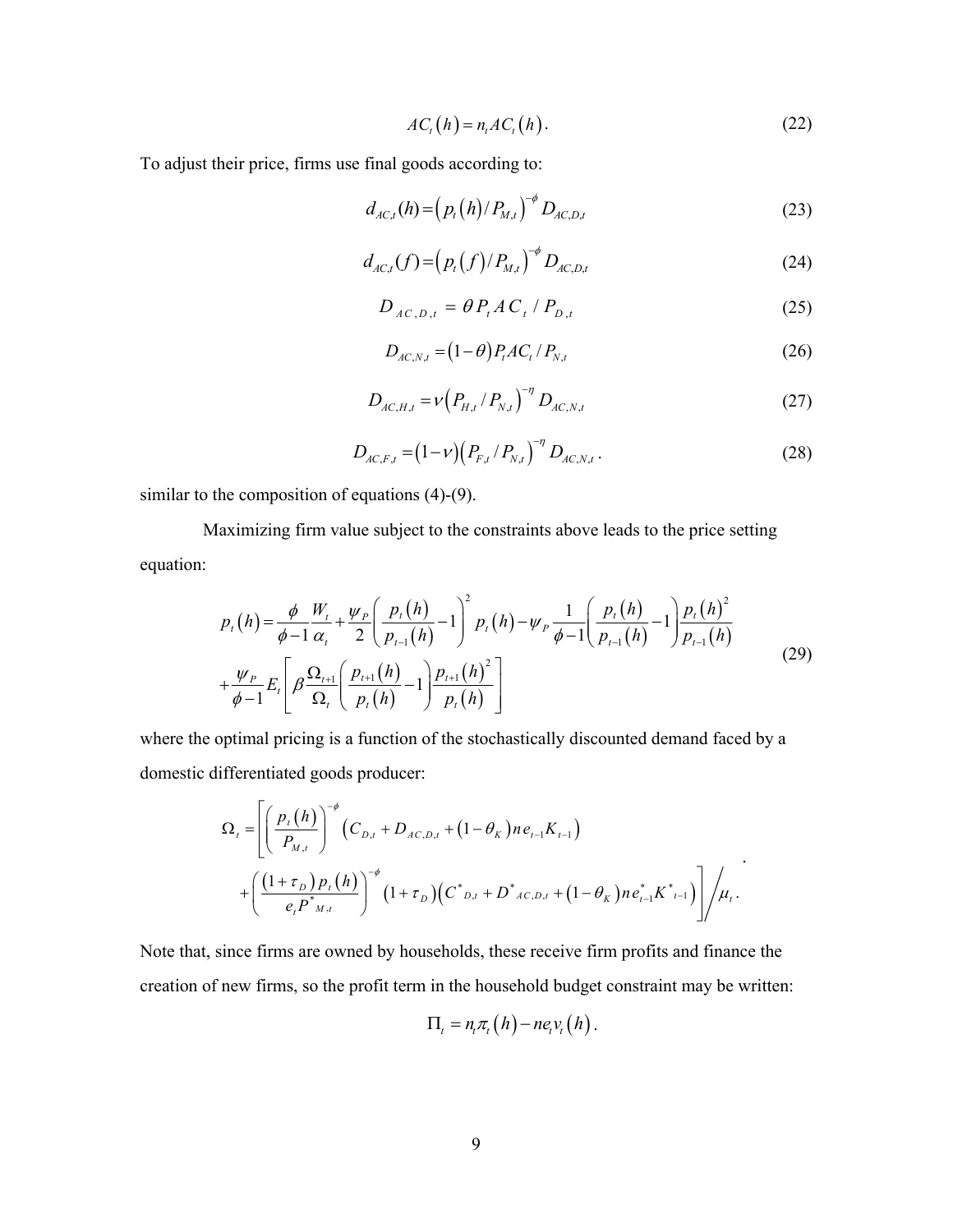In the second sector firms are assumed to be perfectly competitive in producing a good differentiated only by country of origin. The production function for the home nondifferentiated good is linear in labor:

$$
y_{H,t} = \alpha_{H,t} l_{H,t},\tag{30}
$$

where  $\alpha_{H,t}$  is subject to shocks. It follows that the price of the homogeneous goods in the home market is equal to marginal costs:

$$
p_{H,t} = W_t / \alpha_{H,t}.
$$
\n<sup>(31)</sup>

An iceberg trade cost specific to the non-differentiated sector implies prices of the home good abroad are

$$
p_{H,t}^* = p_{H,t}^* \left( 1 + \tau_N \right) / e_t.
$$
 (32)

Analogous conditions apply to the foreign non-differentiated sector.

#### **2.4. Government**

 The model abstracts from public consumption expenditure, so that the government uses seigniorage revenues and taxes to finance transfers, assumed to be lump sum. The home government faces the budget constraint:

$$
M_t - M_{t-1} + T_t = 0.
$$
\n(33)

In the home country, monetary authorities are assumed to pursue an independent monetary policy, approximated by the following Taylor rule:

$$
1 + i_{t} = \left(1 + \overline{i}\right) \left(\frac{p_{t}\left(h\right)}{p_{t-1}\left(h\right)}\right)^{\gamma_{p}} \left(\frac{Y_{t}}{\overline{Y}}\right)^{\gamma_{Y}}.
$$
\n(34)

In this rule, inflation is defined in terms of differentiated goods producer prices, while *Y* is a measure of output defined as:

$$
Y_t = \left(\int\limits_0^{n_t} p_t(h) y_t(h) dh + p_{Ht} y_{H,t}\right) / P_t.
$$

In running the model, we will use either the above or a narrower definition of output, including only manufacturing. Given our calibration of the Taylor rule, with a high coefficient on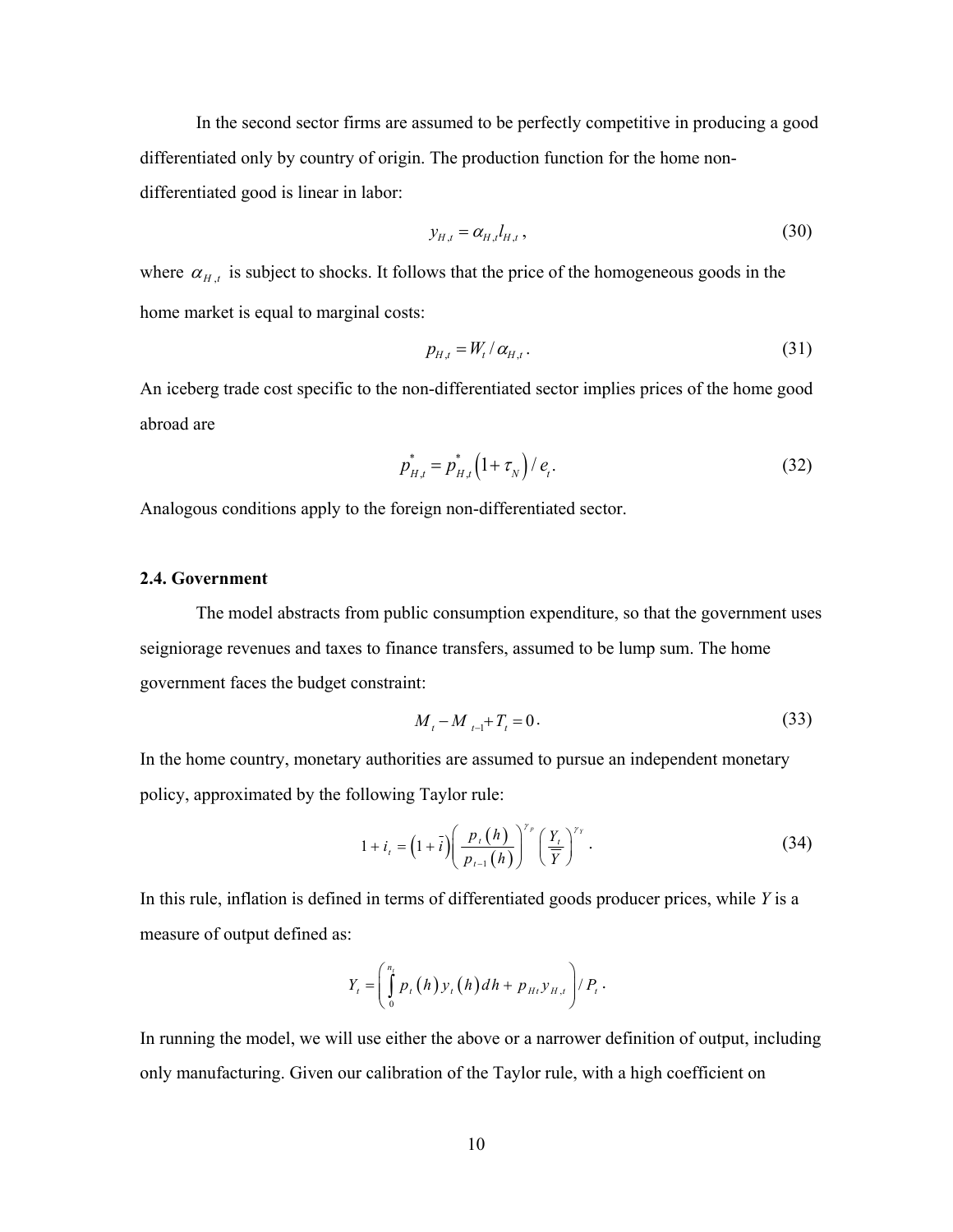inflation, this will be immaterial for our results. In the foreign country, monetary authorities are assumed to pursue either a Taylor rule similar to (34) or, alternatively, an exchange rate peg:

$$
e_t = e. \tag{35}
$$

#### **2.5. Market clearing**

 The market clearing condition for the manufacturing goods market is given in equation (14) above. Market clearing for the non-differentiated goods market requires:

$$
y_{H,t} = C_{H,t} + D_{AC,H,t} + (1 + \tau_N) (C_{H,t}^* + D_{AC,H,t}^*)
$$
\n(36)

$$
y_{F,t} = C_{F,t} + D_{AC,F,t} + (1 + \tau_N^*) (C_{F,t}^* + D_{AC,F,t}^*).
$$
 (37)

Labor market clearing requires:

$$
\int_{0}^{n_{t}} l_{t}(h)dh + l_{H,t} + \theta_{K}ne_{t}K_{t} = l_{t}.
$$
\n(38)

Bond market clearing requires:

$$
B_t = 0.\t\t(39)
$$

Under the assumption of no international trade in assets, international trade in goods must be balanced period by period:

$$
\int_{0}^{n_{i}} p_{i}^{*}(h) (c_{i}^{*}(h) + d_{\text{KL}}^{*}(h) + d_{\text{AL}}^{*}(h)) dh - \int_{0}^{n_{i}^{*}} p_{i} (f) (c_{i} (f) + d_{\text{KL}}(f) + d_{\text{AL}}(f)) df
$$
\n
$$
+ P_{Ht}^{*} (C_{Ht}^{*} + D_{\text{AL},H,t}^{*}) - P_{Ft} (C_{Ft} + D_{\text{AL},F,t}) = 0.
$$
\n(40)

#### **2.6. Shocks process and equilibrium definition**

The productivity shocks follow the joint log normal distribution:

$$
\begin{bmatrix}\n\log \alpha_{Dt} - \log \overline{\alpha_{D}} \\
\log \alpha_{Dt}^* - \log \overline{\alpha_{D}}^* \\
\log \alpha_{Ht} - \log \overline{\alpha_{H}}^* \\
\log \alpha_{Ft} - \log \overline{\alpha_{F}}^* \n\end{bmatrix} = \rho \begin{bmatrix}\n\log \alpha_{Dt-1} - \log \overline{\alpha_{D}} \\
\log \alpha_{Dt-1}^* - \log \overline{\alpha_{D}}^* \\
\log \alpha_{Ht-1} - \log \overline{\alpha_{H}}^* \\
\log \alpha_{Ft-1} - \log \overline{\alpha_{F}}^* \n\end{bmatrix} + \varepsilon_{t}
$$

With the covariance matrix  $E\left[\varepsilon_i \varepsilon_i\right]$ .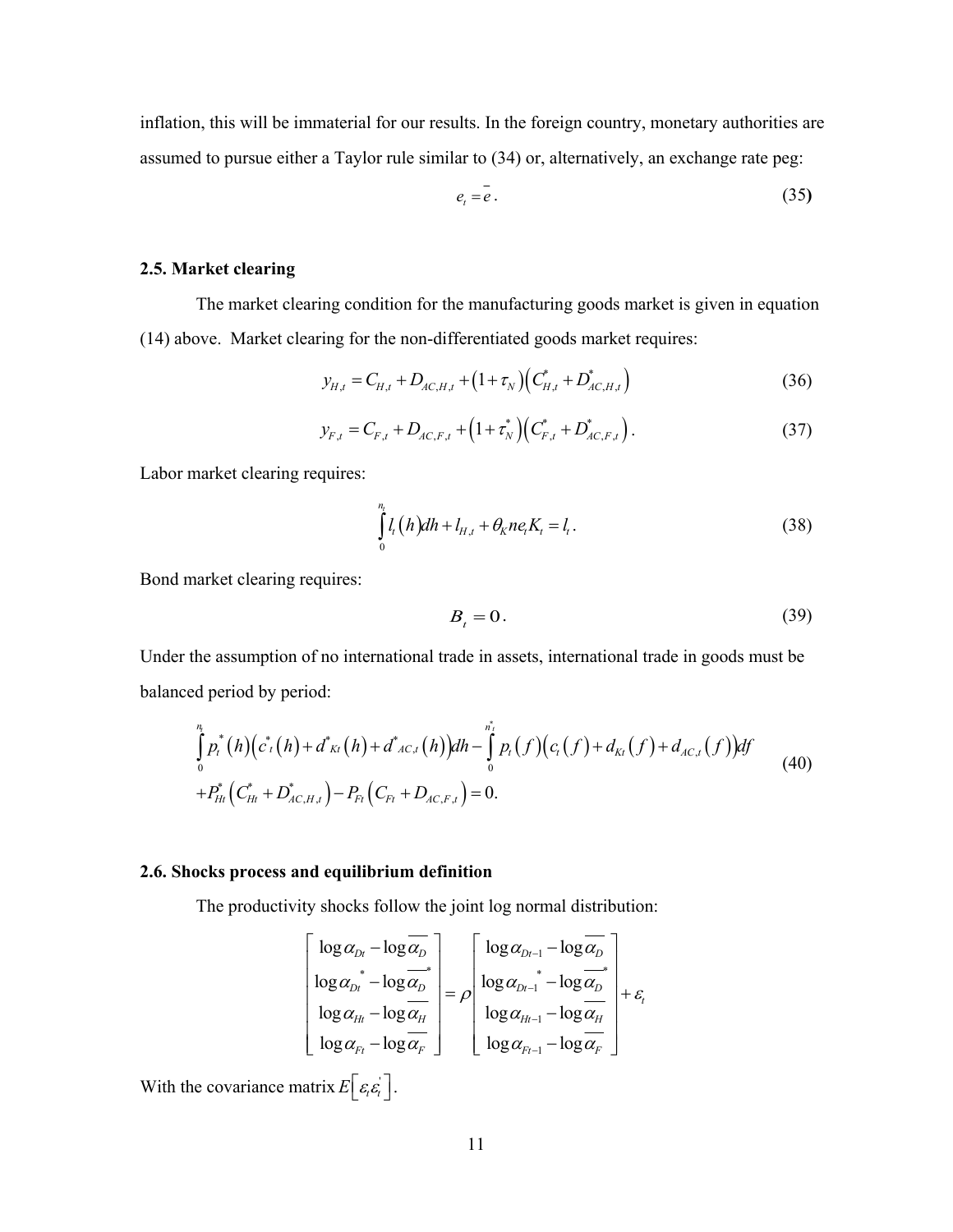A competitive equilibrium for the world economy presented above is defined along the usual lines, as a set of processes for quantities and prices in the Home and Foreign country satisfying: (i) the household and firms optimality conditions; (ii) the market clearing conditions for each good and asset, including money; (iii) the resource constraints—whose specification can be easily derived from the above and is omitted to save space.

#### **2.7. Relative price and export share measures**

Along with the *real exchange rate* ( $e_i P_t^* / P_t$ ), we report two alternative measures of international prices. First, as is common practice in the production of statistics on international relative prices, we compute the terms of trade weighting goods with their respective expenditure shares:

$$
TOTS_t = \frac{\omega_{Ht}p(h)_t + (1 - \omega_{Ht})p_{H,t}}{\omega_{Ft}e_t p^*(f)_t + (1 - \omega_{Ft})e_t p_{F,t}^*},
$$
\n(41)

where the weight  $\omega_{Ht}$  measures the share of differentiated goods in the home country's overall exports:

$$
\omega_{Ht} = \frac{p^*_{t}(h)n_{t-1}(c^*(h) + d^*_{Kt}(h) + d^*_{AC,t}(h))}{p^*_{t}(h)n_{t-1}(c^*(h) + d^*_{Kt}(h) + d^*_{AC,t}(h)) + P^*_{Ht}(C^*_{Ht} + D^*_{AC,H,t})},
$$
(41a)

and  $\omega_{Ft}$  measures the counterpart for the foreign country:

$$
\omega_{F_t} = \frac{p_t(f)n_{t-1}^*(c_t(f) + d_{Kt}(f))}{p_t(f)n_{t-1}^*(c_t(f) + d_{Kt}(f) + d_{AC,t}(f))) + P_{Ft}(C_{Ft} + D_{AC,F,t})}.
$$
(41b)

Since the share of differentiated goods in a country's overall exports is readily available in data, we will report values for  $\omega_{Ht}$  and  $\omega_{Ft}$  generated in our simulations, as they provide a useful means for comparing model implications to data. Following the trade literature, we also compute the terms of trade as the ratio of ex-factory prices set by home firms relative to foreign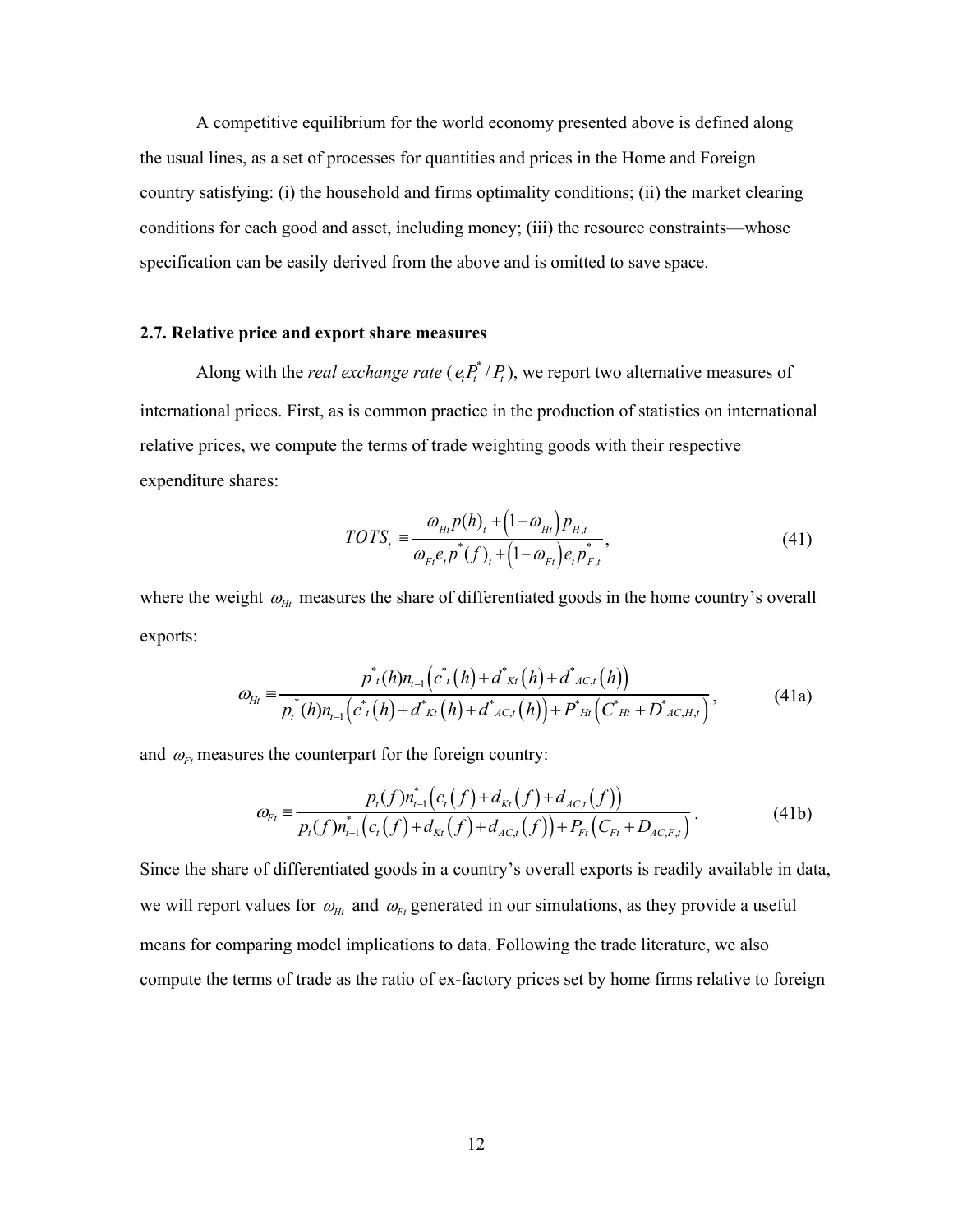firms in the manufacturing sector:  $TOTM_t \equiv p_t(h)/(e_t p_t^*(f))^2$ .<sup>4</sup> The latter measure ignores the non-differentiated good sector.

#### **3. Analytical Insights from a Simple Version of the Model**

The main goal of this section is to clarify the mechanism by which macroeconomic uncertainty about demand and marginal costs impinges on pricing by differentiated good manufactures, ultimately determining the country's comparative advantage in the sector. To pursue this goal, we will work out a simplified version of the model that is amenable to analytical results. Despite a number of assumptions needed to make the model tractable, we will be able to derive key predictions that remain valid in our full-fledged version of the model.

 We specialize our model as follows. First, we posit that manufacturing firms operate for one period only (implying  $\delta = 1$  in the entry condition), and symmetrically preset prices over the same horizon. Entry costs are in labor units, i.e.,  $\theta_K = 1$ , as this facilitates analytical solution of our model. Second, we simplify the non-differentiated good by setting its trade costs to zero ( $\tau_N = 0$ ) and let the elasticity of substitution between home and foreign goods approach infinity ( $\eta \rightarrow \infty$ ). This implies that the sector produces a homogeneous good, an assumption frequently made in the trade literature.<sup>5</sup> Third, productivity shocks are i.i.d., and only occur in the differentiated good sector (we abstract from productivity shocks in the nondifferentiated good sector). Fourth, utility is log in consumption and linear in leisure ( $\psi$ =0). Finally, drawing on the NOEM literature (see Corsetti and Pesenti 2005, and Bergin and Corsetti 2008), we carry out our analysis of stabilization policy by defining a country's monetary stance as  $\mu = PC$ , under the control of monetary authorities via their ability to set the interest rate. Following this approach, we therefore study monetary policy in terms of  $\mu$  (and  $\mu^*$  for the foreign country), instead of the interest rate rule (34).

 $\overline{a}$ 

 $4$  This is the same definition used in Ossa (2011), though in our case it does not imply the terms of trade are constant at unity, because monetary policy does affect factory prices. See also Helpman and Krugman (1989), and Campolmi et al. (2014).<br><sup>5</sup> Different from the trade literature, however, we do treat this sector as an integral part of the (general)

equilibrium allocation, e.g., exports/imports of the homogeneous good sector enters the terms of trade of the country.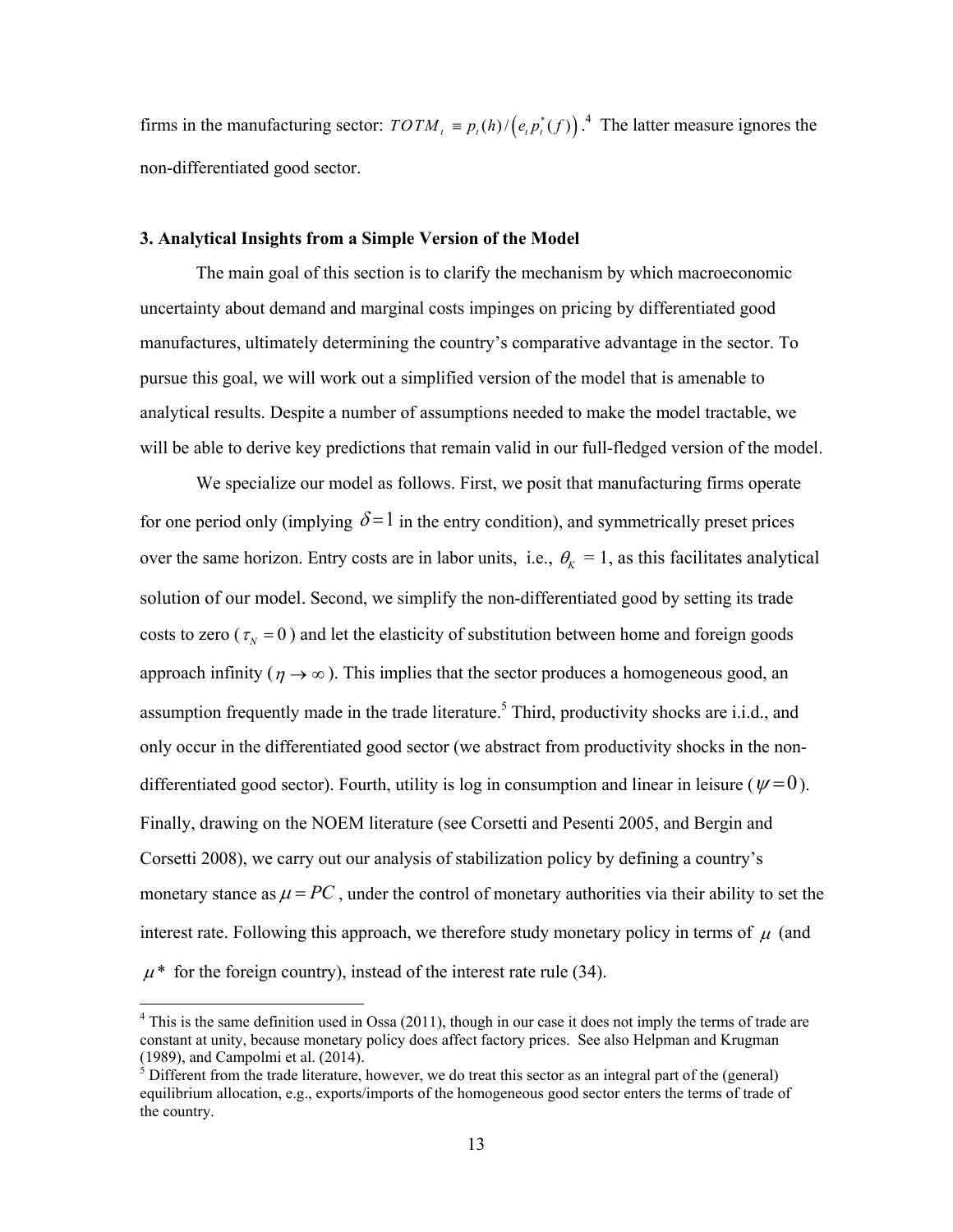Under these assumptions, the firms' problem becomes

$$
\max_{p_{t+1}(h)} = E_t \left[ \beta \frac{\mu_t}{\mu_{t+1}} \pi_{t+1}(h) \right].
$$

where  $\mu_i = P_i C_i$ . The optimal preset price in the domestic market is:

$$
p_{t+1}(h) = \frac{\phi}{\phi - 1} \frac{E_t \left[ \Omega_{t+1} \left( \frac{W_{t+1}}{\alpha_{t+1}} \right) \right]}{E_t \left[ \Omega_{t+1} \right]},
$$
\n(42)

where  $W_{t+1}/\alpha_{t+1} = \mu_{t+1}/\alpha_{t+1}$  is the firm's marginal costs, that is, the ratio of nominal wages to labor productivity. In this simplified model setting, the stochastically discounted value of future demand facing the firm for its good in both markets,  $\Omega_{t+1}$ , becomes:

$$
\Omega_{t+1} = (c_{t+1}(h) + (1+\tau)c_{t+1}^*(h))/\mu_{t+1}^{\quad 6}
$$

The home entry condition is a function of price setting and the exchange rate:

$$
\frac{K_{t}}{\beta \theta} = E_{t} \left[ \left( p_{t+1} (h) - \frac{\mu_{t+1}}{\alpha_{t+1}} \right) p_{t+1} (h)^{-\phi} \Omega_{t+1} \right].
$$
\n(43)

 Provided that the price setting rules can be expressed as functions of the exogenous shocks and the monetary stance, the home and foreign equilibrium entry conditions along with the exchange rate solution above comprise a three equation system in the three variables: *e*, *n* and *n\**. This system admits analytical solutions for several configurations of the policy rules.

 Before proceeding, it is worth noting two properties of our simplified version of the model. First, both economies produce the same homogeneous good with identical technology under perfect competition, and this good is traded costlessly across borders. Hence, with arbitrage ensuring that  $P_{Dt} = e_t P_{Dt}^*$ , the exchange rate can be expressed as:

$$
e_{t} = \frac{p_{Dt}}{p_{Dt}^{*}} = \frac{W_{t}}{W_{t}^{*}} = \frac{P_{t}C_{t}}{P_{t}^{*}C_{t}^{*}} = \frac{\mu_{t}}{\mu_{t}^{*}},
$$
\n(44)

<sup>&</sup>lt;sup>6</sup> Upon appropriate substitutions and cancellations, equation (42) may also be written with  $\Omega_{t+1}$  defined as  $\Omega_{t+1} = \left( n_{t+1} p_{t+1}(h)^{1-\phi} + n_{t+1}^* p_{t+1}^* (f) ^{1-\phi} e_{t+1}^{-1-\phi} \left( 1 + \tau \right)^{1-\phi} \right)^{-1} + \left( n_{t+1} p_{t+1}(h)^{1-\phi} + n_{t+1}^* p_{t+1}^* (f) ^{1-\phi} e_{t+1}^{-1-\phi} \left( 1 + \tau \right)^{\phi-1} \right)^{-1}.$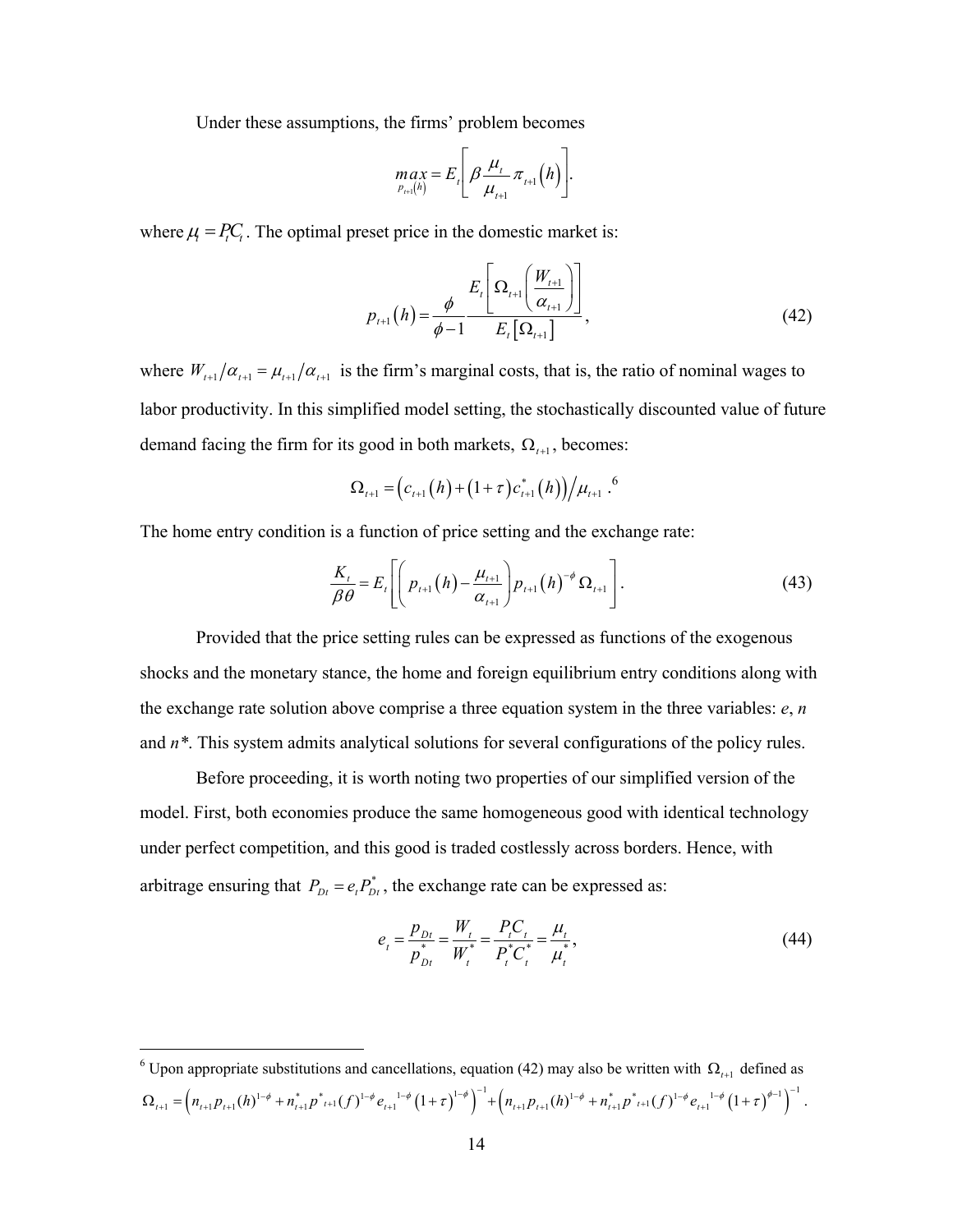where we have used the labor supply condition (11) imposing linear preferences in leisure  $(\psi = 0)$ . Given symmetric technology in labor input only, the law of one price implies that nominal wages are equalized (once expressed in a common currency) across the border. By the equilibrium condition in the labor market with an infinite labor supply elasticity, then, the exchange rate is a function of the ratio of nominal consumption demands, hence of monetary policy stances.

 Second, per effect of nominal wage equalization (due to trade in a single homogenous good whose production is not subject to shocks), production risk in our simplified economy is efficiently shared, even in the absence of trade in financial assets, and independently of the way production and trade are specified in the other sector. Equation (44) clearly can be rewritten as the standard perfect risk sharing condition:

$$
\frac{e_t P_t^*}{P_t} = r e r_t = \frac{C_t}{C_t^*}.
$$

Home consumption rises relative to foreign consumption only in those states of the world in which its relative price (i.e. the real exchange rate) is weak.

#### **3.1. The equilibrium consequences of nominal rigidities**

 To gain insight into the transmission mechanism underlying our results, we rewrite (42) as follows:

$$
p_{t+1}(h) = \frac{\phi}{\phi - 1} \left\{ E_t \left[ \left( \frac{W_{t+1}}{\alpha_{t+1}} \right) \right] + \frac{Cov_t \left[ \Omega_{t+1} \left( \frac{W_{t+1}}{\alpha_{t+1}} \right) \right]}{E_t \left[ \Omega_{t+1} \right]} \right\}
$$
(42')

By the covariance term on the right-hand side of this expression, the optimal preset pricing depends on the comovements of a firm's marginal costs  $(W_{t+1}/\alpha_{t+1} = \mu_{t+1}/\alpha_{t+1})$ , and overall world demand for the firm's good,  $\Omega$ <sub>t+1</sub>. Since both marginal costs and overall demand are functions of monetary stances, policy rules critically impinge on pricing (and thus on entry) via their effects on the covariance term. To wit: assume no monetary stabilization, i.e., posit that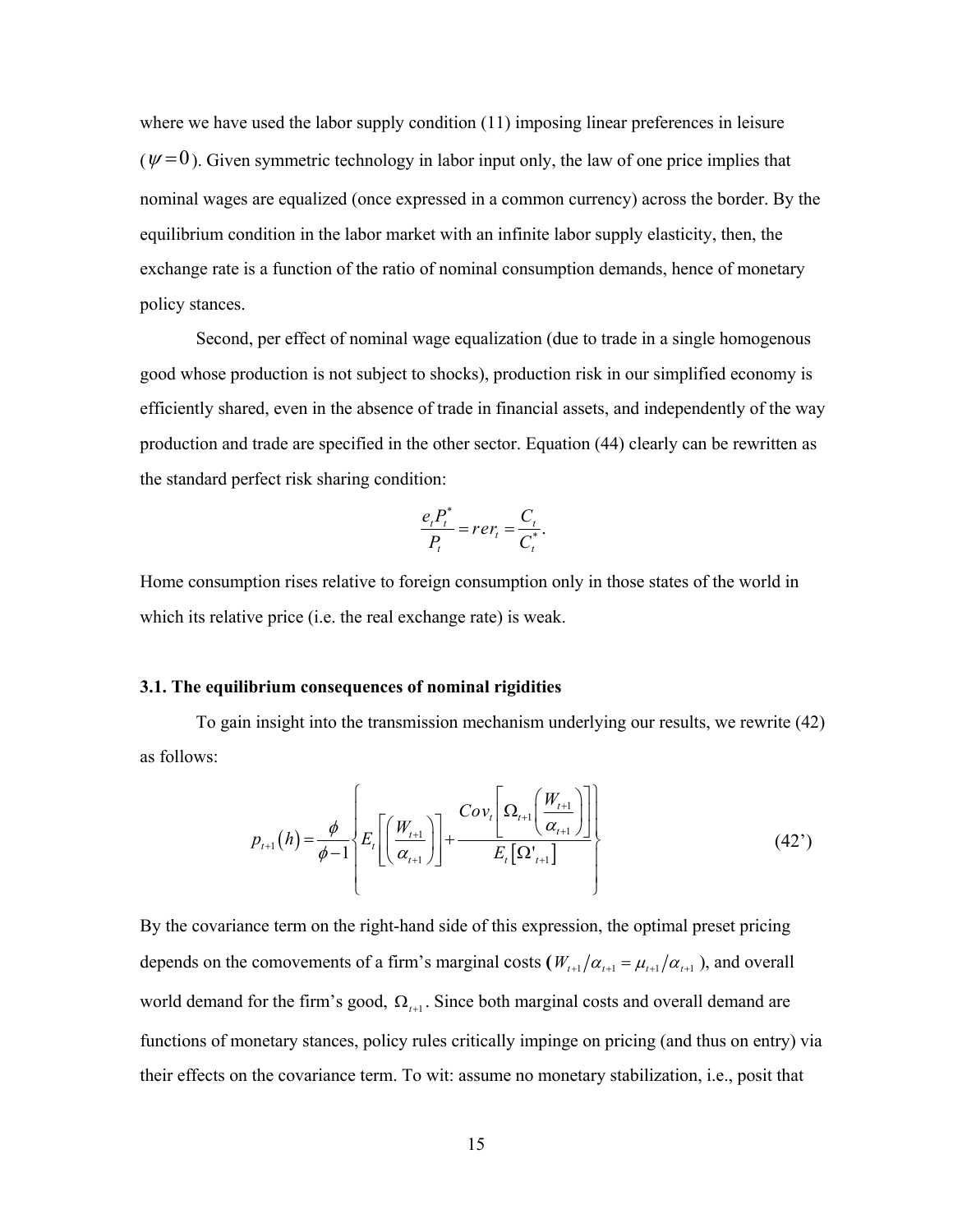the monetary stance is constant in either country ( $\mu_i = \mu_i^* = 1$ ), implying a constant nominal exchange rate at  $e_t = \mu / \mu_t^* = 1$ . Since, with i.i.d. shocks, there are no dynamics in predetermined variables such as prices and numbers of firms, the optimal preset prices (42') simplify to

$$
p_{t+1}^{nostab}(h) = \frac{\phi}{\phi-1} E_t \left[ \frac{1}{\alpha_{t+1}} \right] \qquad \qquad p_{t+1}^{*nostab}(f) = \frac{\phi}{\phi-1} E_t \left[ \frac{1}{\alpha_{t+1}^{*}} \right],
$$

that is, prices are equal to the expected marginal costs (coinciding with the inverse of productivity) augmented by the equilibrium markup. Most critically, under a constant monetary stance, these optimal pricing decisions do not depend on the term  $\Omega'$  (hence do not vary with trade costs and firms entry), as they do in the general case. The number of firms can be computed by substituting these prices into the entry condition (43), so to obtain:

$$
n_{t+1}^{nostab} = n_{t+1}^{*nostab} = \frac{\beta \theta}{q\phi}.
$$

 Intuitively, for given monetary stances, there is no change in the exchange rate. With preset prices, a shock to productivity will have no effect on the terms of trade, the real exchange rate and consumption demands, hence no change in the level of production in either type of good. With no monetary response, an i.i.d. shock raising productivity in the home manufacturing sector necessarily leads to a fall in the level of employment in the same sector (not compensated by a change in employment in the other sectors of the economy). Firms end up producing at low marginal costs and thus suboptimally high markups, since nominal rigidities prevent firms from re-pricing and scaling down production. Conversely, given nominal prices and demand, a drop in productivity will cause firms to produce too much at high marginal costs, hence at suboptimally low markups.

So, in a regime of no monetary stabilization, firms face random realization of inefficiently high and inefficiently low levels of production and markup. When presetting prices, managers maximize the value of their firm by trading off higher markups in the low productivity state, with lower markups in the high productivity states. In our model above, they weigh more the risk of producing too much at high marginal costs: it is easy to see that preset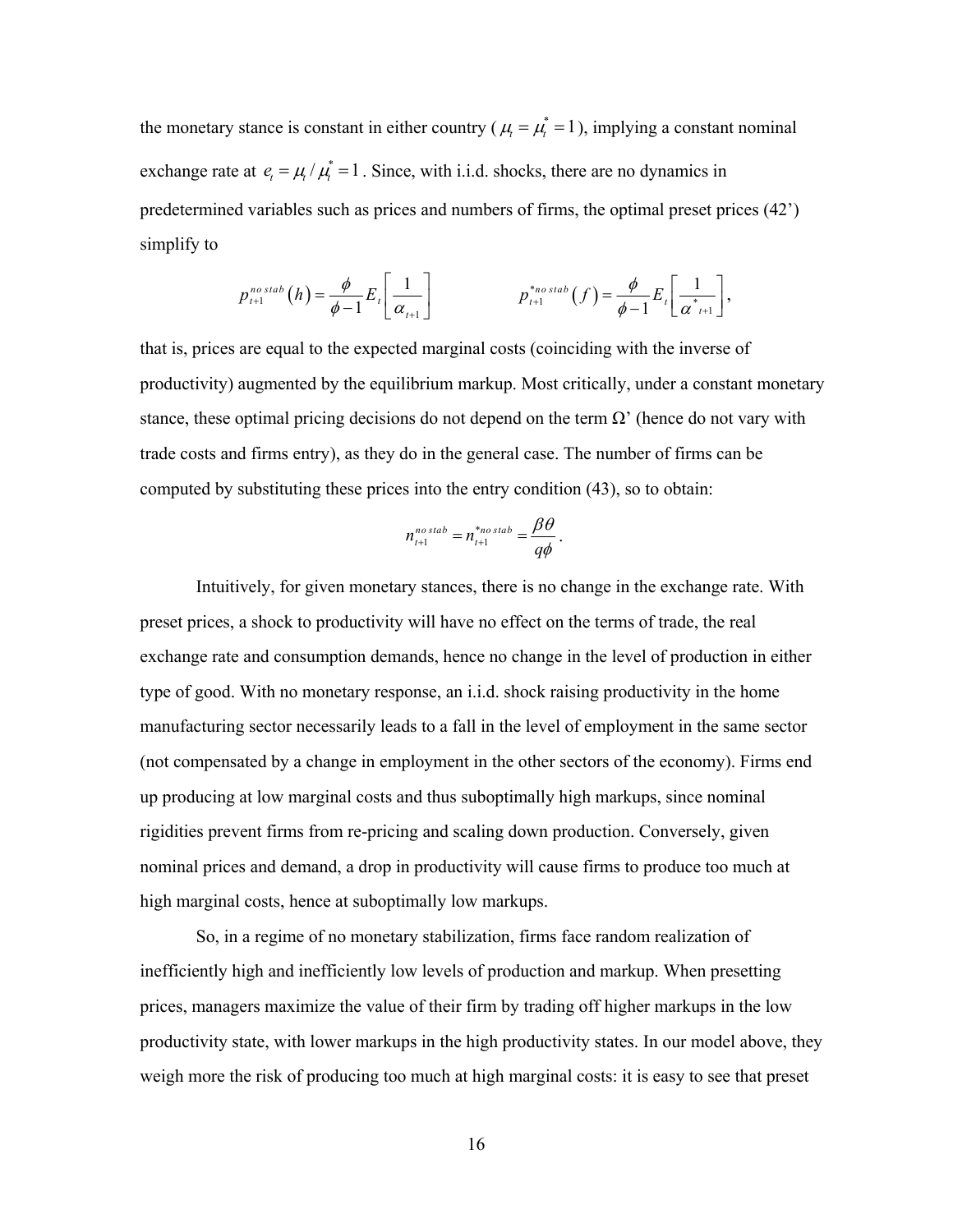prices are increasing in the variance of productivity shocks (by Jensen's inequality,

ª

 $\overline{a}$ 

$$
E_{\iota} \left[ \frac{1}{\alpha_{\iota+1}} \right] > \frac{1}{E_{\iota} \left[ \alpha_{\iota+1} \right]} = 1
$$
.<sup>7</sup> The implications of this result for our argument are detailed next.

#### **3.2. Prices and firm dynamics under efficient and inefficient stabilization of output gaps**

 Since the model posits that the homogenous good sector operates under perfect competition and flexible prices, there is no trade-off in stabilizing output across different sectors. It is therefore possible to replicate the flex-price allocation under the following simple monetary policy rule: the monetary stance in each country moves in proportion to productivity in the differentiated good sector:  $\mu_t = \alpha_t$ ,  $\mu_t^* = \alpha_t^*$ . The exchange rate in this case is not constant, but contingent on productivity differentials. Namely, the home currency depreciates in response to an asymmetric rise in home productivity:

$$
e_t = \frac{\alpha_t}{\alpha_t^*}.
$$

The active monetary policy just described affects optimal pricing by firms. By ensuring that the nominal marginal costs  $\mu/\alpha$  remain constant, the above policy ensures that the covariance term in (see (42')) is zero, thus insulating the ex-post markup charged by home manufacturing firms from uncertainty about productivity.<sup>8</sup> Note that, to the extent that monetary policy stabilizes marginal costs completely, it also stabilizes markups at their flexprice equilibrium level. It follows that the price firms preset is lower than in an economy with no stabilization:

<sup>&</sup>lt;sup>7</sup> As discussed in Corsetti and Pesenti (2005) and Bergin and Corsetti (2008) in a closed economy context, given nominal demand, high preset prices allow firms to contain overproduction when low productivity squeezes markups, rebalancing demand across states of nature. High average markups, in turn, exacerbate monopolistic distortions and tend to reduce demand, production and employment on average, discouraging entry.

<sup>&</sup>lt;sup>8</sup> As is well understood, the policy works as follows: in response to an incipient fall in domestic marginal costs domestic demand and a real depreciation boost foreign demand for domestic product. As nominal wages rise with aggregate demand, marginal costs are completely stabilized at a higher level of production. Vice versa, by curbing domestic demand and appreciating the currency when marginal costs are rising, monetary policy can prevent overheating, driving down demand and nominal wages. Again, marginal costs are completely stabilized as a result.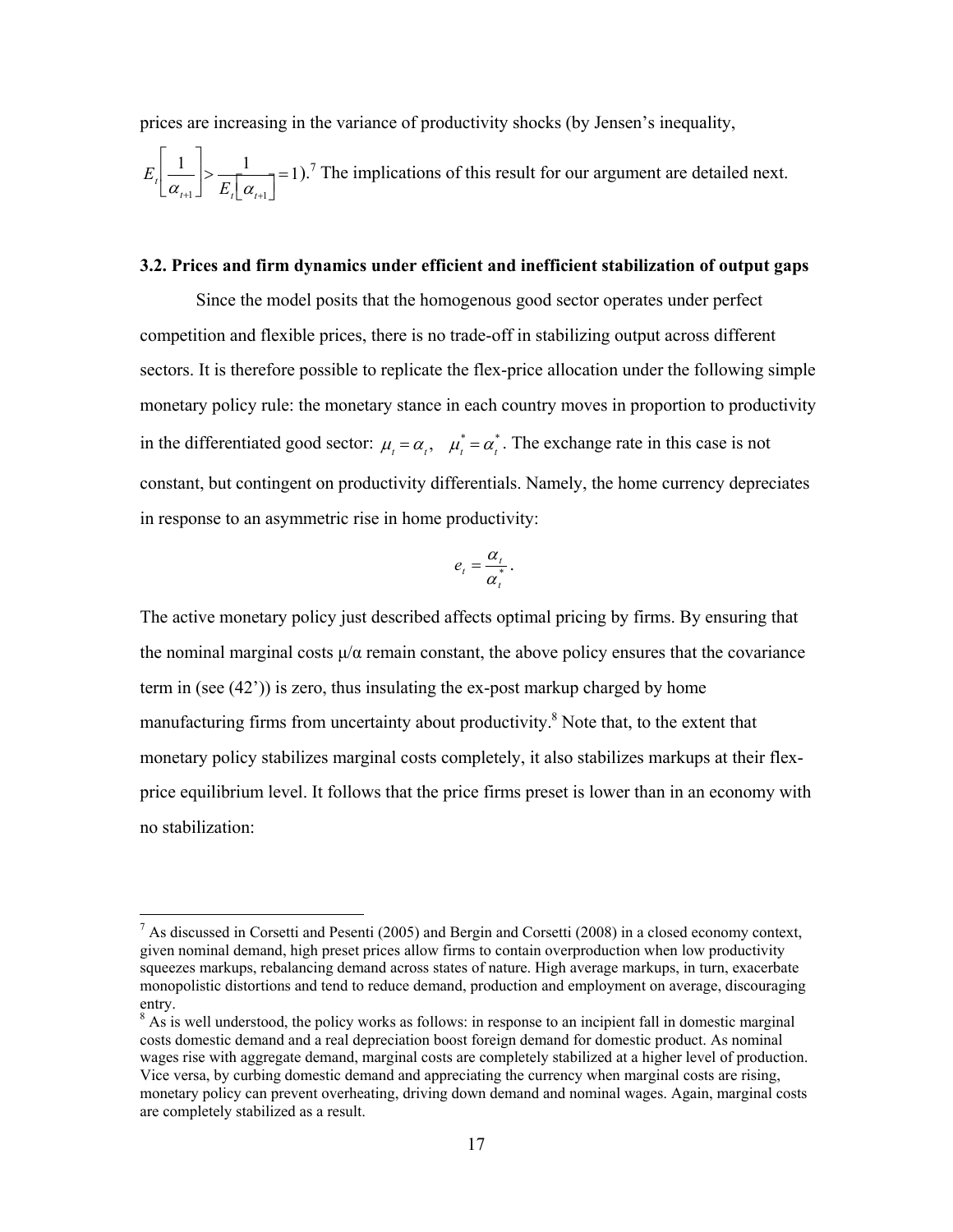$$
p_{t+1}^{stab}(h) = \frac{\phi}{\phi - 1} < p_{t+1}^{no \,stab}(h) = \frac{\phi}{\phi - 1} E_t \left[ \frac{1}{\alpha_{t+1}} \right].
$$

In a multi-sector context, a key effect of monetary stabilization is that of reducing a country's differentiated goods' price in terms of domestic nondifferentiated goods, redirecting demand across sectors. This rise in demand for differentiated goods supports the entry of additional manufacturing firms. As shown in the appendix, the number of manufacturing firms is:<sup>9</sup>

$$
n_{t+1}^{stab} = \frac{\beta \theta}{q\phi} E_t \left[ \frac{2 + \left(\frac{\alpha_{t+1}}{\alpha_t^*}\right)^{1-\phi} \left(\left(1+\tau\right)^{1-\phi} + \left(1+\tau\right)^{\phi-1}\right) \left(1+\tau\right)^{1-\phi}}{1 + \left(\frac{\alpha_{t+1}}{\alpha_t^*}\right)^{1-\phi} \left(\left(1+\tau\right)^{1-\phi} + \left(1+\tau\right)^{\phi-1}\right) \left(1+\tau\right)^{1-\phi} + \left(\frac{\alpha_{t+1}}{\alpha_{t+1}^*}\right)^{2(1-\phi)}} \right]
$$

the same as under flexible prices. The above generalizes to our setup a familiar result of the classical NOEM literature (without entry) assuming that prices are sticky in the currency of the producers (Corsetti and Pesenti (2001, 2005) and Devereux and Engel (2003), among others): despite nominal rigidities, policymakers are able to stabilize the output gap relative to the natural-rate, flex-price allocation.

The analysis of a peg provides a further key insight on our model, and yields a key testable implication. Consider the case in which the home government fully stabilizes its output gap, while the foreign country maintains its exchange rate fixed against the home currency:

$$
\mu_t = \alpha_t
$$
 and  $e_t = 1$ , so that  $\mu_t^* = \mu_t = \alpha_t$ .<sup>10</sup>

Under the policy scenario just described, the optimally preset prices of domestically and foreign produced differentiated goods are, respectively:

$$
p_{t+1}(h) = \frac{\phi}{\phi - 1}, \qquad p_{t+1}^*(f) = \frac{\phi}{\phi - 1} E_t \left[ \frac{\alpha_{t+1}}{\alpha_{t+1}^*} \right].
$$

<sup>&</sup>lt;sup>9</sup> As discussed in the appendix, it is not possible to determine analytically whether symmetric stabilization policies raise the number of firms compared to the no stabilization case. Model simulations suggest that there is no positive effect for log utility, and a small positive effect for CES utility with a higher elasticity of substitution. Nonetheless, we are able to provide below an analytical demonstration of asymmetric stabilization, which is our main objective.

<sup>&</sup>lt;sup>10</sup> A related exercise consists of assuming that the foreign country keeps its money growth constant  $(\mu_{t}^{*} = 1)$  while home carries out its stabilization policy as above.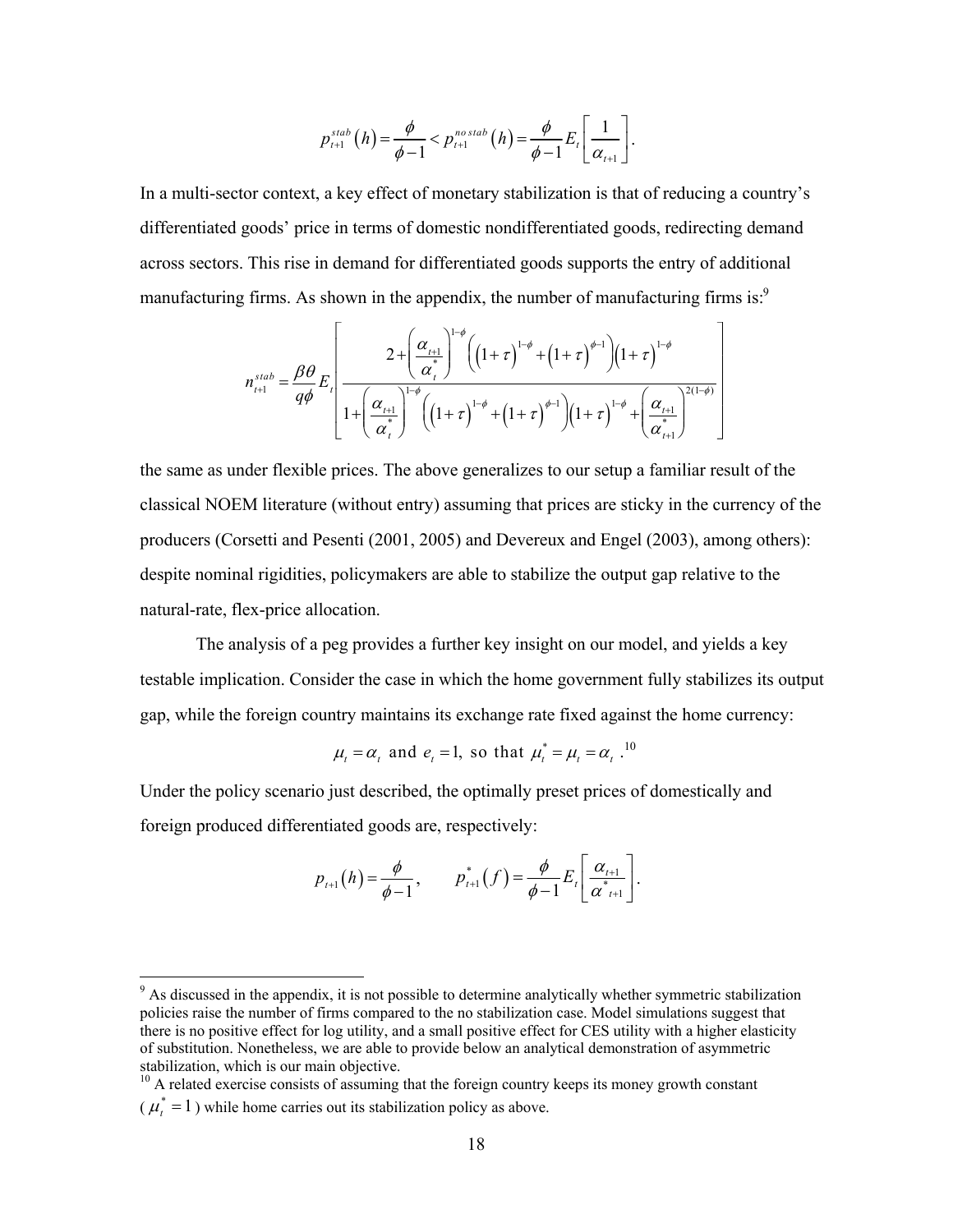While the home policy makers manage to stabilize the markup of manufacturing firms completely, the foreign firms producing under the peg regime face stochastic marginal costs/markups driven by shocks to productivity, both domestically and abroad. With i.i.d. shocks, preset prices will be increasing in the term  $E_t(1/\alpha^*_{t+1})$ , as in the no stabilization case.

The equilibrium number of firms *n* and *n*\* instead solve the following two-equation system:

$$
\frac{1}{n_{t+1} + A n_{t+1}^{*}} + \frac{1}{n_{t+1} + B n_{t+1}^{*}} = \frac{q\phi}{\beta \theta}
$$

$$
\frac{A}{n_{t+1} + A n_{t+1}^{*}} + \frac{B}{n_{t+1} + B n_{t+1}^{*}} = \frac{q\phi}{\beta \theta}
$$

where

$$
A = \left( E_r \left[ \frac{\alpha_{l+1}}{\alpha_{l+1}^*} \right] \right)^{1-\phi} \left(1+\tau\right)^{1-\phi}, \quad B = \left( E_r \left[ \frac{\alpha_{l+1}}{\alpha_{l+1}^*} \right] \right)^{1-\phi} \left(1+\tau\right)^{\phi-1}.
$$

While it is not possible to solve for the number of firms in closed form, the system above does allow one to prove that

$$
n > n^{flex} > n^*
$$

(the proof is given in the appendix). Other things equal, the constraint on macroeconomic stabilization implied by a currency peg tends to reduce the size of the manufacturing sector in the foreign country: there are fewer firms, each charging a higher price. The home country's manufacturing sector correspondingly expands. In other words, the country pegging its currency tends to specialize in the homogeneous good sector.

To fix ideas: insofar as a peg results in higher markups and exacerbates monopolistic distortions in the foreign manufacturing sector, inefficient stabilization redirects demand towards the (now relatively cheaper) non-differentiated good sector. Most crucially, as the ratio of the country's differentiated goods prices to nondifferentiated goods prices rises compared to the home country, the foreign comparative advantage in the sector weakens: domestic demand shifts towards differentiated imports from the home country. Because of higher monopolistic distortions and the higher trade costs in imports of differentiated goods, foreign consumption falls overall (in line with the predictions from the closed economy one-sector counterpart of our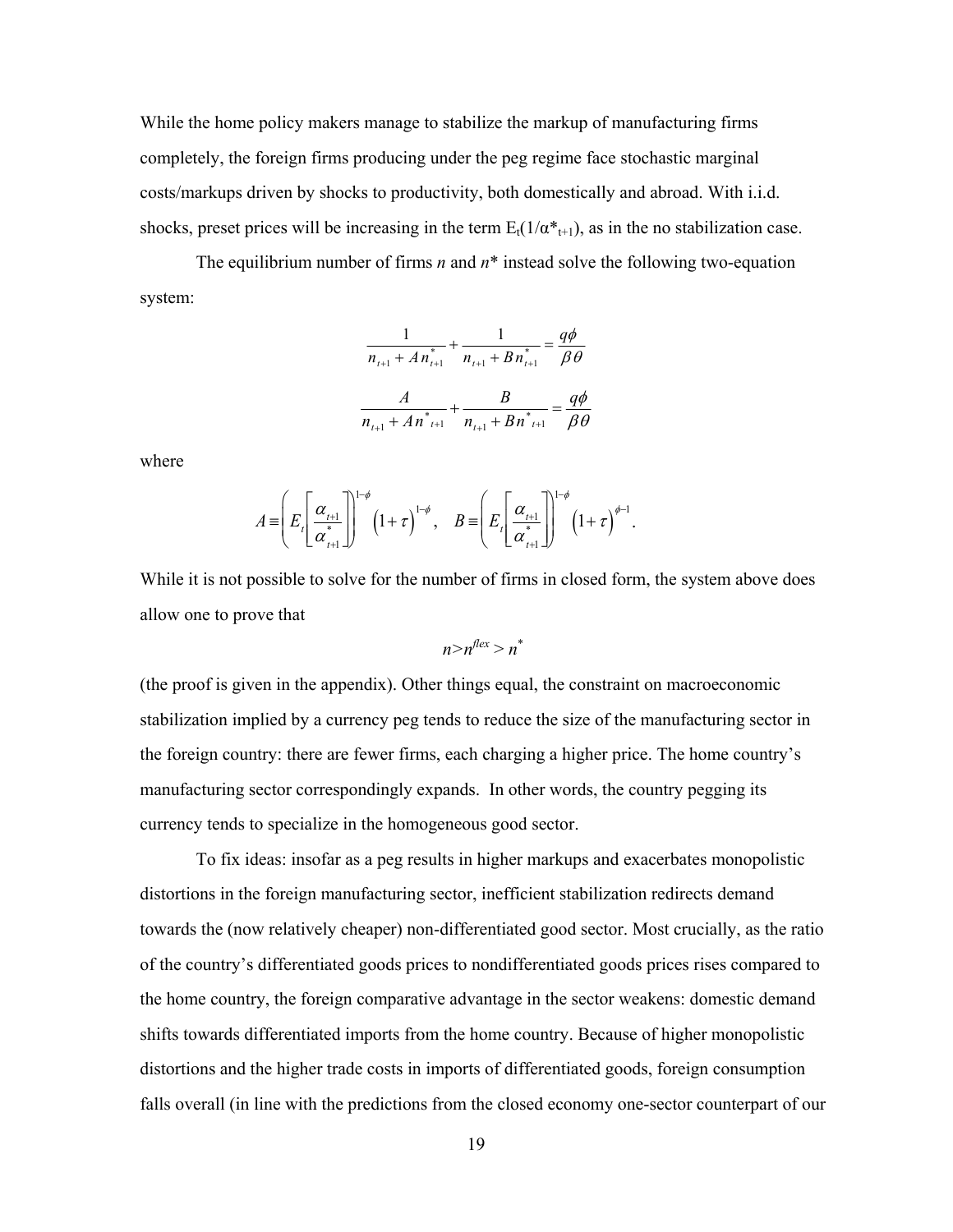model, e.g., Bergin and Corsetti 2008). All these effects combined reduce the incentive for foreign firms to enter in the differentiated good sector. The country's loss of competitiveness is mirrored by a trend appreciation of its welfare-relevant real exchange rate, mainly due to the fall in varieties available to the consumers. But real appreciation is actually associated with weaker, not stronger, terms of trade. Weaker terms of trade follow from the change in the composition of foreign production and exports, with more weight attached to low value added non-differentiated goods.

The consequences of a foreign peg on the home economy are specular. The home country experiences a surge of world demand for its differentiated good production, while stronger terms of trade boost domestic consumption. More firms enter the manufacturing sector, leading to a shift in the composition of its production and exports in favor of this sector.

As a result, with a foreign country passively pegging its currency, there are extra benefits for the home country from being able to pursue stabilization policies. The home manufacturing sector expands driven by higher home demand overall, and fills part of the gap in manufacturing production no longer supplied by foreign firms. At the same time, the shifting pattern of specialization ensures that the home demand for the homogeneous good is satisfied via additional imports from the foreign country.

#### **4. Numerical simulations**

 In this section, we evaluate the quantitative implications of our full model, by conducting stochastic simulations. Despite the many differences between the simplified and the full version of our model, we will show that key results from the former continue to hold in the latter. Namely, in our general specification it will still be true that, if the foreign country moves from efficient stabilization to a peg, while the home country sticks to efficient stabilization rules, (a) the foreign average markups in manufacturing will tend to increase and (b) there will be production relocation---firm entry in the foreign country will fall on average, while entry in the home country will rise on average. Correspondingly, average consumption will rise at home relative to foreign. We will also show that this relocation will be associated with an average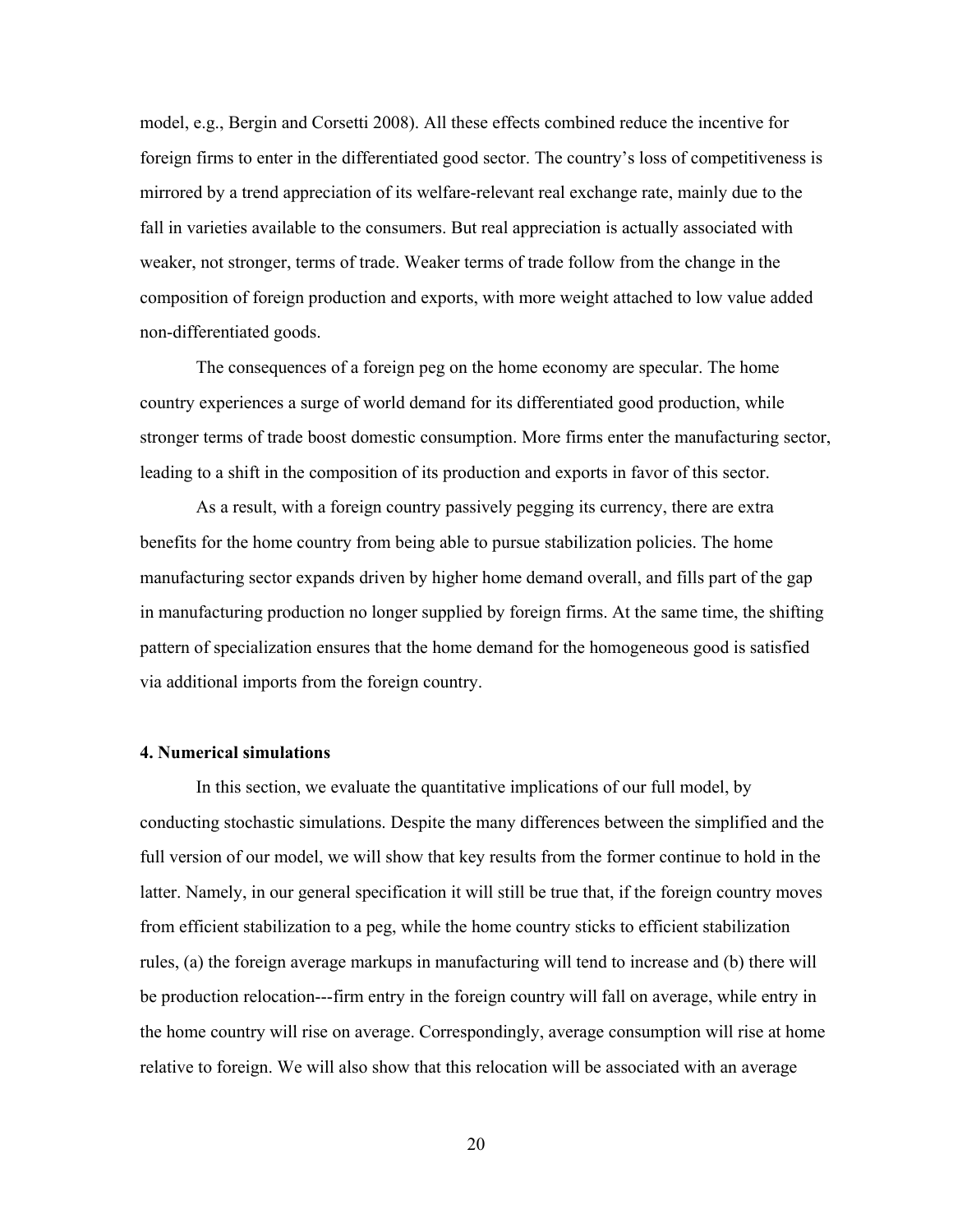improvement in the home terms of trade (while the home welfare-relevant real exchange rate depreciates).

We first discuss our calibration of the model, then present our main results.

#### **4.1. Parameter values**

 $\overline{a}$ 

Parameter values are chosen to be consistent with an annual frequency, to match the frequency of the data available for sectoral productivity. We set time preferences at  $\beta$ =0.96; risk aversion at  $\sigma = 2$ ; labor supply elasticity at  $1/\psi = 1.9$ , from Hall (2009).

The price stickiness parameter is set at  $\psi$ <sub>n</sub> = 8.7, a modest value which in a Calvo setting would correspond to half of firms resetting price on impact of a shock, with 75 percent resetting their price after one year.<sup>11</sup> The death rate is set at  $\delta = 0.1$ , which is four times the standard rate of 0.025 to reflect the annual frequency. The sunk cost of entry is normalized to the value 1.

To choose parameters for the differentiated and non-differentiated sectors we draw on Rauch (1999). We choose  $\theta$  so that differentiated goods represent 57 percent of U.S. trade in value.<sup>12</sup> The home share of non-differentiated goods is set at  $v = 0.5$ , which implies a trade share of about 30%, given the trade costs and elasticities below. To set the elasticities of substitution for the differentiated and non-differentiated goods we draw on the estimates by Broda and Weinstein (2006), classified by sectors based on Rauch (1999). The Broda and

<sup>&</sup>lt;sup>11</sup> As is well understood, a log-linearized Calvo price-setting model implies stochastic difference equation for inflation of the form  $\pi = \beta E \pi_{1} + \lambda m c$ , where *mc* is the firm's real marginal cost of production, and where  $\lambda = (1-q)(1-\beta q)/q$ , with q is the constant probability that firm must keep its price unchanged in any given period. The Rotemberg adjustment cost model used here gives a similar log-linearized difference equation for inflation, but with  $\lambda = (\phi - 1)/\kappa$ . Under our parameterization, a Calvo probability of  $q = 0.5$ 

implies an adjustment cost parameter of  $\kappa$ =8.7. This computation is confirmed by a stochastic simulation of a permanent shock raising home differentiated goods productivity without international spillovers, which implies that price adjusts 50% of the way to its long run value immediately on impact of the shock, and 75% at one period (year in our case) after the shock.

<sup>&</sup>lt;sup>12</sup> Values vary by year and by whether a conservative or liberal aggregation is used. Taking an average over the three sample years and the two aggregation methods reported in Table 2 of Rauch (1999) produces an average of 0.57. Replicating this value in our steady state requires a calibration of the consumption share at  $\theta$  =0.38, which compensates for the fact that trade for investment purposes (sunk cost) involves differentiated goods only.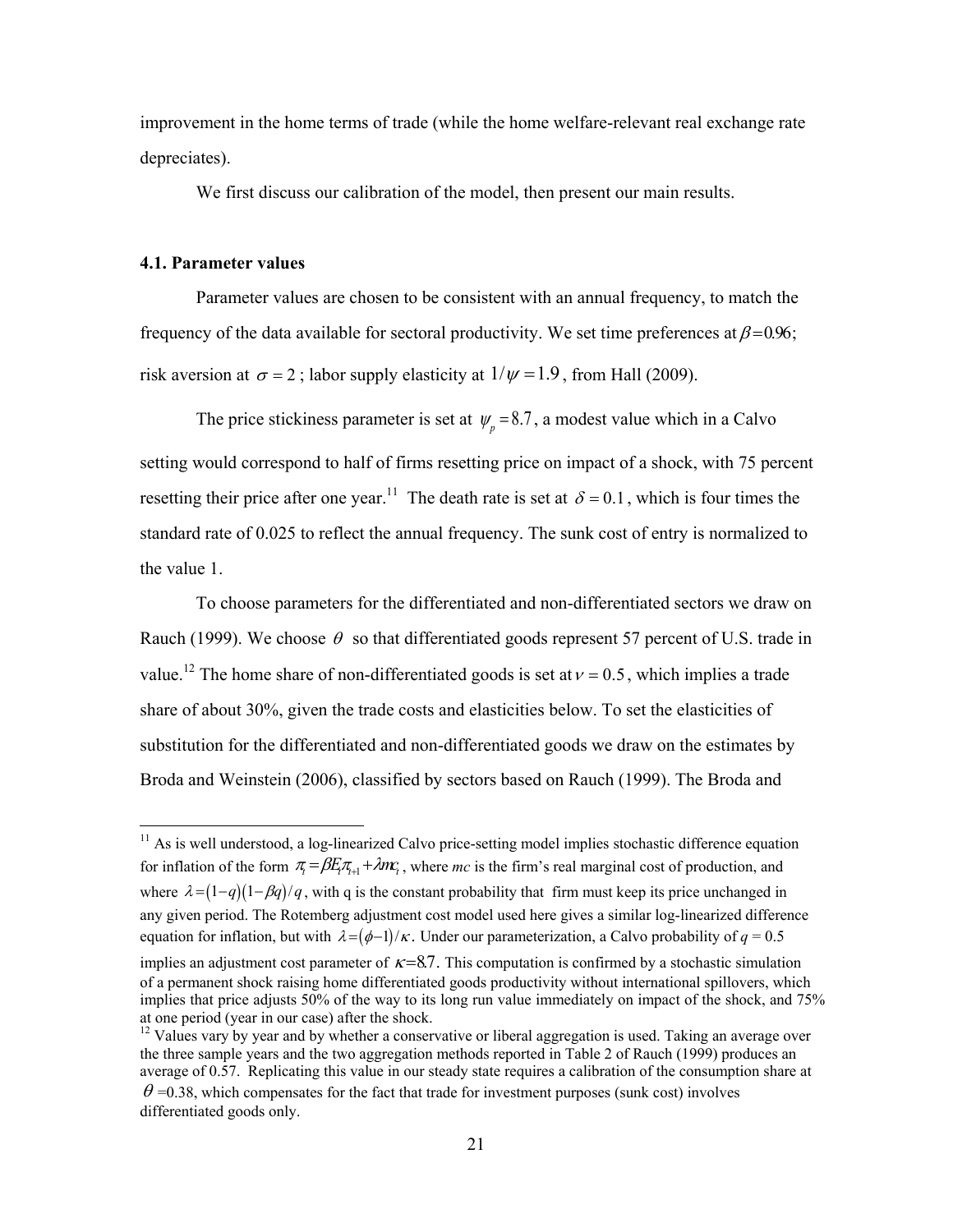Weinstein (2006) estimate of the elasticity of substitution between differentiated goods varieties is  $\phi$  =5.2 (the sample period is 1972-1988). The corresponding elasticity of substitution for nondifferentiated commodities is  $n = 15.3$ .

 To set trade costs, we need to think beyond costs associated with just transportation. These are often thought to be higher for commodities than for high value differentiated goods. As Rauch (1999) points out, differentiated goods involve search and matching costs, whereas commodities and goods traded on an organized exchange with a published reference price avoid such costs. Estimates are available for the tariff equivalent of language costs, with a value of 11% in Hummels (1999) or 6% in Anderson and van Wincoop (2004), so we use 8% in between. Since Obstfeld and Rogoff (2000) recommend a calibration of total trade costs at 16%, our calibration implies that half of this is due to language and matching costs, and the other half due to transportation. This implies a calibration of  $\tau_p = 0.16$  for differentiated goods, and  $\tau_N$  =0.08 for non-differentiated goods.

 The parameters in the home monetary policy rule are determined by the values that maximize home utility. As typically found, the optimal weight on inflation is the maximum value considered in the grid search ( $\gamma_p$ =1000), and the optimal value on output is  $\gamma_y$ =0. The foreign country is assumed to peg its exchange rate at parity with the home country: *e*=1.

 To our knowledge, no one else has calibrated a DSGE model with sectoral shocks distinct to differentiated and nondifferentiated goods. Annual time series of sectoral productivities are available from the Groningen Growth and Development Centre (GGDC), for the period 1980-2007. Data for the U.S. is used to parameterize shocks to the home country, and an aggregate of the EU 10 for the foreign country.<sup>13</sup> TFP is calculated on a value-added basis. For each country, the differentiated goods sector comprises total manufacturing excluding wood, chemical, minerals, and basic metals; the non-differentiated goods sector comprises agriculture, mining, and subcategories of manufacturing excluded from the differentiated sector. To calculate the weight of each subsector within the differentiated (or

 $\overline{a}$ 

<sup>&</sup>lt;sup>13</sup> These EU 10 countries are AUT, BEL, DNK, ESP, FIN, FRA, GER, ITA, NLD and the UK. See http://www.euklems.net/euk08i.shtml.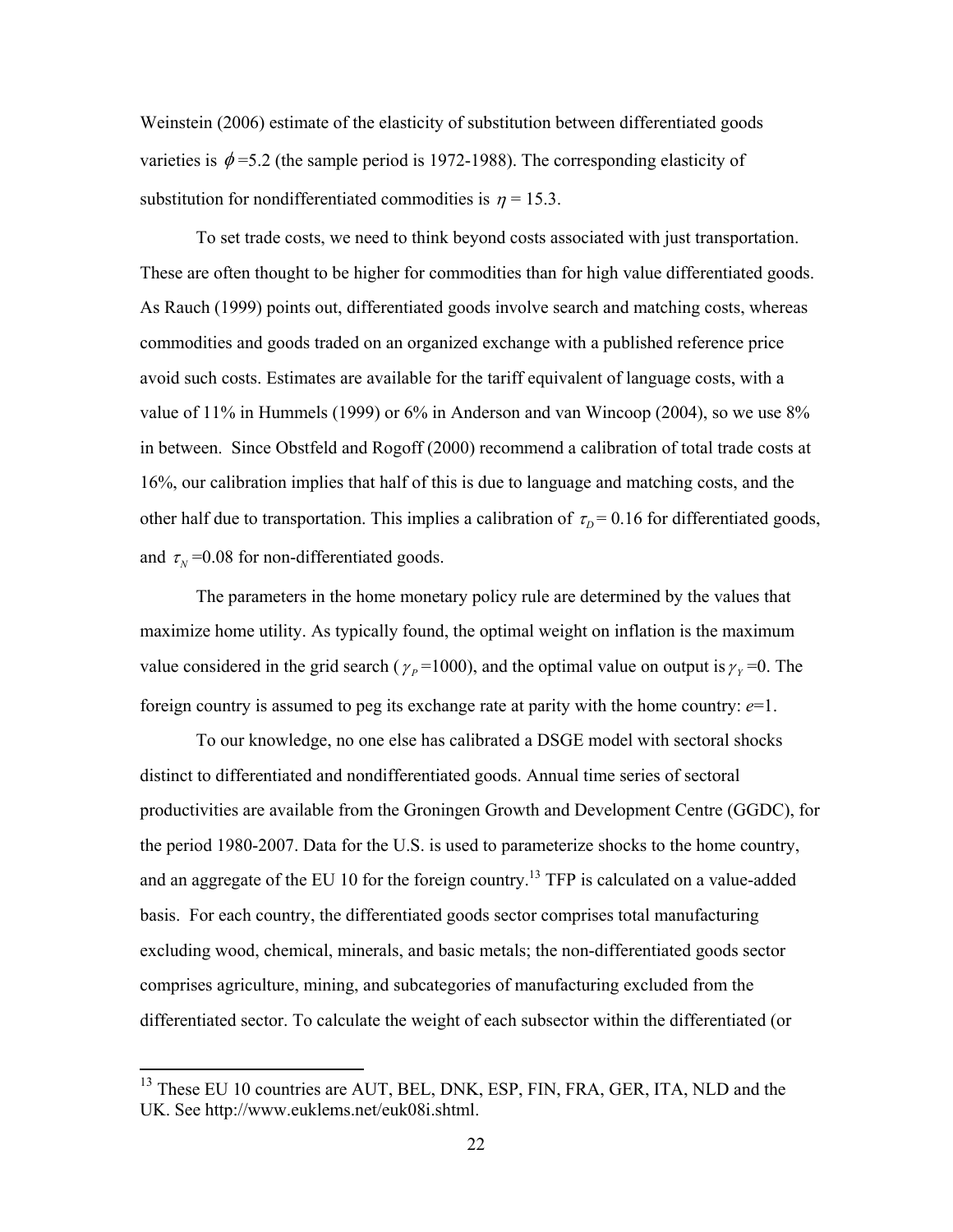non-differentiated) sector, we use the 1995 gross value added (at current prices) of each subsector divided by the total value added for the differentiated (or non-differentiated) sector. After taking logs of the weighted series, we de-trend each series using the HP filter. Parameters  $\rho$  and  $\Omega$ , reported in Table 1, are obtained from running a VAR(1) on the four de-trended series.

The benchmark simulation model specifies entry costs in units of goods ( $\theta_K$  =0), as Cavallari (2013) shows this is important for matching international business cycle moments in a sticky price model. We will also report results for entry costs in labor units in our sensitivity analysis. The adjustment cost parameter for new firm entry,  $\lambda$ , is chosen to match the standard deviation of new firm entry in the benchmark simulation to that in data. Time-series for firm entry is limited. The World Bank's Entrepreneurship Survey and data base provides a count of new businesses registered during a calendar year, for the period 2004 to 2012 for selected countries. We use the data available for France, Germany, Italy and the U.K. to represent the foreign country in our model. Data for the U.S. on establishment entry are available from the Longitudinal Business Database. Standard deviations for logged and HP-filtered series are reported as ratios to the standard deviation of GDP for the same period: the value for the U.S. is 5.53, and the European average is 3.01. A value of  $\lambda = 0.25$  in the simulation model, with the remaining parameters and shocks as described above, generates standard deviations of new firm entry close to these values. (See Table 2b.)

#### **4.2. Simulation results**

 This section first illustrates the properties of the model, looking at the impulse responses generated by fluctuations in manufacturing productivity. It then discusses results for the unconditional means of variables, drawn from stochastic simulations of a second order approximation of the model.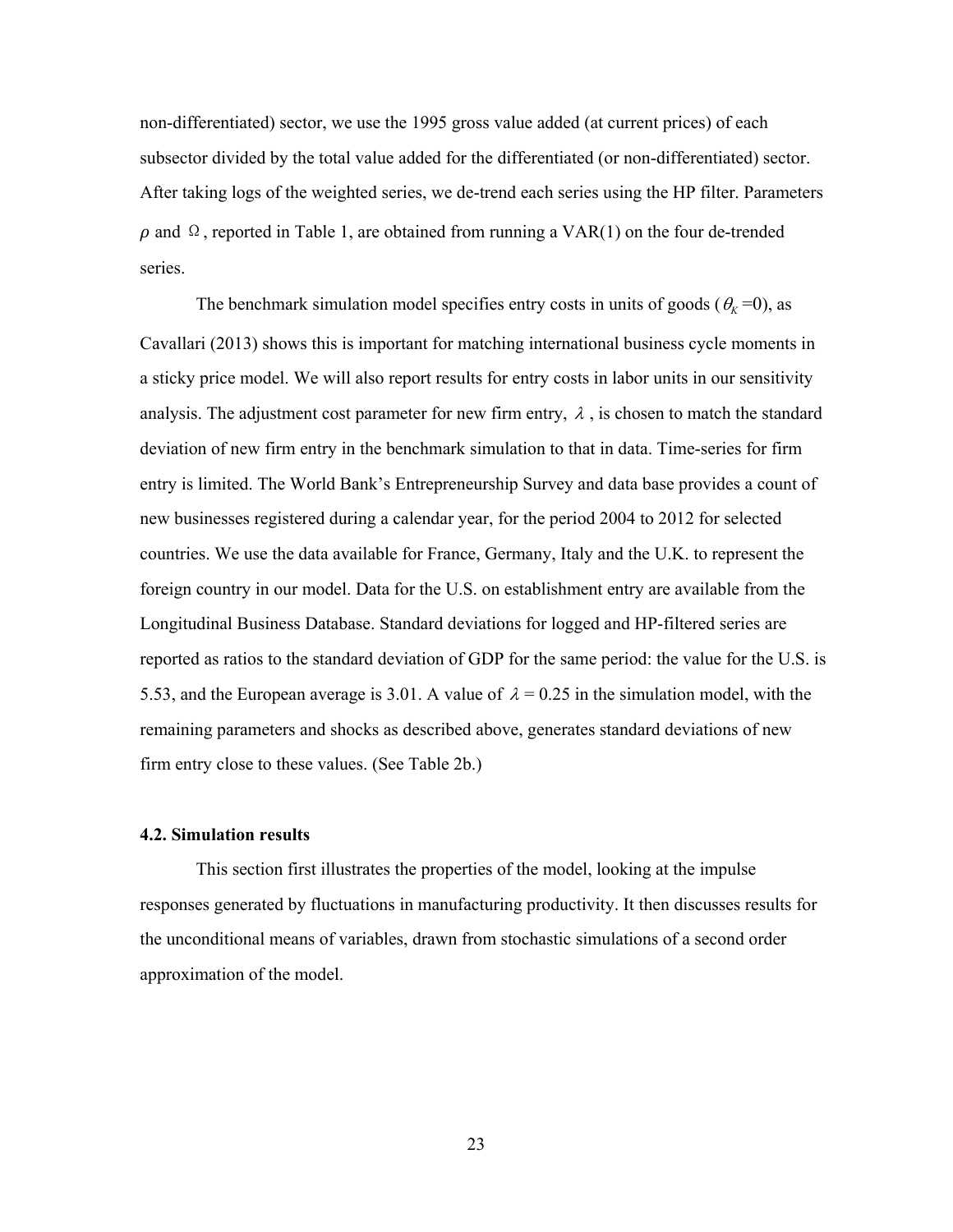#### **4.2.1. Impulse responses**

Consider the dynamics of the benchmark model in response to a one standard deviation positive shock to productivity in the differentiated goods sector of the home country, where both countries employ efficient stabilization policy. Results are shown in Figure 1, which plots the percentage deviation from the unconditional mean of key variables of interest. As home policymakers fully stabilize the markup, they react to the shock by expanding domestic demand and depreciating the exchange rate. This policy reaction boosts production in the differentiated sector, in line with its enhanced productivity. The number of firms in the sector rises, and production shifts in favor of home differentiated goods, away from nondifferentiated goods. In the foreign country, the shift in production pattern partly reflects the cross-country autocorrelation of shocks in the calibration. Since the foreign country also experiences a rise in differentiated goods productivity, the number of firms and the volume of differentiated output also rise in this country, though by a smaller magnitude than at home where the shock originated, and with a one period lag.

To further clarify the role of the cross-country correlation of shocks, in Figure 2 we simplify the analysis by setting the cross-country elements of the shock autorcorrelation matrix equal to zero. This figure thus shows the effects of a rise in the differentiated goods productivity at home that remains asymmetric. Foreign production of differentiated goods falls (while it rises at home); conversely foreign production of nondifferentiated goods rises (while it falls at home).

The case of asymmetric policies---with the foreign country pegging its exchange rate, and the home country employing efficient stabilization policy---is shown in the next two figures. In response to a favorable shock to home differentiated-goods productivity, the behavior of home variables in Figure 3 is very similar to Figure 1. But in Figure 3, the response of the foreign variables closely resembles those of the home variables. The commitment to exchange rate stability causes the foreign monetary authorities to expand money supply and demand by more, in step with the home country, providing extra stimulus to the foreign differentiated goods sector at the expense of the nondifferentiated goods sector.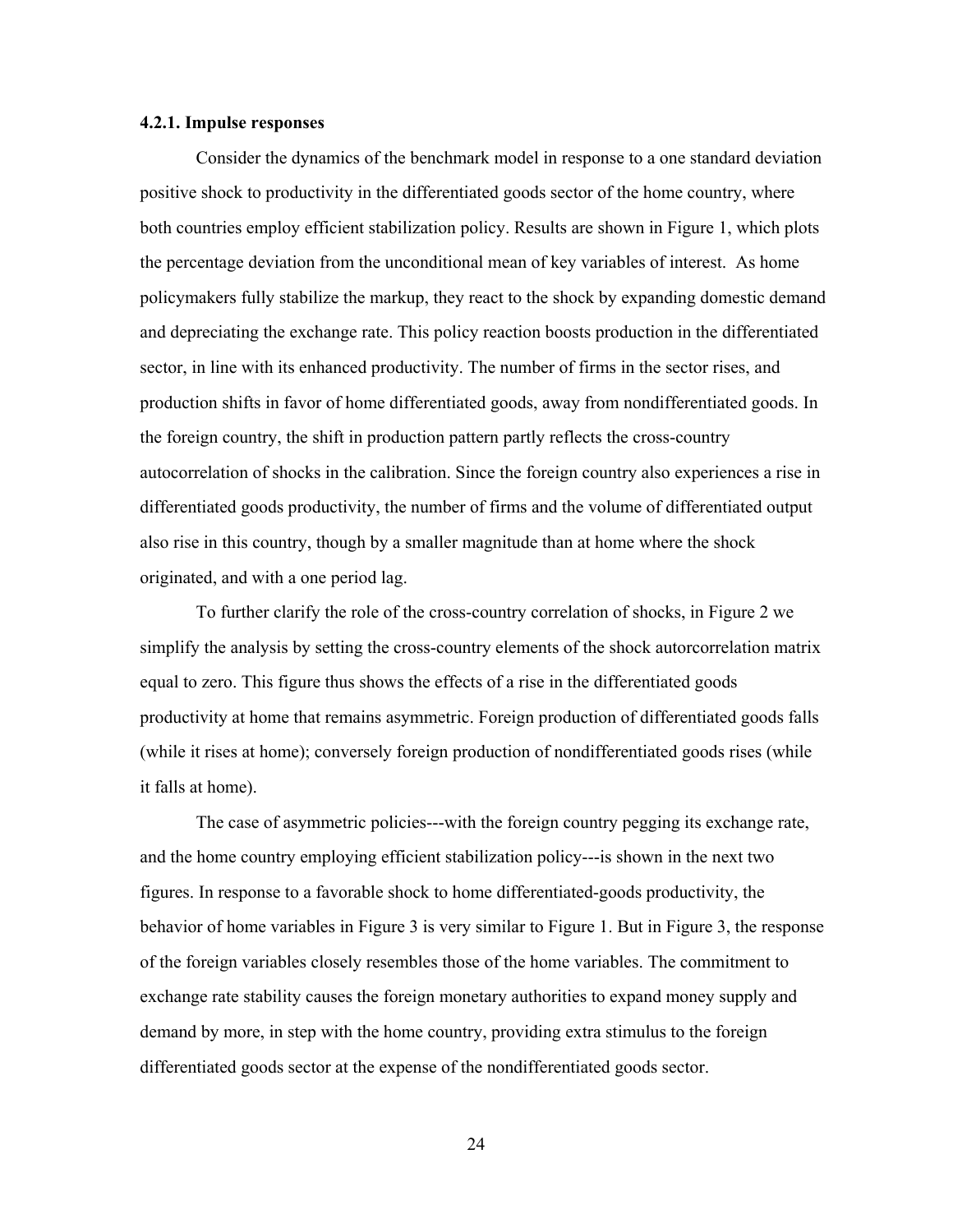Figure 4 shows the effects of a productivity shock to the differentiated goods sector in the country pursuing a peg (that is, foreign). It differs noticeably from the other figures. In the absence of a stabilizing policy response, manufacturing entry in the foreign economy, while positive, is an order of magnitude smaller compared to entry in the home economy in the previous figures. Likewise, the rise in foreign production of differentiated goods is much smaller and much shorter lived.

#### **4.2.2. Unconditional means**

 Table 2a reports the unconditional means of key variables obtained from stochastic simulations of a second order approximation of the benchmark model, and Table 2b reports standard deviations. In Column (1) of Table 2a both countries use stabilization policy, while in column (2) the foreign country adopts an exchange rate peg. Column (3) reports the percent change between the previous columns, hence accounting for changes when the foreign country pursues a peg instead of inflation stabilization. Note that country means in column (1) are not completely symmetric despite symmetric policies, due to the cross-border differences in the estimated shock process.

The simulation results fully confirm the main analytical insights from the previous section. First and foremost, when the foreign country pegs, average production of the differentiated good shifts away from the foreign country and toward the home country; the foreign country instead has higher production of the non-differentiated good. This shift in production is reflected in a 0.73 percent fall in the number of foreign differentiated goods firms, in contrast to a 0.63 percent rise at home. This implies that the ratio of foreign firm number relative to the home counterpart falls 1.4 percent. The share of differentiated goods in exports  $(\omega_F)$  falls by 0.56 percent in the foreign country, while the share in the home country ( $\omega_H$ ) rises by 0.61 percent. This implies that the ratio of the foreign export share relative to the home counterpart falls 1.2 percent.

Second, also consistent with the transmission mechanism discussed in the previous section, what drives the foreign loss in the differentiated goods market share under a peg is the higher average markup charged by foreign producers of these goods. Note that the foreign price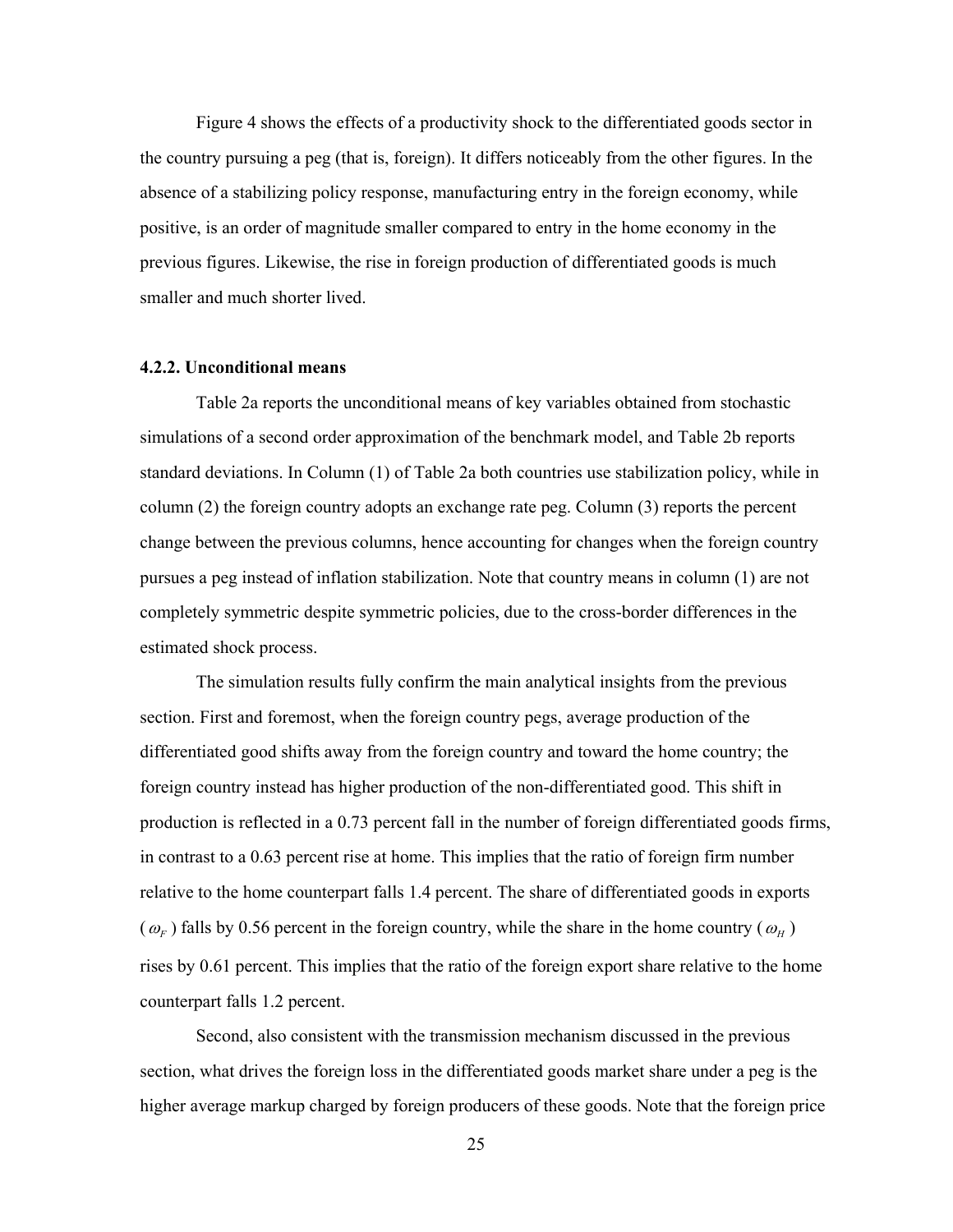of differentiated goods rises relative to both wages and non-differentiated goods (.07 percent in both cases).

Finally, when the foreign policymaker abandons efficient stabilization policy for a peg, the foreign *terms of trade including the homogenous good, TOTS*, actually worsen (.38 percent). This stands in contrast with the movements in the (conventionally-defined) terms of trade including only differentiated goods, *TOTM*, which remains nearly unchanged (.01 percent). The contrasting behavior of the *TOTS* and *TOTM* is due to a composition effect: the shift in foreign export share away from differentiated goods means these more expensive goods receive a smaller weight in the average price of foreign exports and a larger weight in the average price of foreign imports.

International price adjustment highlights a notable difference between the simplified and the full model. As our results in Table 2a emphasize, despite a lower markup, the terms of trade of *manufacturing* do not necessarily fall with better stabilization. This will be so because, in the full model, a high level of entry tends to raise production costs, as wages respond to a higher demand for domestic labor. To the extent that labor supply is not infinitely elastic (as assumed in the simplified model), this effect may become strong enough to prevent the international price of domestic manufacturing from falling in tandem with average markup in the sector.

Table 2b shows that the calibration of our model is in line with the volatility of output in the US and the EU-10 countries, as well as the volatilities of key variables (in ratio to the volatility of output), such as consumption, employment and net business formation.

#### **4.2.3. Alternative model specifications**

 Table 3 summarizes the range of results for unconditional means that are possible under alternative model specifications. To save space, we only report the percentage change in number of firms and percent change in differentiated export share when the foreign country switches from inflation stabilization to exchange rate peg, by country as well as accumulated across countries. The first column repeats for comparison the key result for the benchmark case from Table 2a. This result depends completely upon free entry of firms, as Column (2)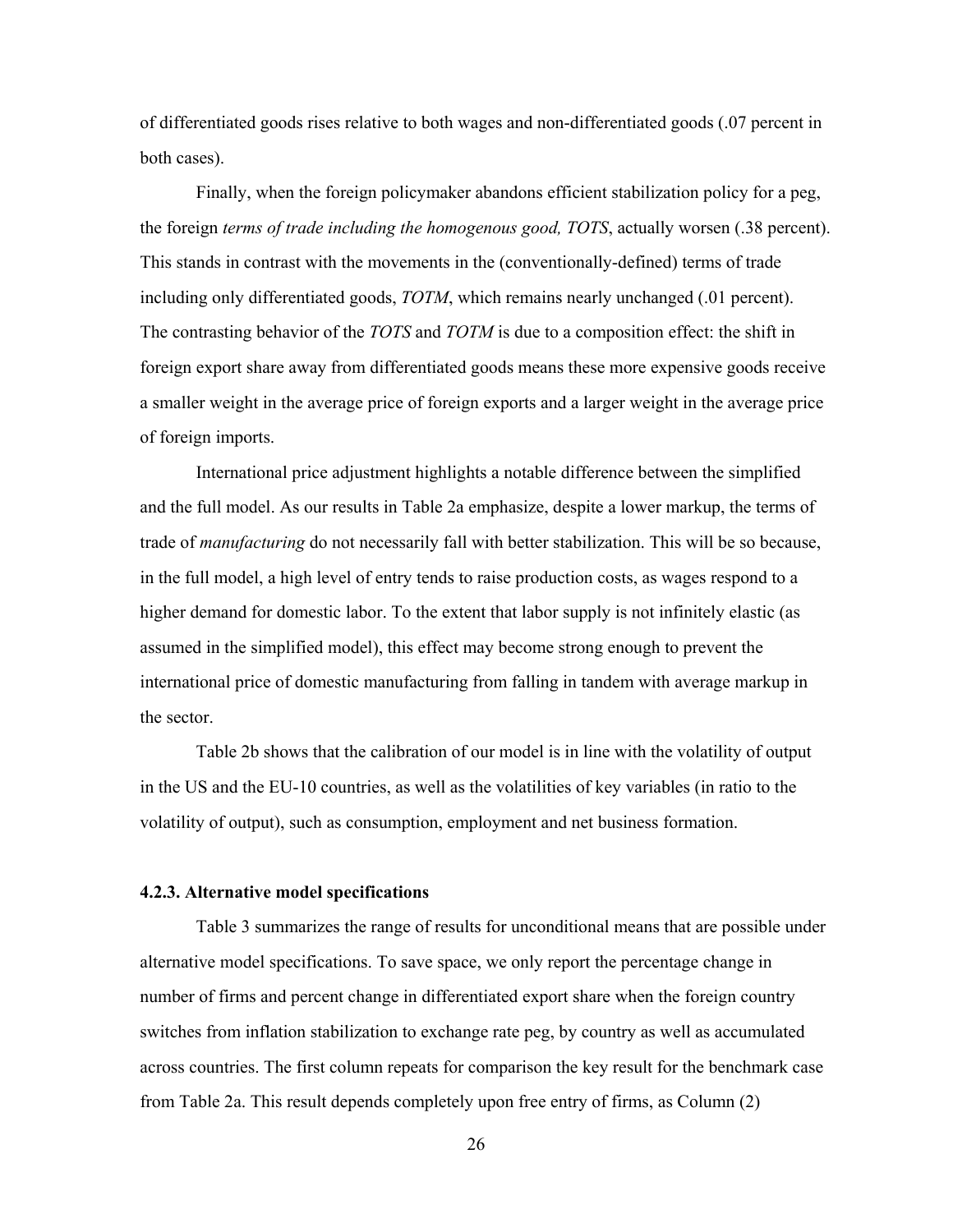indicates that the changes in differentiated export share disappear when the number of firms is held fixed exogenously. We conclude that the endogenous shift in number of firms between countries is essential for the change in monetary policy to translate into quantitatively meaningful effects on export shares.

The version of price stickiness, whether in units of the producer or local currency, is not consequential to the effect of policy on product specialization. When the price adjustment specification of the benchmark model is replaced by the local currency version, results are nearly unchanged, as reported column (3). (See the appendix for the LCP version of Rotemberg pricing for this case.) Even if prices are inelastic to the exchange rate in the short run, they are ex-ante sensitive to the covariance of marginal costs and demand, which is the core mechanism by which monetary stabilization impinges on competitiveness.

Stickiness in wage adjustment, in contrast, can significantly magnify the effects of monetary policy on product specialization. Suppose households supply differentiated labor, indexed by *j*, and face a cost of adjusting wages  $AC_{W,s}(j) = \frac{K_w}{2} (W_s(j)/W_{s-1}(j)-1)^2 l_s(j)$ 

and face a labor demand  $l_i(j) = (W_i(j)/W_i)^{-\phi_i} l_i$ . Utility maximization now implies a wage

setting condition to replace the labor supply condition in the benchmark model:

$$
\phi_L \frac{l_i^{1+\psi}}{W_i} = -\frac{1}{\mu_t} \Bigg[ \Big[ (1 - \phi_L) \Big] l_i - \frac{l_i \kappa_w}{2} \Bigg( \Bigg( \frac{W_t}{W_{t-1}} - 1 \Bigg)^2 \Big( -\phi_L \Big) + 2 \Bigg( \frac{W_t}{W_{t-1}} - 1 \Bigg) \frac{W_t}{W_{t-1}} \Bigg) \Bigg] + \beta E_t \Bigg[ \frac{1}{\mu_{t+1}} \Bigg( W_{t+1} l_{t+1} \kappa_w \Bigg( \frac{W_{t+1}}{W_t} - 1 \Bigg) \Bigg( -\frac{W_{t+1}}{W_t^2} \Bigg) \Bigg) \Bigg]
$$

(as well as including in the labor market clearing condition the labor expended in adjusting the wage). Barattieri et al. (2014) estimate the average time to reset a wage is between 3.8 and 4.7 quarters. To match this finding we apply the logic employed above for the sticky price calibration, and compute that a value of  $\kappa_w = 32.3$  in our annual model implies that half of wages have been reset one year after a shock. The substitutability between labor varieties is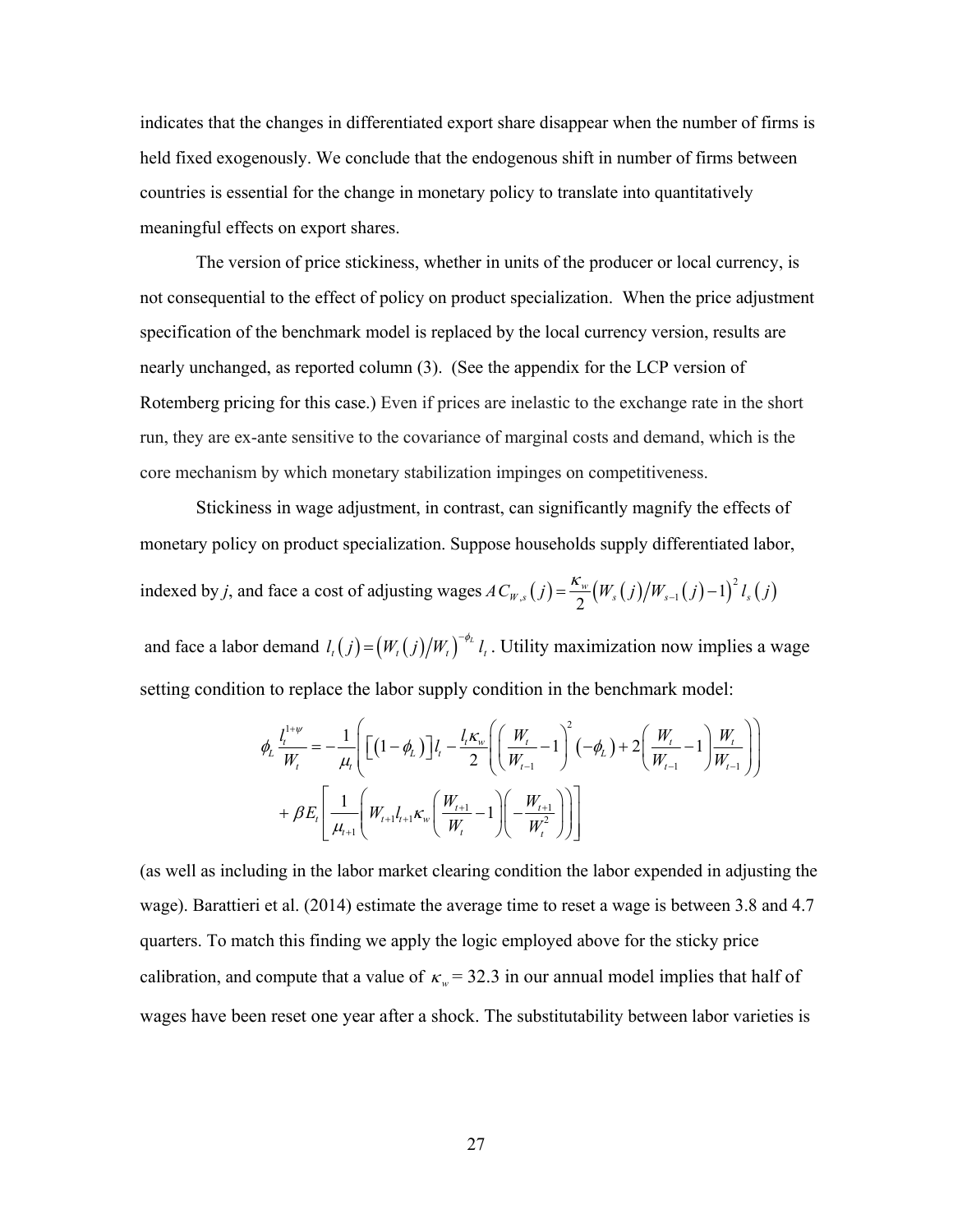set to  $\phi_L = 6$ . The parameterization of the monetary policy rule is adjusted to  $\gamma_n = 3$  to permit model solution.<sup>14</sup>

 Sticky wages significantly amplify the effect of a peg on the steady state number of firms and export shares, lowering the foreign/home ratios by 4.7% and 3.4%, respectively. Some intuition can be draw from equation (42') derived for the case of the simplified model. Recall that differentiated goods prices are set lower, hence encouraging greater specialization in differentiated goods, if there is a smaller covariance of nominal marginal costs (wage divided by productivity) with demand. Firms dislike a situation where they are required to produce more when production costs are high. In the benchmark simulation with only price stickiness, monetary policy assures that demand is high during positive productivity shocks that lower production costs. But this policy also has the effect of raising nominal wages, which works the opposite direction to raise production costs. Sticky wages work to prevent such a rise in wage costs, and hence maintain a low covariance of costs with demand.<sup>15</sup>

 Another key determinant of the rise in wage and hence costs following a shock is the labor supply elasticity. Recall that the preferences assumed in the analytical model imply an infinite labor supply elasticity, in contrast with the value of 1.9 assumed in the numerical economy. There is a wide range of values for this elasticity supported in the macroeconomics literature.<sup>16</sup> When the labor supply elasticity is raised in the simulation model to an extreme value of 5, we obtain a stronger effect of a peg on the mean export share, but the difference is modest (see column 5).

However, the effect becomes dramatic when this calibration is combined with a change in the specification of preferences to remove the wealth effect on labor supply, as in a GHH

 $\overline{a}$ 

 $14$  No solution is possible in the model when significant wage rigidity is combined with a monetary policy that tries to hold prices nearly constant. Because prices depend primarily upon the production cost, that is, the ratio of wage to the productivity, a shock to productivity requires a similar movement in wage if prices are to remain constant. We resolve this problem by reducing the weight on inflation in the monetary policy rule, using a value of 3 based on Schmidt-Grohe and Uribe (2007).

<sup>&</sup>lt;sup>15</sup> Implications of policy for the mean level of sticky wages have little impact on comparative advantage in our model, since, in contrast with sticky prices, the wage rate affects both sectors symmetrically. 16 See for Example Keane and Rogerson (2012).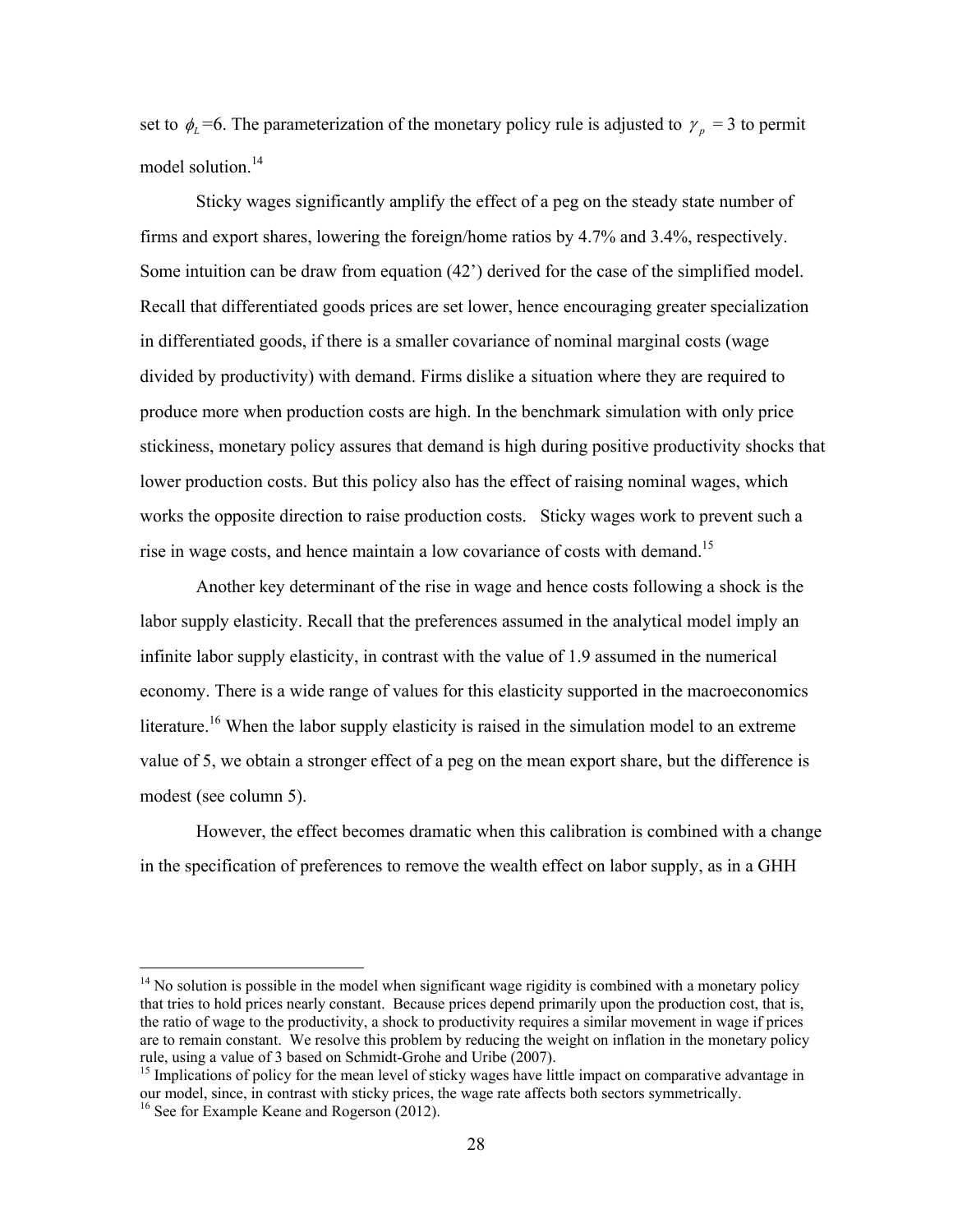specification. Let preferences be defined:  $U_t = \left(C_t - l_t^{1+\psi}/(1+\psi)\right)^{1-\sigma}/(1-\sigma) + \ln(M_t/P_t)$ , which implies a labor supply  $l_t^{\psi} = W_t/P_t$  and a redefinition of  $\mu_t = P_t \Big( C_t - l_t^{1+\psi}/(1+\psi) \Big)^{\sigma}$ .

 The effect of a peg on the number of firms and the differentiated export share is amplified by an order of magnitude compared to the benchmark model, as seen in column (6). The mechanism is similar to that for the sticky wage case. The preference specification removes the wealth effect in wage determination, in that consumption does not appear in the labor supply condition. Unlike the benchmark model, a rise in consumption induced by a rise in productivity does not reduce labor supply and require a rise in wage to induce workers to supply labor. Hence there is less pressure for wage to rise for a given rise in production, which serves to lower the covariance between costs and output.<sup>17</sup>

For completeness, we consider a case where entry costs are specified in labor units ( $\theta_K$ =1), as assumed in the analytical model. The effect of stabilization policy on the mean level of wages now has strong implications for the mean level of entry. Recall from the benchmark case in Table (2a) that a stabilizing country has a higher mean wage compared to the nonstabilizing country. When entry cost is specified in labor units this can strongly dampen entry in the stabilization country, and as a result, we find that policy has a trivial effect on the mean level of firm entry under the benchmark preference specification (not reported in Table 3). Column (7) reports a modified simulation where this rise in mean wage is moderated by assuming the preferences used for the preceding column (6). Stabilization policy then has a significant effect to raise entry and export share, albeit still less than in the case with entry costs specified in goods units.

 In addition to wage movements, another feature of the benchmark model that could limit the effect of a peg is the correlation of exogenous shocks across countries. The fairly high shock correlations in the benchmark calibration reflect the close relationship between the U.S. and the EU-10 countries in the data used for calibration. But this high correlation might not

 $\overline{a}$ 

 $17$  We also investigated a version of the model with complementarity between consumption and labor, as advocated in Hall and Milgrom (2008). While this specification did dampen the rise in wage during a rise in output and hence raise the mean share of differentiated goods in exports, the effect was small, and this case is not reported in our table of results.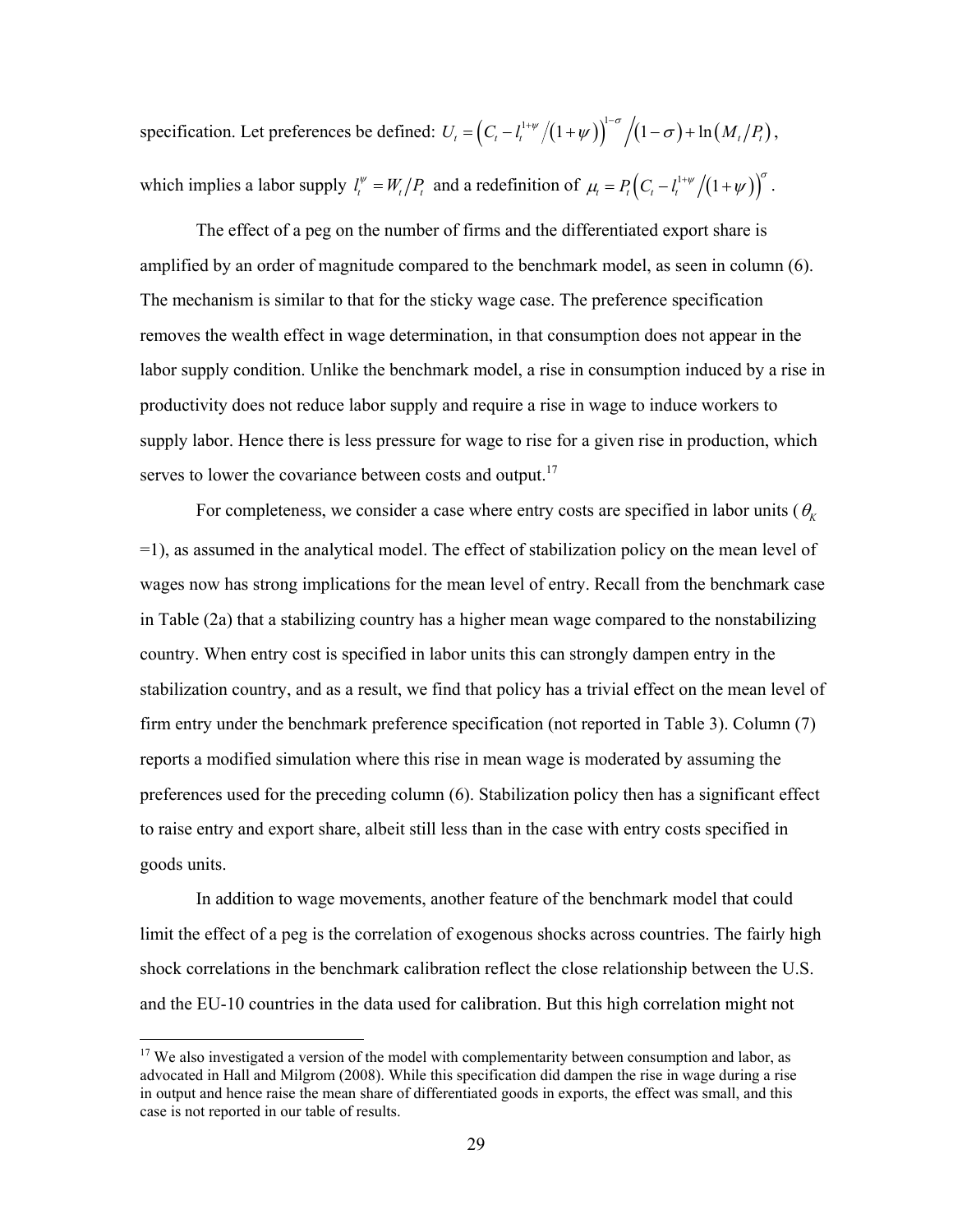apply to many other, especially developing, countries. Column (8) of Table 3 shows that if the calibration assumes zero contemporaneous correlations across all shocks, the effect of the peg on entry and export shares doubles compared to the benchmark calibration.

Finally, as a complement to productivity shocks, we study a fiscal shock.<sup>18</sup> Letting  $T_{Dt}$ represent the fraction of differentiated good production that is surrendered to the government, the differentiated goods market clearing condition becomes:

 $(1 - T_{Dt}) y(h) = d_t(h) + (1 + \tau_D) d_t^*(h)$ . Similarly for a tax on nondifferentiated goods

production,  $T_{Nt}$ , market clearing becomes  $(1 - T_{Nt}) y_{H,t} = C_{H,t} + D_{AC,H,t} + (1 + \tau_N)(C_{H,t}^* + D_{AC,H,t}^*)$ . It is assumed that the goods surrendered to the government as tax payments are consumed directly by the government, and this yields no household utility. This implies pricing equations for the two types of goods:

$$
p_{t}(h) = \frac{\phi}{\phi - 1} \frac{W_{t}}{\alpha_{t} (1 - T_{Dt})} + \frac{\psi_{P}}{2} \left( \frac{p_{t}(h)}{p_{t-1}(h)} - 1 \right)^{2} p_{t}(h) - \psi_{P} \frac{1}{\phi - 1} \left( \frac{p_{t}(h)}{p_{t-1}(h)} - 1 \right) \frac{p_{t}(h)^{2}}{p_{t-1}(h)}
$$

$$
+ \frac{\beta \psi_{P}}{\phi - 1} E_{t} \left[ \frac{\mu_{t}}{\mu_{t+1}} \frac{\Omega_{t+1}}{\Omega_{t}} \left( \frac{p_{t+1}(h)}{p_{t}(h)} - 1 \right) \frac{p_{t+1}(h)^{2}}{p_{t}(h)} \right]
$$

 $\overline{a}$ 

and 
$$
p_{H,t} = \frac{W_t}{\alpha_{H,t} (1 - T_{Nt})}.
$$

Note that from the firm perspective this tax shock is very similar to a negative productivity shock. The tax shocks are assumed to follow autoregressive processes in log deviations from steady state, where the calibration of the shock is taken from the estimations of Leeper et al.  $(2010).^{19}$ 

 Results reported in column (9) of Table 3 show that this simple tax shock acts much like a productivity shock. The addition of this new shock essentially doubles the effect of

<sup>&</sup>lt;sup>18</sup> We also studied the effects of shocks to tastes, both intertemporally and between sectors, as well as money supply and money demand shocks. These shocks did not have significant implications for the steady state share of allocation of production between sectors.

<sup>&</sup>lt;sup>19</sup> The process estimated by Leeper et al (2010) for capital tax shocks is converted from a quarterly frequency to an annual frequency by stochastic simulation of the process and then fitting an annual sampling of the artificial data to a first order autoregression. The resulting autoregressive parameter of 0.741 and standard deviation of shocks of 0.0790 are applied to tax shocks in each country and each sector. These shocks are assumed to be orthogonal to each other. The mean level of this tax, 0.184, is also taken from Leeper et al (2010).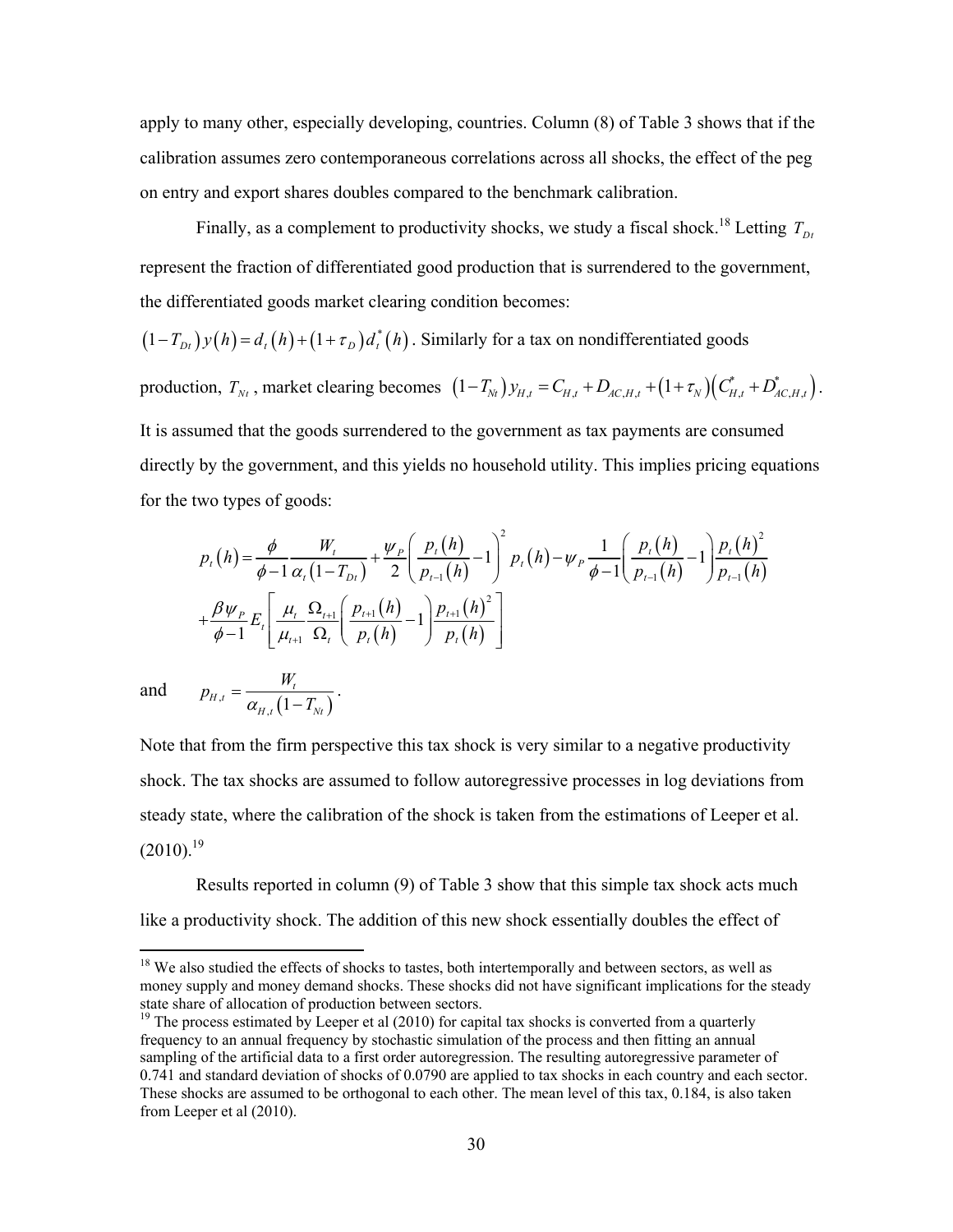monetary stabilization on the mean number of firms and the share of differentiated goods in exports, as compared to the case in column (1) with productivity shocks alone.

#### **5. Empirical evidence**

 In this section, we investigate if there is any empirical support for the idea that monetary policy can actually affect long-run competitiveness. In particular, we carry out an empirical analysis of the key testable implication of the model: countries with monetary policy targeting domestic macro (inflation and output gap) stabilization should have (everything else equal) greater specialization of production and export in differentiated products, relative to countries with a constrained monetary policy. The empirical strategy consists of taking the U.S. as the base country, and calculating the share of differentiated goods in total exports by country, for the period 1972-2004. Using this share as our dependent variable, we then run panel regressions on a proxy for a country's monetary regime, including country and year fixed effects as well as a number of controls.

To identify countries pursuing efficient domestic stabilization, we distinguish countries with or without monetary policy independence, relying on available classifications of either exchange rate or monetary regimes. Namely, we proxy lack of independence by the adoption of a pegged exchange rate regime.

 Before proceeding, it is worth clarifying that our empirical strategy is not inconsistent with the fact that a country's monetary regime is an endogenous policy choice. A country choice to embrace a peg, rather than a float, or adopt an inflation targeting regime, rather than other strategies, can always be regarded as deriving from the maximization of some social welfare function. For our empirical strategy to be sound, we need that such a choice is not specifically driven by changes in the composition of exports. As further discussed below, the fact that policy strategies are endogenously chosen, if anything, can be expected to smooth out differences across exchange rates and monetary regimes in the data---hence making it more difficult for us to find statistically significant results.

We should also stress from the start that the inclusion of a country fixed effect in the regression specification controls for different (time-invariant) determinants of comparative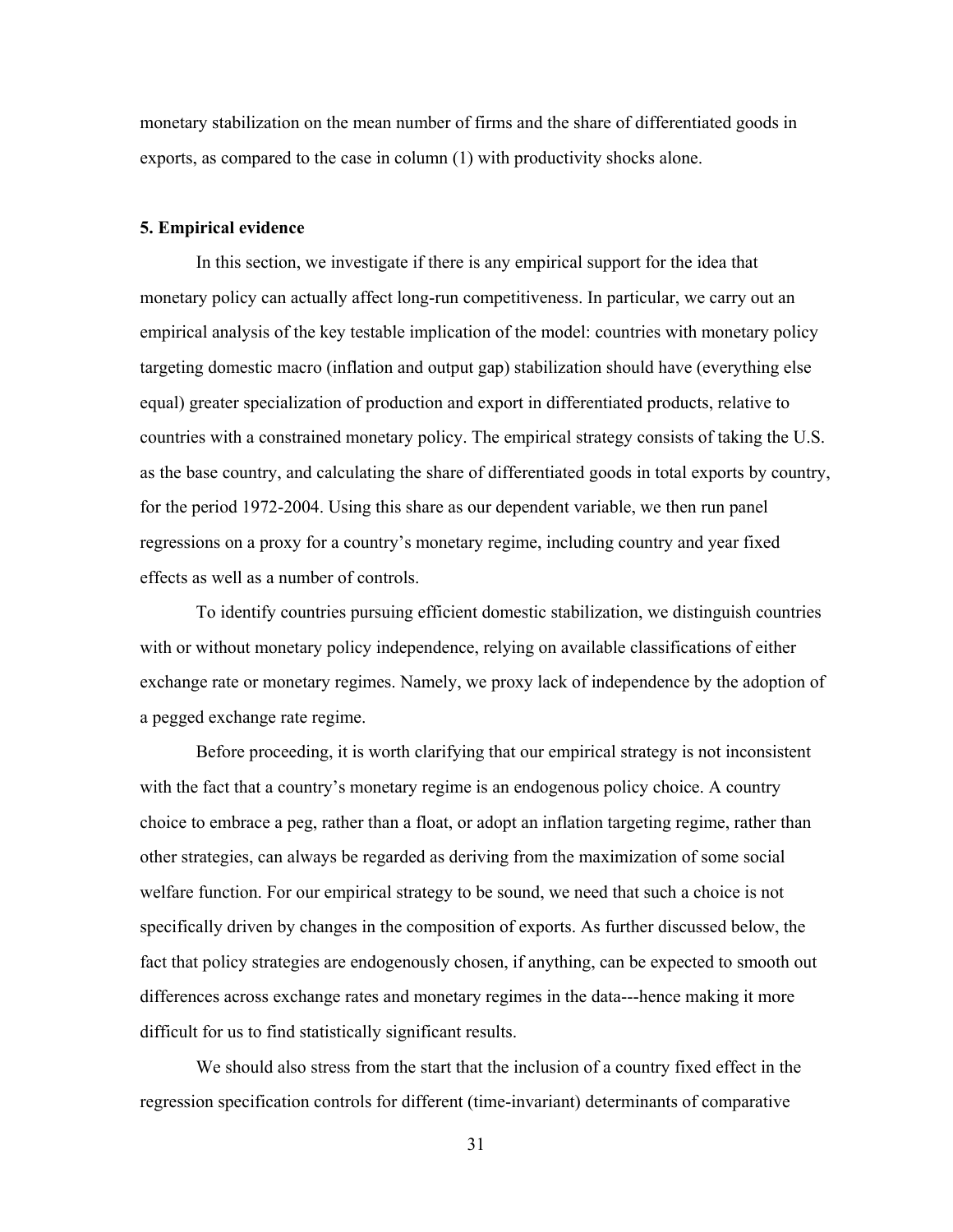advantage, other than monetary policy. A country fixed effect also addresses specific endogeneity issues, arising when time-invariant characteristics of a country determine the composition of exports and at the same time motivate the choice of a particular exchange rate regime (say, an oil rich country pegging the national currency to the dollar over the entire sample period). Nonetheless, there may be issues that cannot be addressed with the inclusion of a country fixed effect. We will resort to splitting the sample according to specific country or product type characteristics, and conduct IV estimations. Finally, a year fixed effect is required to deal with the fact that the share of differentiated goods exports trends upward, especially in the first part of our sample period.

#### **5.1. Data construction and description**

 For the classification of exchange rate regimes, we rely on two sources. The International Monetary Fund produces a classification based upon the observed degree of exchange rate flexibility and the existence of formal or informal commitments to exchange rate paths. The definition of peg includes countries with no separate legal tender, currency board arrangements, exchange rate bands, or crawling pegs; this excludes countries classified as managed floating and independent floating. We will also consider the classification system of Shambaugh (2004), which identifies a peg if a country sets its interest rates following systematically the policy decision in some base country. One advantage of this classification is that it focuses on monetary independence rather than exchange rate regime per se. For example, in this classification, Germany in years prior to the euro is classified as retaining monetary independence despite participating in different regimes of fixed exchange rates in Europe, because it consistently acted as the leader within pegging blocks. By the same token, countries where capital controls insulated domestic monetary policy from global market pressure are also classified as having monetary independence---e.g., China is classified as having monetary independence in much of the sample. Note that, for our purposes, the exchange rate classification needs not be defined relative to the country we use as base country in the regression analysis (U.S.). A European country in the euro area has effectively limited or no monetary independence, even if the euro is floating against the dollar.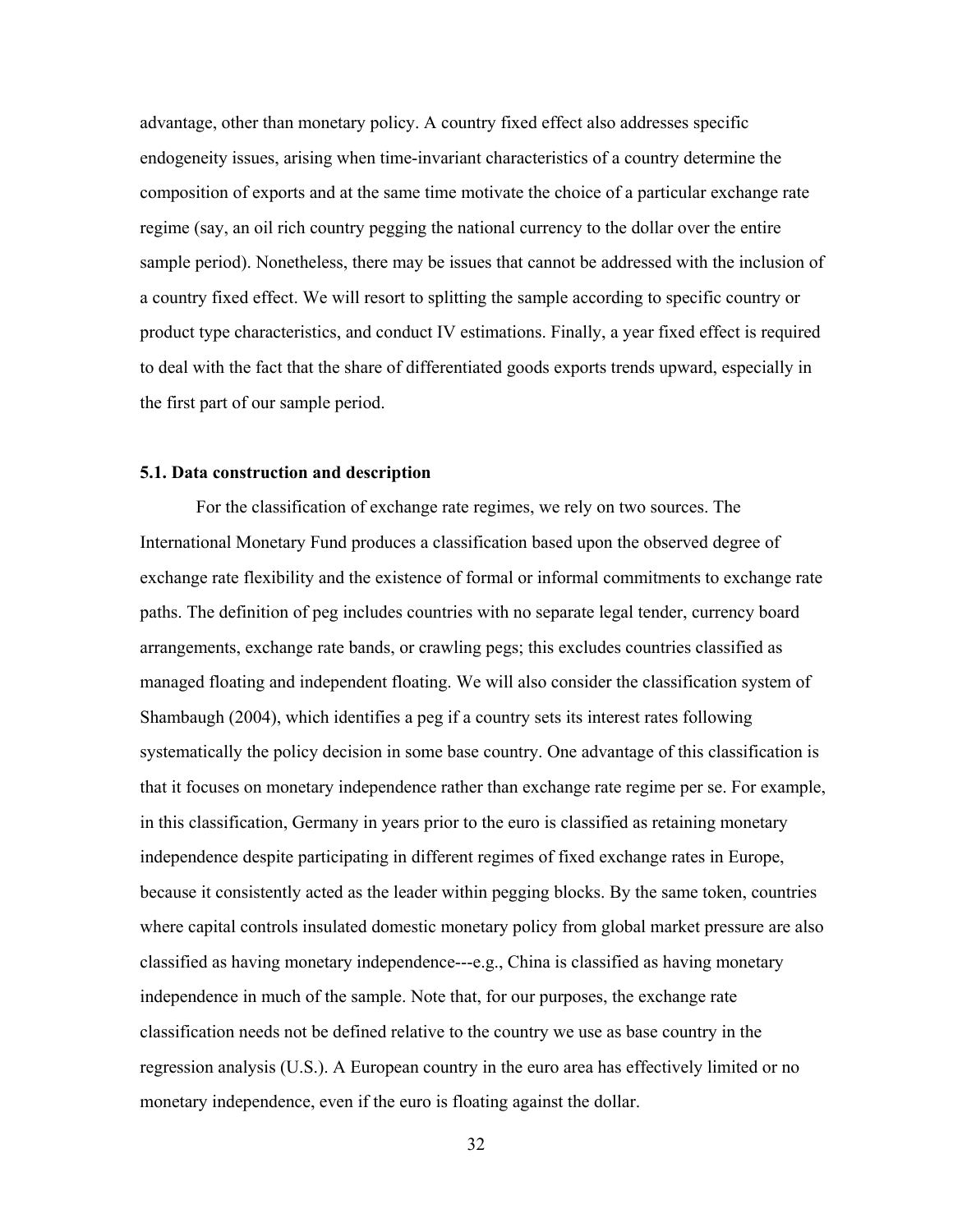To identify exports of differentiated goods, we rely on Rauch (1999), which provides a classification of 4-digit SITC industries in terms of the degree of differentiation among products. Some products are traded on organized exchanges, while some others have reference prices published in trade journals. Those products for which neither is true are classified as differentiated. Roughly 58% of the industries fall into the differentiated category.

Trade data come from the World Trade Flows Database (see Feenstra, et al., 2005). Exports to the U.S. (in dollars) are available disaggregated by country and by four-digit industry, on an annual basis for the period 1972-2004.

 The set of countries covered both by the trade data and exchange rate classification number 164. The sample years are determined by the availability of U.S. disaggregated import data, covering the period 1972-2004.

#### **5.2. Empirical specification**

Our dependent variable is the share of differentiated goods in exports. Let  $x_{ijt}$  denote the dollar value of exports in industry *i* from country *j* to the U.S. in year *t.* Let *DIF* take the value of 1 for a differentiated industry and 0 otherwise. For country *j* in year *t*, we define a measure of the share of differentiated goods in the overall exports of a country to the U.S.:

$$
SDIF_{jt} = \frac{\sum_{i} DIF_{i} \cdot x_{ijt}}{\sum_{i} x_{ijt}}.
$$

The index takes values on the continuous interval between 0 and 1. In some of our experiments we will restrict attention to manufacturing exports only. In this case, we will only consider *xijt* if belonging to a SITC sector with a code starting with 5 through 8.

Our regression specification is

$$
SDIF_{jt} = \beta_0 + \beta_1 PEG_{jt} + \beta_2 X_{jt} + \chi_{jt} + \varepsilon_{jt},
$$
\n(32)

where *X* is a vector of additional variables that we may include in the analysis as additional controls, and  $\chi$  are country and year fixed effects. *PEG* takes the value of 1 for a fixed exchange rate and 0 otherwise. Across all our regressions, standard errors are clustered by country.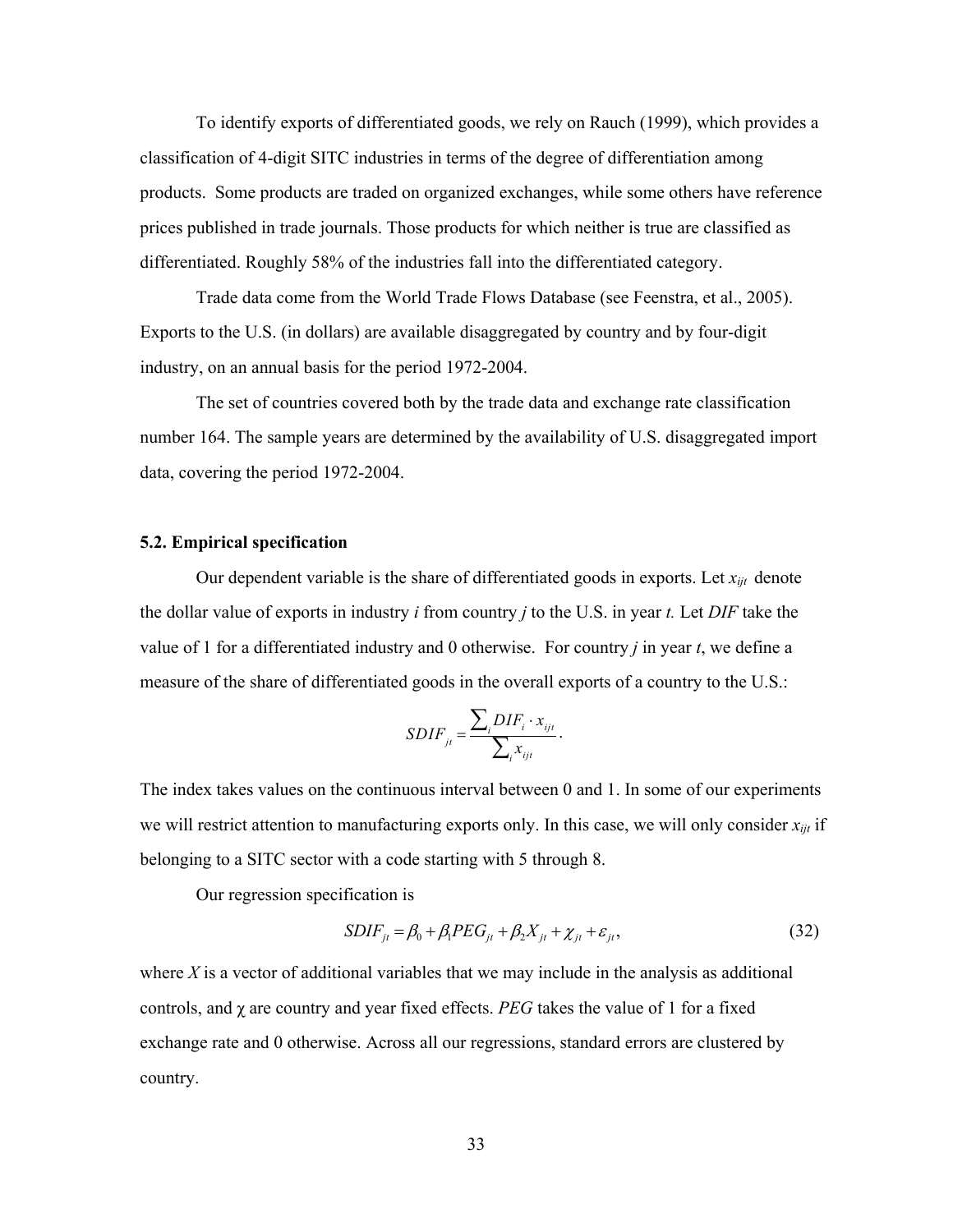Note that the country fixed effect controls for standard determinants of comparative advantage, such as factor endowments and institutions that do not vary over the sample period. Among the controls, we nonetheless include macroeconomic variables that may have an effect on the composition of trade above and beyond the mechanism highlighted by our model, such as the current account (CA\_GDP), and dates of currency (CRISIS\_C) or banking crises (CRISIS\_B). Access to credit and exposure to credit conditions may in fact vary across industries, in part reflecting the type of markets in which they operate. We also include the real exchange rate level (RER), as an additional control for the effects on exports of large swings in international prices. Finally, we include a measure of financial openness  $(CLOSED)$ <sup>20</sup>

#### **5.3. Regression results**

 $\overline{a}$ 

The model predicts  $\beta_1 < 0$ : the share of a country's exports in differentiated goods is lower in countries pursuing a fixed exchange rate policy. Results from the regression model are shown in Table 4 (without controls) and Table 6 (with controls). By the point estimate shown in column 1 of Table 4, when a country adopts a peg, the share of its exports in differentiated goods falls by about 6 percentage points. Given that for the typical country differentiated goods account for about half of its exports, the estimated coefficient implies that the export share drops by about 12% of its value. The result is robust to using the alternative classification of exchange rate regime by Shambaugh (2004), which allows for monetary independence in some countries with a fixed exchange rate, due to capital controls or because they are the leader of a pegging block.

 A concern with endogeneity is raised by the possibility that countries that discover oil or other commodities in their territory may choose to peg their currencies to the dollar *because*  these commodities are priced in U.S. dollars. In this case, a peg regime would be the consequence, rather that the cause, of a change in the composition of production and exports away from differentiated goods. One way to address this potential issue consists of excluding OPEC members and other large oil exporters from the data set (column 2) and excluding fuel

 $20$  The dates of currency and banking crises are provided by Reinhart and Rogoff (2013) and Reinhart (2010). The measure of financial openness is supplied by Chinn and Ito, see bhttp://web.pdx.edu/~ito/Chinn-Ito\_website.htm.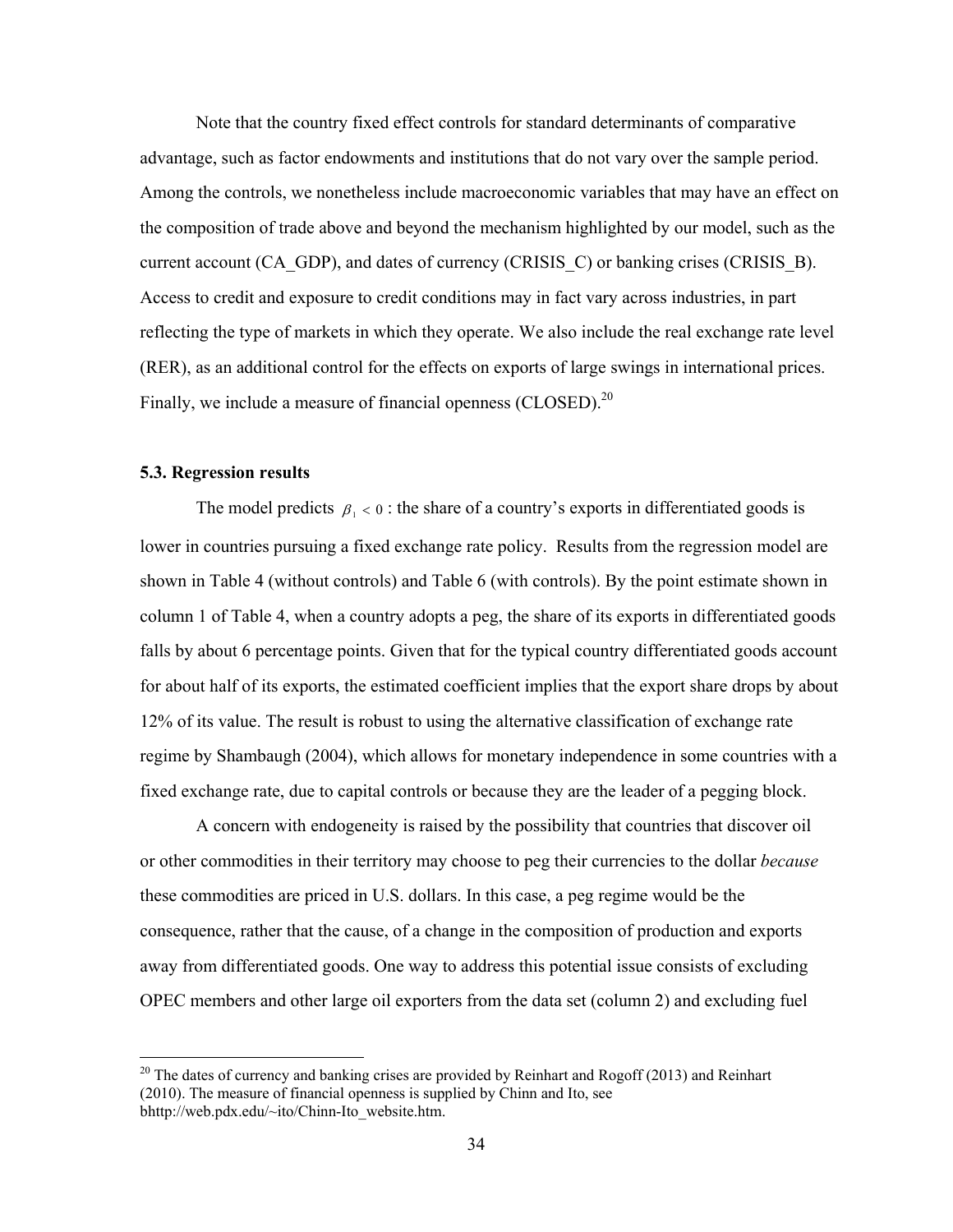from the set of export industries (SITC categories beginning with 3, see column 6). In either exercise, the estimations continue to support our theoretical result. We also show below that the result is robust to instrumenting for endogenous choice of exchange rate regime.

A related source of concern is that poor countries may simultaneously produce mostly non-differentiated goods, and adopt some form of currency peg. Although the country fixed effect takes care of cross-sectional differences, we further check for robustness by limiting the sample to more developed countries, with cutoffs in per-capita income of \$1035, \$4085 and \$12,615, according to the World Bank classification.<sup>21</sup> As shown in columns 3 and 4, our results are almost unchanged when we exclude poor countries below the first cutoff point, and also when we limit the sample to upper middle and high income countries above the second cutoff. The only case for which the result is not statistically significant is when we limit the sample to only the richest countries. Nonetheless, we find that this last result also becomes significant if we allow some dynamics in the specification to better account for the effects of monetary regimes, as described below.

Table 5 introduces a lagged *PEG* regressor, with the goal of accounting for the delayed effects of a switch in monetary regimes. In every case, the *PEG* has a statistically significant negative effect on the export share, either contemporaneously or with a lag, or both. This includes the subset of rich countries, for which the contemporaneous effects is zero (as found in the previous table), but the lagged effect is significantly negative. Still, the magnitude of the coefficient does appear to be smaller than for the other samples, suggesting that good monetary stabilization policy has a stronger effect in middle-income countries (where non-monetary institutions and policies may be less developed) than in rich countries, in terms of promoting export competitiveness in differentiated goods.

Results are robust to specifications including controls, shown in Table 6. The exchange rate regime remains significant when we control for a number of factors that may impinge on exports, including financial conditions, external deficit, financial openness, and the real exchange rate.

 $\overline{a}$ 

 $^{21}$  This is the World Bank income classification by GNI per capita As of 1 July Source: http://data.worldbank.org/about/country-classifications.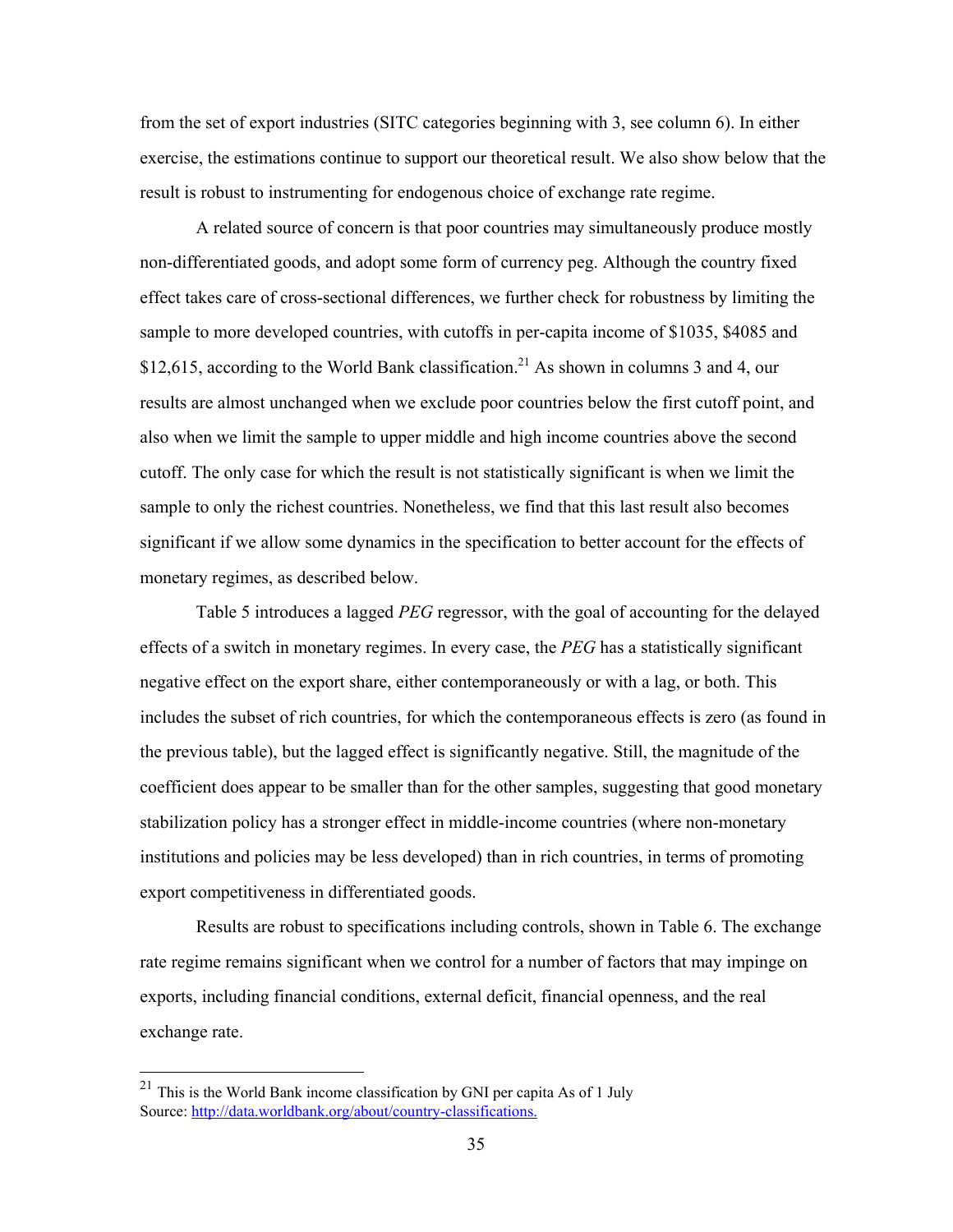To deal with potential sources of endogeneity (not taken care of by the country fixed effect, and other than the oil discoveries, discussed above), we instrument for the exchange rate regime choice with the variable proposed by Klein and Shambaugh (2006). This consists of the share of neighboring countries that also peg their currency to the same base country. The logic is that if, for instance, France pegs its currency to the U.S. dollar, in doing so it might be motivated by the goal of stabilizing its currency to its neighbor Germany, which also pegs to the dollar. To the degree that these regional ties dictate the choice of the exchange rate regime, one can conclude that a French peg to the dollar is not endogenously driven by its trade relationship with the U.S., nor, more importantly, by the composition of its trade with the U.S. For consistency, we run our IV estimation adopting the classification of the peg regime by Shambaugh (2004), as in the last column of Table 4. The results, shown in Table 7, continue to support our claim, with a statistically significant negative coefficient on the peg term. The table also shows that our main results are robust to using another instrument, the lagged exchange rate regime dummy, which is also widely adopted in the literature. For consistency and to verify robustness of our result, in this case the table reports estimation based on the exchange rate classification regime by the IMF.

In assessing the above results, we should stress that the exchange rate regime provides only an imperfect proxy for the extent to which monetary policy falls short of stabilizing the domestic economy. By way of example, one could argue that a peg may be a good stabilization strategy depending on the type of shock. According to a standard argument, in the presence of financial shocks, a credible strategy of fixed exchange rate could ensure better stabilization than a float. Moreover, capital controls may relax the external financial constraints on monetary policy even under regimes of limited exchange rate flexibility. While these considerations are well-grounded, we observe that they both work against our hypothesis: other things equal, they tend to smooth out differences between a peg and a floating regime, in terms of their implications for competitiveness. In other words, if the estimation is confounded by such forms of endogeneity, our estimates would underestimate the importance of efficient domestic stabilization policy on competitiveness, biasing our results towards zero.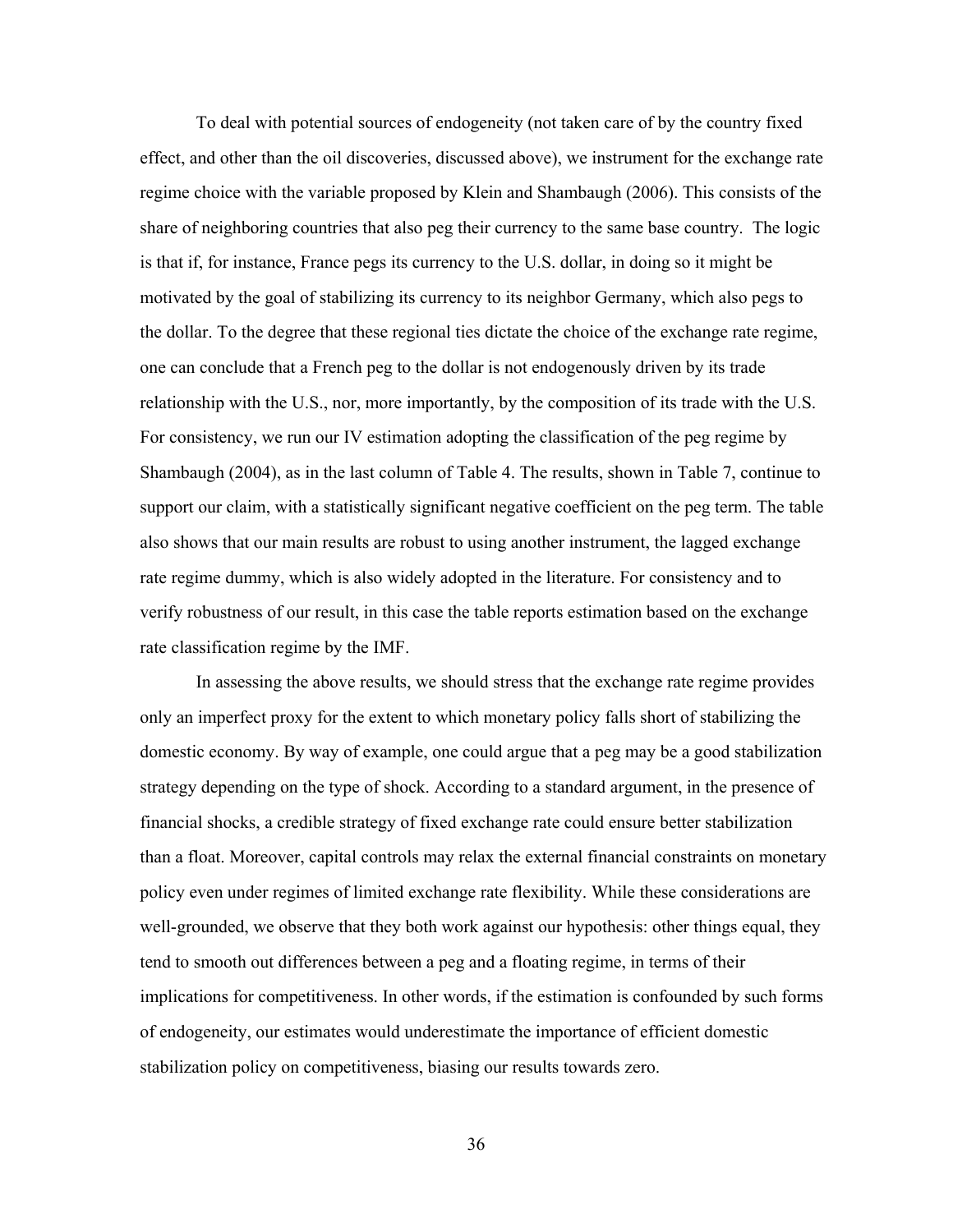#### **6. Conclusion**

According to a widespread view in policy and academic circles, monetary and exchange rate policy has the power to benefit or hinder the competitiveness of the domestic manufacturing sector. However, the guidance the academic literature offers to this question is of limited practical relevance. The conventional policy model emphasizes the competitive gains from currency devaluation, which lowers the relative cost of producing in a country over the time span that domestic wages and prices are sticky in local currency. In modern monetary theory and central bank practice, however, the resort to competitive devaluation is not viewed as a viable policy recommendation, as it invites retaliation and currency wars, and furthermore, such discretionary policy worsens the short-run trade-offs between inflation and unemployment. Conversely, recent contributions to the New Open Macro Macroeconomics and new-Keynesian tradition stress that monetary policy can exploit a country's monopoly on its terms of trade. As this typically means pursuing a higher international price of home goods, the implied policy goal appears to be the opposite of improving competitiveness.

This paper revisits the received wisdom on this issue, exploring a new direction for open-economy monetary models and empirical research. Our argument is that macroeconomic stabilization affects the comparative advantage of a country in producing goods with the characteristics (high upfront investment, monopoly power and nominal frictions) typical of manufacturing. A stabilization regime that reduces output gap (and marginal cost) uncertainty can strengthen a country's comparative advantage in the production of these goods, beyond the short run.

To be clear, an effective stabilization policy requires contingent expansion and contractions in response to shocks affecting the output gap, which ex post foster (or reduce) the international price competitiveness of a country. But such a policy regime by no means would aim to gain short-run gains by opportunistic exchange rate policy---exchange rate movements would be an implication of efficient domestic stabilization. In this sense, our results suggest that monetary stabilization affects the long-run comparative advantage of a country in a way that is completely separate from the competitive devaluations familiar from traditional policy models. By the same token, our analysis marks a key departure from a well-known conclusion of recent New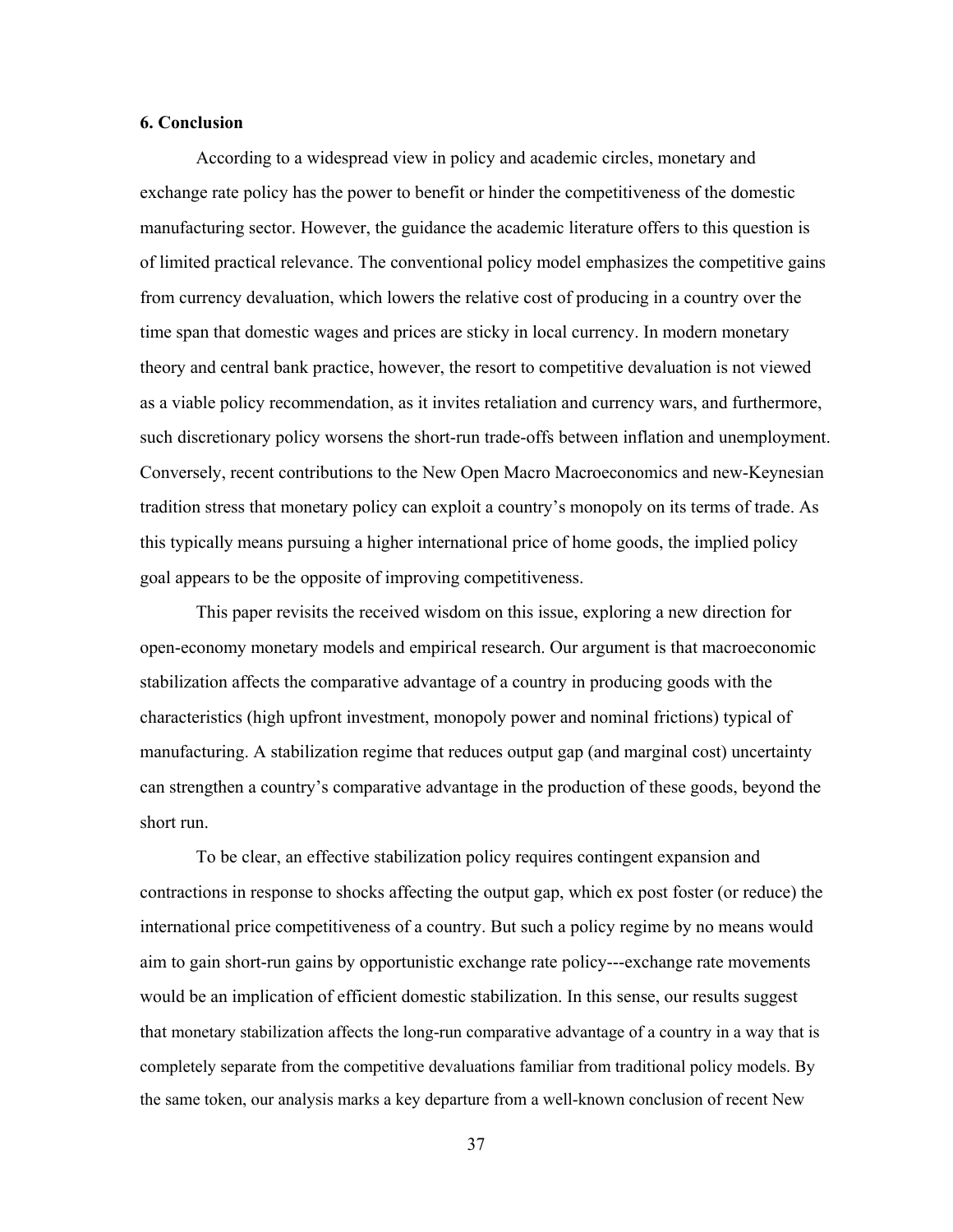Keynesian models, that monetary policy should trade off output gap stabilization with stronger terms of trade. In our model, efficient stabilization makes differentiated good manufacturing more competitive, at home and abroad. But is also results in a shift in the sectoral allocation of resources and composition of exports, in favor of manufacturing. Because of this shift, a larger weight of high-value added goods in exports improves the country overall stronger terms of trade.

Overall, the theory developed in this paper, and the empirical evidence produced in support of its key implications, point to new promising directions for integrating trade and macro models and bring the literature closer to addressing core concerns in the policy debate.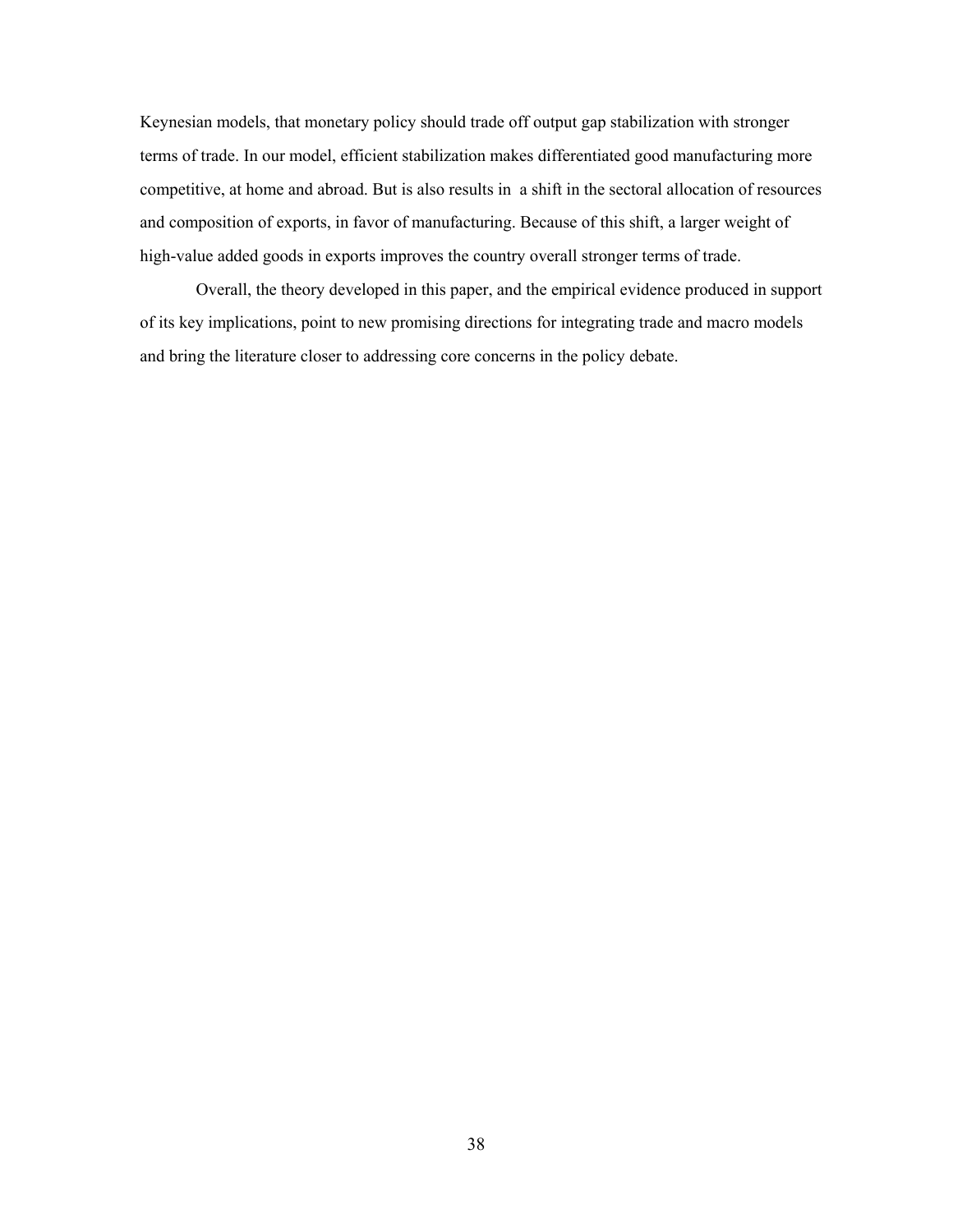#### **References**

Anderson, James E. and Eric van Wincoop, 2004. "Trade Costs," *Journal of Economic Literature* 42, 691-751.

Barattieri, Alessandro, Susanto Basu, and Peter Gottschalk, 2014. "Some Evidence on the Importance of Sticky Wages," *American Economic Journal: Macroeconomics* 6, 70-101.

Benigno, Gianluca and Pierpaolo Benigno, 2003. "Price Stability in Open Economies," *Review of Economic Studies* 70, 743-764.

Bergin, Paul and Giancarlo Corsetti, 2008. "The Extensive Margin and Monetary Policy," *Journal of Monetary Economics* 55, 1222-1237.

Bilbiie, Florin O., Fabio Ghironi, and Marc J. Melitz, 2008. "Monetary Policy and Business Cycles with Endogenous Entry and Product Variety," in Acemoglu, D., K. S. Rogoff, and M. Woodford, eds*., NBER Macroeconomics Annual 2007*, University of Chicago Press, Chicago, 299-353.

Broda, Christian and David E. Weinstein, 2006. "Globalization and the Gains from Variety," *The Quarterly Journal of Economics* 121, 541-585.

Campolmi, Alessia, Harald Fadinger, and Chiara Forlati, 2014. "Trade Policy: Home Market Effect Versus Terms-of-trade Externality," *Journal of International Economics,* 93(1): 92- 107.

Canzoneri, Matthew B. Robert E. Cumby and Behzad Diba, 2005. "The Need for International Policy Coordination; What's Old, What's New, What's Yet To Come?" *Journal of International Economics* 66, 363-384.

Cavallari, Lilia, 2013. "Firms' Entry, Monetary Policy and the International Business Cycle," *Journal of International Economics* 91, 263-274.

Corsetti, Giancarlo, Luca Dedola, and Sylvain Leduc, 2010. "Optimal Monetary Policy in Open Economies," *Handbook of Monetary Economics*, vol III, ed by B. Friedman and M. Woodford, 861-933.

Corsetti, Giancarlo, Philippe Martin and Paolo Pesenti, 2007. "Productivity, Terms of Trade and the `Home Market Effect'," *Journal of International Economics* 73(1), 99-127.

Corsetti, Giancarlo, and Paolo Pesenti, 2001. "Welfare and Macroeconomic Interdependence," *Quarterly Journal of Economics* 116, 421-446.

Corsetti, Giancarlo, and Paolo Pesenti, 2005. "International Dimensions of Optimal Monetary Policy," *Journal of Monetary Economics* 52(2), 281-305.

Devereux, Mick and Charles Engel, 2003. "Monetary Policy in the Open Economy Revisited: Price Setting and Exchange Rate Flexibility," *Review of Economic Studies* 70, 765-783.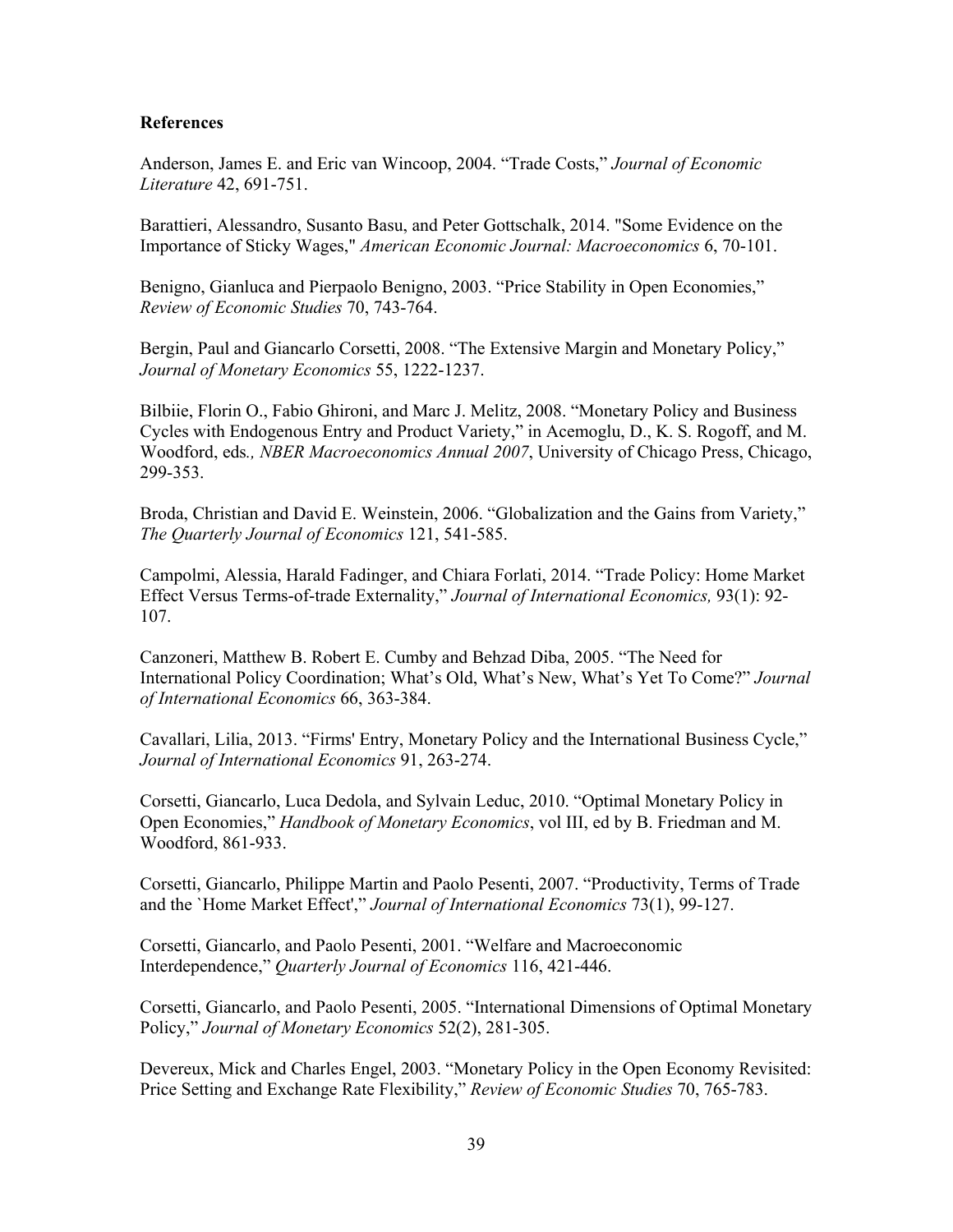Feenstra, Robert C., Robert E. Lipisey, Haizan Deng, Alyson, C. Ma and Hengyong Mo, 2005. "World Trade Flows," NBER Working Paper 11040.

Fernández-Villaverde, Jesús, Pablo Guerrón-Quintana, Juan F. Rubio-Ramírez, and Martin Uribe, 2011. "Risk Matters: The Real Effects of Volatility Shocks," *American Economic Review* 101, 2530–2561.

Ghironi, Fabio and Marc J. Melitz, 2005. "International Trade and Macroeconomic Dynamics with Heterogeneous Firms," *The Quarterly Journal of Economics* 120(3), 865-915.

Hall, Robert E., 2009. "By How Much Does GDP Rise If the Government Buys More Output?" *Brookings Papers on Economic Activity* 2, 183–231.

Hall, Robert E, and Paul R. Milgrom, 2008. "The Limited Influence of Unemployment on the Wage Bargain," *American Economic Review* 98, 1653-1674.

Helpman, Elhanan and Paul Krugman, 1989. *Trade Policy and Market Structure*, MIT Press.

Hummels, David, 1999. "Have International Transportation Costs Declined?" Work Paper, Purdue University.

Leeper, Eric M., Michael Plante, and Nora Taum, 2010. "Dynamics of Fiscal Financing in the United States," *Journal of Econometrics* 156, 304-321.

Keane, Michael and Richard Rogerson, 2012. "Micro and Macro Labor Supply Elasticities: A Reassessment of Conventional Wisdom*," Journal of Economic Literature*, 464-476.

Klein, Michael W. and Jay C. Shambaugh, 2006. "Fixed Exchange Rates and Trade," *Journal of International Economics* 70, 359-383.

Krugman , Paul, 1980. "Scale Economies, Product Differentiation, and the Pattern of Trade," *American Economic Review* 70, 950-959.

Obstfeld, Maurice and Kenneth Rogoff, 2000. "New Directions for Stochastic Open Economy Models," *Journal of International Economics* 50, 117-154.

Ossa, Ralph, 2011. "A "New Trade" Theory of GATT/WTO Negotiations," *Journal of Political Economy* 119, 122-152.

Rauch, James E., 1999. "Networks Versus Markets in International Trade," *Journal of International Economics* 48, 7–35.

Reinhart, Carmen, 2010. "This Time is Different Chartbook: Country Histories on Debt, Default, and Financial Crisis," NBER Working Paper 15815.

Reinhart, Carmen M. and Rogoff, Kenneth S., 2013. "Banking Crises: An Equal Opportunity Menace," *Journal of Banking and Finance* 37(11), 4557-4573.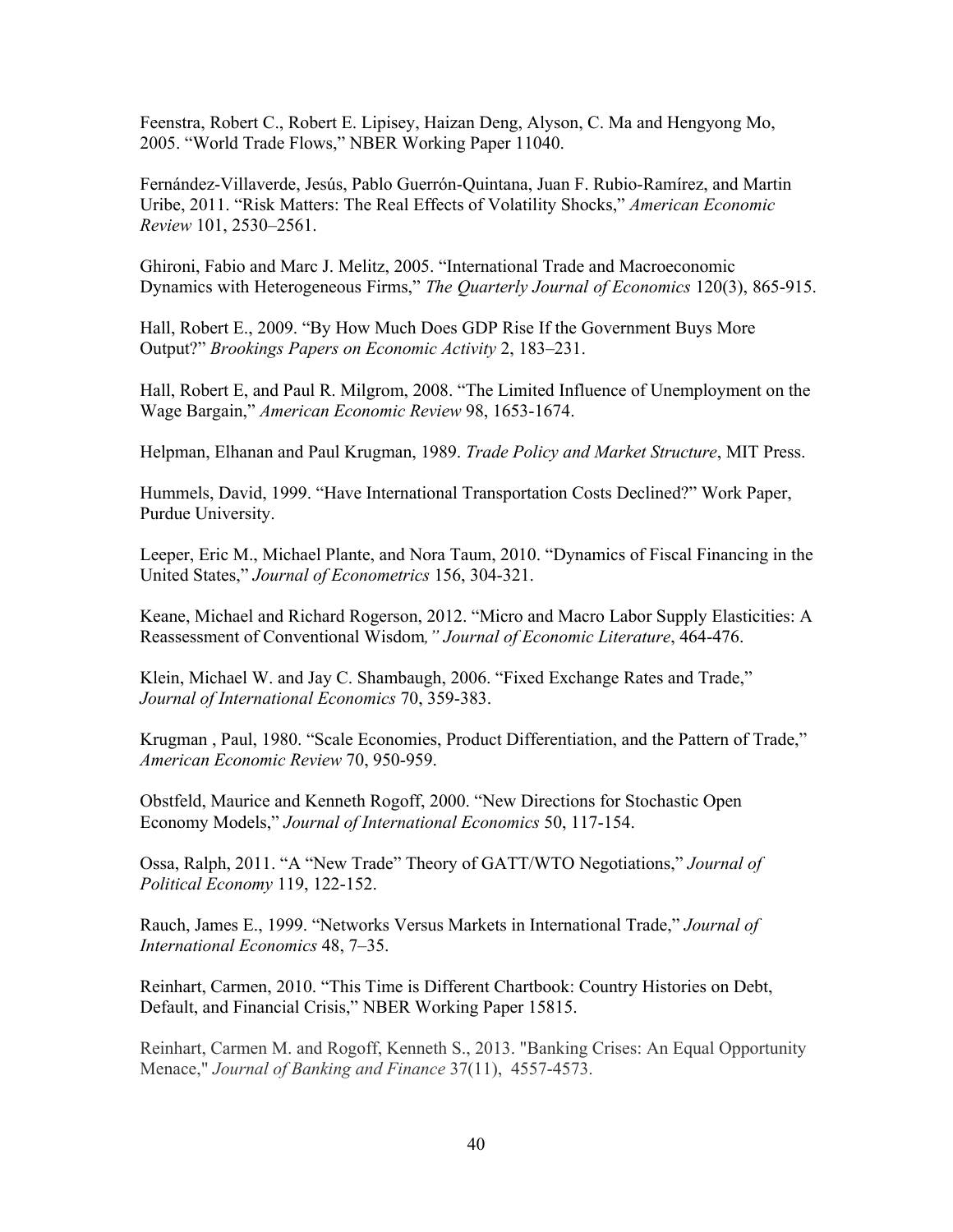Schmitt-Grohe, Stephanie and Martin Uribe, 2007. "Optimal Simple and Implementable Monetary and Fiscal Rules," *Journal of Monetary Economics* 54, 1702-1725.

Shambaugh, Jay C., 2004. "The Effect of Fixed Exchange Rates on Monetary Policy," The *Quarterly Journal of Economics* 119, 301-352.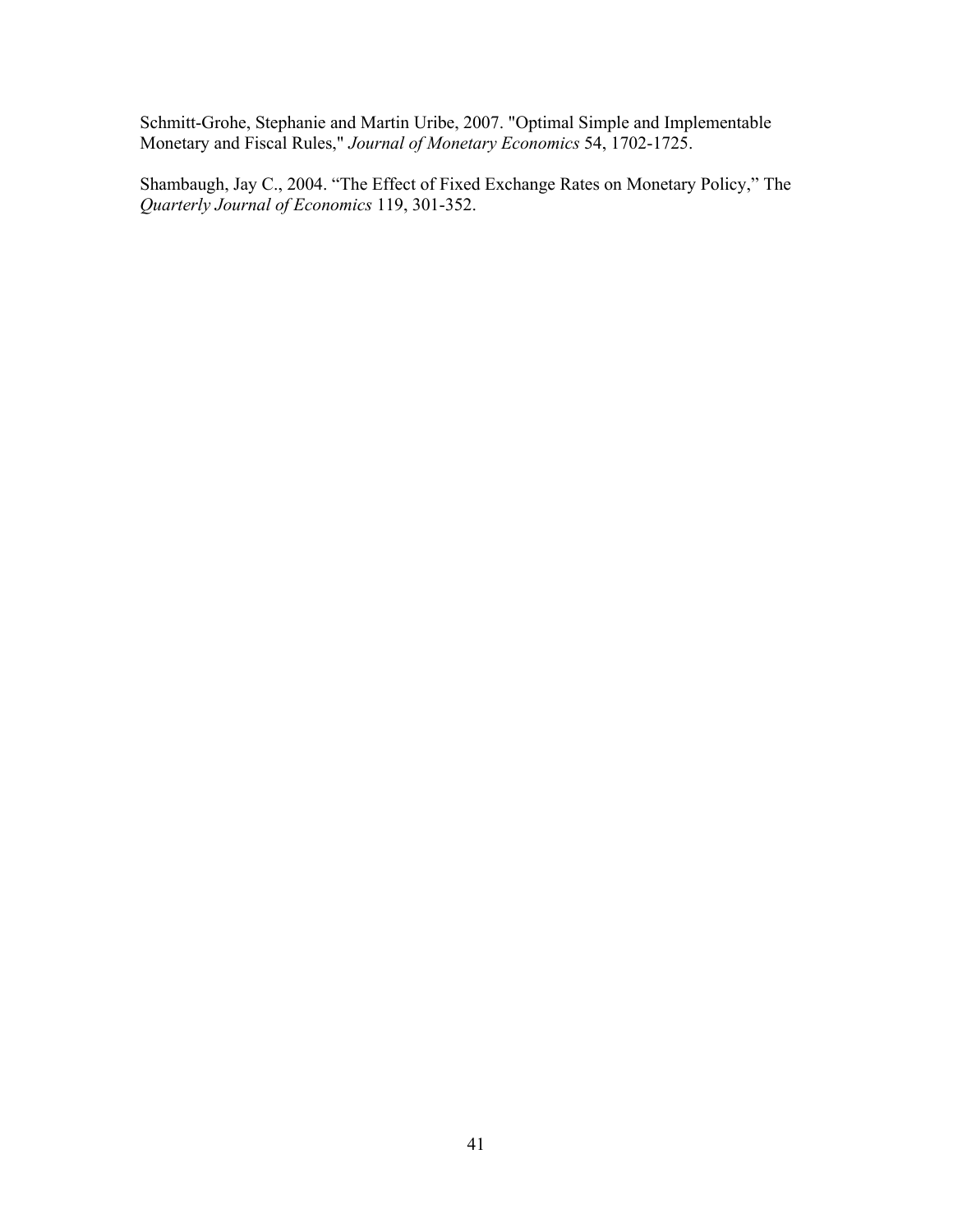#### Appendix:

#### 1. **Entry condition**:

The single-period version of the entry condition (17) is:

$$
W_t K = E_t \left[ \beta \frac{\mu_t}{\mu_{t+1}} \pi_{t+1} (h) \right] .
$$

Combine with the single-period version of the profit function (15), in which the dynamic adjustment cost  $(AC_{p,t}(h))$  is set to zero, and simplify:

$$
W_t K = E_t \left[ \beta \frac{\mu_t}{\mu_{t+1}} \left( \left( p_{t+1}(h) - \frac{W_{t+1}}{\alpha_{t+1}} \right) c_{t+1}(h) + \left( e_{t+1} p_{t+1}^*(h) - (1+\tau) \frac{W_{t+1}}{\alpha_{t+1}} \right) c_t^*(h) \right) \right]
$$

Under producer currency pricing of exports:

$$
W_{t}K = E_{t} \left[ \beta \frac{\mu_{t}}{\mu_{t+1}} \left( \left( p_{t+1}(h) - \frac{W_{t+1}}{\alpha_{t+1}} \right) c_{t+1}(h) + \left( (1+\tau) p_{t+1}(h) - (1+\tau) \frac{W_{t+1}}{\alpha_{t+1}} \right) c_{t+1}^{*}(h) \right) \right]
$$
  

$$
W_{t}K = E_{t} \left[ \beta \frac{\mu_{t}}{\mu_{t+1}} \left( \left( p_{t+1}(h) - \frac{W_{t+1}}{\alpha_{t+1}} \right) \left( c_{t+1}(h) + (1+\tau) c_{t+1}^{*}(h) \right) \right) \right]
$$

Using demand equations for  $C_M$  and  $c(h)$ , as well as definition of  $P_M$ :

$$
W_{t}K = E_{t} \left[ \beta \frac{\mu_{t}}{\mu_{t+1}} \left( \left( p_{t+1}(h) - \frac{W_{t+1}}{\alpha_{t+1}} \right) \left( \left( \frac{p_{t+1}(h)}{P_{M,t+1}} \right)^{-\phi} \theta \left( \frac{P_{t+1}}{P_{M,t+1}} \right) C_{t+1} + (1+\tau)^{1-\phi} \left( \frac{p_{t+1}(h) / e_{t+1}}{P_{M,t+1}} \right)^{-\phi} \theta \left( \frac{P_{t+1}}{P_{M,t+1}} \right) C_{t}^{*} \right) \right] \right]
$$
  
\n
$$
W_{t}K = E_{t} \left[ \beta \frac{\mu_{t}}{\mu_{t+1}} \left( \left( p_{t+1}(h) - \frac{W_{t+1}}{\alpha_{t+1}} \right) p_{t+1}(h)^{-\phi} \theta \left( \left( n_{t+1} p_{t+1}(h)^{1-\phi} + n_{t+1}^{*} p_{t+1}(f)^{1-\phi} \right)^{-1} P_{t+1} C_{t+1} \right) \right) \right]
$$

Under log utility, where  $W_t = \mu_t$  and  $P_t C_t = \mu_t$ , this becomes equation (43).

#### **2. Entry under full stabilization**

Substitute prices,  $p_{t+1}(h) = p_{t+1}(f)(\phi/(\phi-1))$ , and policy rules ( $\mu = \alpha$ ,  $\mu^* = \alpha^*$ ) into (43) and simplify:

$$
\frac{K\phi}{\beta\theta} = E_t \left[ \left( n_{t+1} + n_{t+1}^* \left( \frac{\alpha_{t+1}}{\alpha_{t+1}^*} \right)^{1-\phi} \left( 1+\tau \right)^{1-\phi} \right)^{-1} + \left( 1+\tau \right)^{1-\phi} \left( \frac{\alpha_{t+1}}{\alpha_{t+1}^*} \right)^{\phi-1} \left( n_{t+1} \left( \frac{\alpha_{t+1}}{\alpha_{t+1}^*} \right)^{\phi-1} \left( 1+\tau \right)^{1-\phi} + n_{t+1}^* \right)^{-1} \right]
$$

Impose symmetry across countries:

$$
n_{t+1} = \frac{\beta \theta}{K\phi} E_t \left[ \left( 1 + \left( \frac{\alpha_{t+1}}{\alpha^*_{t+1}} \right)^{1-\phi} \left( 1+\tau \right)^{1-\phi} \right)^{-1} + \left( 1+\tau \right)^{1-\phi} \left( \frac{\alpha_{t+1}}{\alpha^*_{t+1}} \right)^{\phi-1} \left( \left( \frac{\alpha_{t+1}}{\alpha^*_{t+1}} \right)^{\phi-1} \left( 1+\tau \right)^{1-\phi} + 1 \right)^{-1} \right]
$$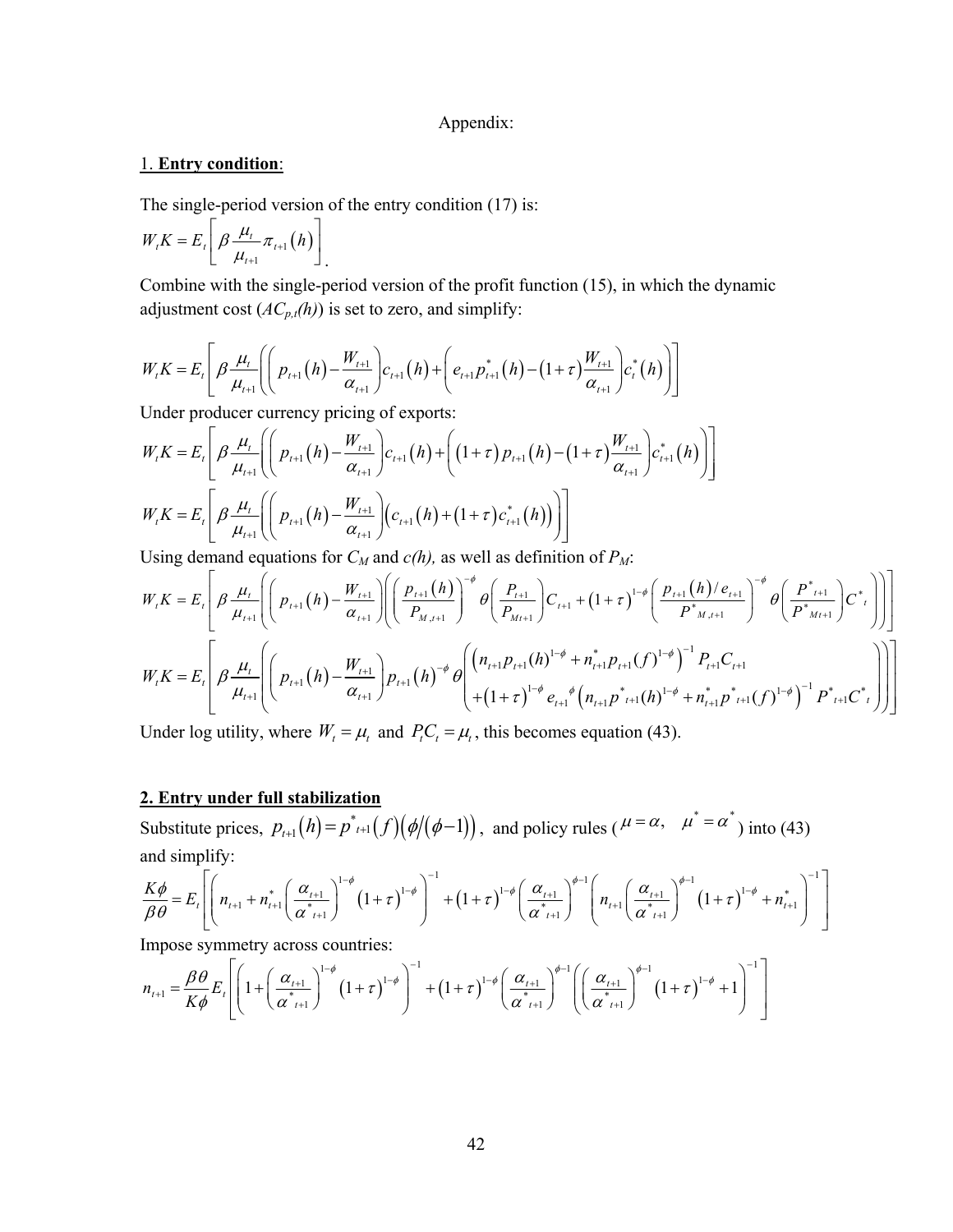$$
n_{t+1} = \frac{\beta \theta}{K \phi} E_t \left[ \frac{2 + \left(\frac{\alpha_{t+1}}{\alpha^*_{t+1}}\right)^{1-\phi} \left((1+\tau)^{\phi-1} + (1+\tau)^{1-\phi}\right)}{1 + \left(\frac{\alpha_{t+1}}{\alpha^*_{t+1}}\right)^{1-\phi} \left((1+\tau)^{\phi-1} + (1+\tau)^{1-\phi}\right) + \left(\frac{\alpha_{t+1}}{\alpha^*_{t+1}}\right)^{2(1-\phi)}} \right]
$$

Which is the same as for the flexible price case.

To compare to the no stabilization case, write this as

$$
n_{t+1}^{stab} = n_{t+1}^{no \,stab} E_t \Gamma_{t+1}
$$
\n
$$
2 + \left(\frac{\alpha_{t+1}}{\alpha_{t+1}}\right)^{1-\phi} \left(\left(1+\tau\right)^{\phi-1} + \left(1+\tau\right)^{1-\phi}\right)
$$
\nwhere  $\Gamma = \frac{2 + \left(\frac{\alpha_{t+1}}{\alpha_{t+1}}\right)^{1-\phi} \left(\left(1+\tau\right)^{\phi-1} + \left(1+\tau\right)^{1-\phi}\right) + \left(\frac{\alpha_{t+1}}{\alpha_{t+1}^*}\right)^{2(1-\phi)}}$ 

Note that  $n_{t+1}^{stab} > n_{t+1}^{no \, stab}$  if  $E_t \Gamma_{t+1} > 1$ . However  $\Gamma_{t+1}$  switches from a concave function of  $\alpha_{t+1}/\alpha_{t+1}^*$  to a convex function near the symmetric steady state value of  $\alpha_{t+1}/\alpha_{t+1}^* = 1$ . Hence we cannot apply Jensen's inequality to determine whether  $E_t \Gamma_{t+1} > 1$ . This finding reflects the fact that the effects of symmetric stabilization are small. Our analysis, nonetheless, will show that the effects of asymmetric stabilization can be large.

#### **3. Case of fixed exchange rate rule:**

Substitute prices and policy rules ( $\mu = \alpha_*$ ,  $\mu^* = \mu = \alpha$  (so  $e = 1$ ) into (43):

$$
\frac{K}{\beta\theta} = E_{t} \left[ \left( \frac{\phi}{\phi - 1} - 1 \right) \left( \frac{\phi}{\phi - 1} \right)^{-\phi} \left( n_{t+1} \left( \frac{\phi}{\phi - 1} \right)^{1-\phi} + n_{t+1}^{*} \left( \frac{\phi}{\phi - 1} E_{t} \left[ \frac{\alpha_{t+1}}{\alpha^{*}_{t+1}} \right] \right)^{1-\phi} \left( 1 + \tau \right)^{1-\phi} \right) \right]
$$

Pass through expectations and simplify

$$
\frac{K\phi}{\beta\theta} = \left( \left( n_{t+1} + n_{t+1}^* \left( E_t \left[ \frac{\alpha_{t+1}}{\alpha_{t+1}^*} \right] \right)^{1-\phi} \left( 1+\tau \right)^{1-\phi} \right)^{-1} + \left( n_{t+1} + n_{t+1}^* \left( E_t \left[ \frac{\alpha_{t+1}}{\alpha_{t+1}^*} \right] \right)^{1-\phi} \left( 1+\tau \right)^{1-\phi} \right)^{-1} \right)
$$

Do the same for the foreign entry condition:

$$
\frac{K\phi}{\beta\theta} = \left( E_t \left[ \frac{\alpha_{t+1}}{\alpha_{t+1}^{*}} \right] \right)^{1-\phi} \left( \left( n_{t+1}^{*} \left( E_t \left[ \frac{\alpha_{t+1}}{\alpha_{t+1}^{*}} \right] \right)^{1-\phi} + n_{t+1} (1+\tau)^{1-\phi} \right)^{-1} + \left( n_{t+1}^{*} \left( E_t \left[ \frac{\alpha_{t+1}}{\alpha_{t+1}^{*}} \right] \right)^{1-\phi} n_{t+1} (1+\tau)^{\phi-1} \right)^{-1} \right)
$$

Rewrite the home and foreign conditions as fractions: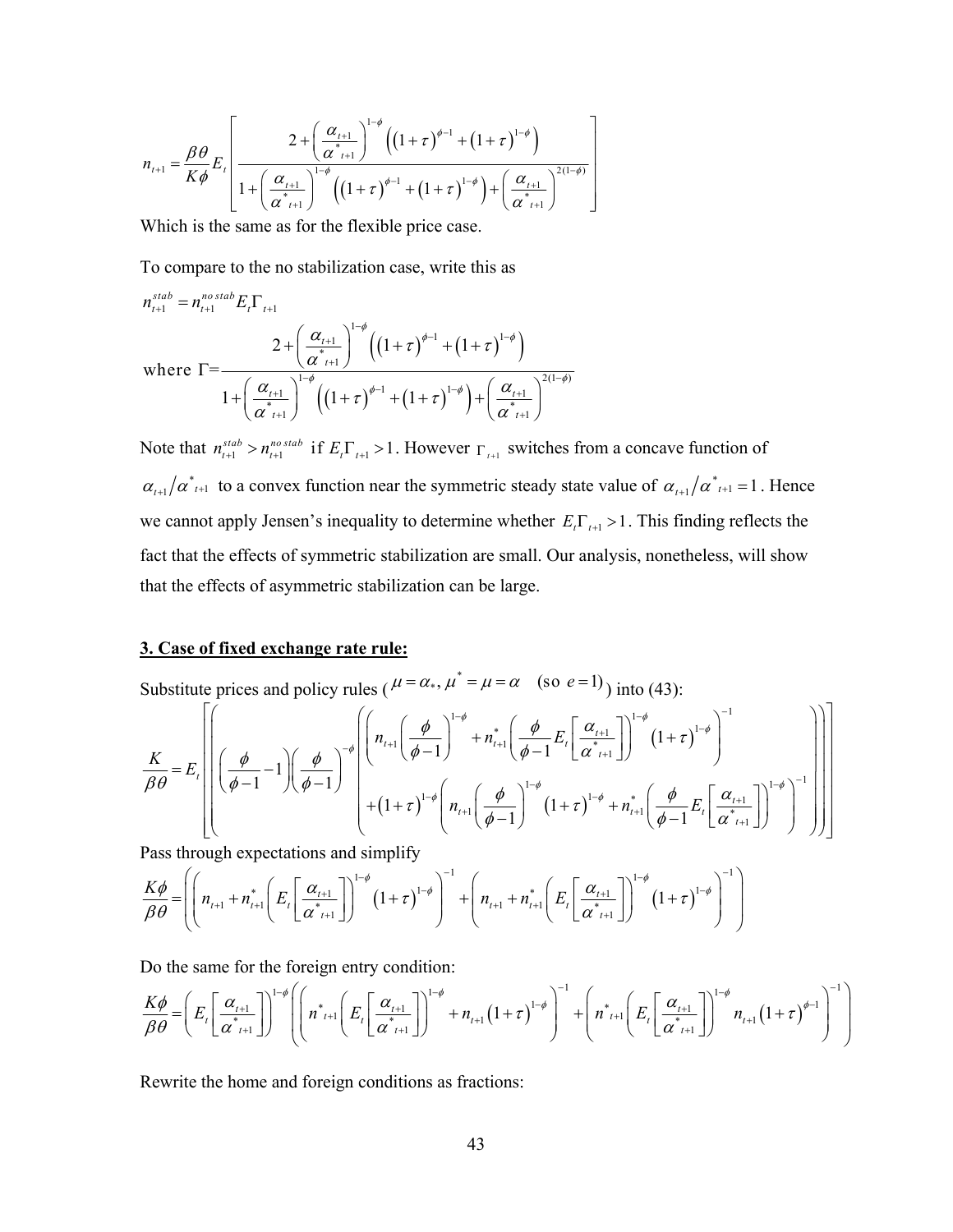*K*  $\phi$ 

Home:  $\frac{K\psi}{\beta \theta} = \frac{1}{n_{t+1} + An_{t+1}^*} + \frac{1}{n_{t+1} + B n_{t+1}^*}$  $n_{t+1} + A n_{t+1} + n_{t+1} + D n_t$  $n_{t+1} + An_{t+1}^* - n_{t+1} + Bn$  $\beta \theta$   $n_{t+1} + A n_{t+1}^*$   $n_{t+1} + B n_{t+1}^*$  $=\frac{1}{n_{t+1}+A n_{t+1}^*}+\frac{1}{n_{t+1}+B n_{t+1}^*}$ Foreign:  $\frac{K\phi}{\beta\theta} = \frac{A}{n_{t+1} + An_{t+1}^{*}} + \frac{B}{n_{t+1} + Bn_{t+1}^{*}}$  $n_{t+1} + An_{t+1}^* - n_{t+1} + Bn$  $\phi$  $\beta \theta$   $n_{t+1} + A n_{t+1}^*$   $n_{t+1} + B n_{t+1}^*$  $=$   $\frac{71}{10}$  +  $+ An^*_{t+1}$   $n_{t+1}$  +

Where we define.

$$
A = \left( E_t \left[ \frac{\alpha_{t+1}}{\alpha^*_{t+1}} \right] \right)^{1-\phi} \left( 1+\tau \right)^{1-\phi}, \quad B = \left( E_t \left[ \frac{\alpha_{t+1}}{\alpha^*_{t+1}} \right] \right)^{1-\phi} \left( 1+\tau \right)^{\phi-1}
$$

1 1

Equating across countries:

$$
\frac{2n_{t+1} + (A+B)n_{t+1}^{*}}{(n_{t+1} + An_{t+1}^{*})(n_{t+1} + Bn_{t+1}^{*})} = \frac{(A+B)n_{t+1} + 2ABn_{t+1}^{*}}{(n_{t+1} + An_{t+1}^{*})(n_{t+1} + Bn_{t+1}^{*})}
$$
\n
$$
\frac{n_{t+1}}{n_{t+1}^{*}} = \frac{2AB - A - B}{2 - A - B}
$$
\nso  $\frac{n_{t+1}}{n_{t+1}^{*}} > 1$  if  $\frac{2AB - A - B}{2 - A - B} > 1$ 

 Note that the denominator will be negative provided the standard deviation of shocks is small relative to the iceberg costs, which will be true for all our cases:

$$
\sigma < \left( \ln \left( 2 / \left( \left( 1 + \tau \right)^{1 - \phi} + \left( 1 + \tau \right)^{\phi - 1} \right) \right) / \frac{1 - \phi}{2} \right)^{0.5}
$$

For shocks independently log normally distributed with standard deviation  $\sigma$  so that

$$
E_t \left[ \frac{\alpha_{t+1}}{\alpha_{t+1}^*} \right] = e^{\frac{1}{2}\sigma^2}
$$

. For example, with  $\tau=0.1$  and  $\phi=6$ ,  $\sigma$  must be less than 0.209. Our calibration of  $\sigma$  is 0.017.

So 
$$
\frac{n_{t+1}}{n^{*}_{t+1}} > 1
$$
 if  $2AB - A - B < 2 - A - B$  or  $AB < 1$   
\n
$$
AB = \left( E_{t} \left[ \frac{\alpha_{t+1}}{\alpha^{*}_{t+1}} \right] \right)^{1-\phi} \left( 1 + \tau \right)^{1-\phi} \left( E_{t} \left[ \frac{\alpha_{t+1}}{\alpha^{*}_{t+1}} \right] \right)^{1-\phi} \left( 1 + \tau \right)^{\phi-1} = \left( E_{t} \left[ \frac{\alpha_{t+1}}{\alpha^{*}_{t+1}} \right] \right)^{2(1-\phi)}
$$

For independent log normal distributions of productivity:

$$
\left(E_{t}\left[\frac{\alpha_{t+1}}{\alpha_{t+1}^{*}}\right]\right)^{2(1-\phi)} = e^{(1-\phi)\sigma^{2}} < 1 \text{ since } \phi > 1
$$

We can conclude that  $n > n^*$ .

#### **4. LCP version of price adjustment costs**

Under the specification that prices for domestic sales,  $p_t(h)$ , and exports,  $p_t^*(h)$ , are set separately in the currencies of the buyers, the Rotemberg price setting equations for our model become: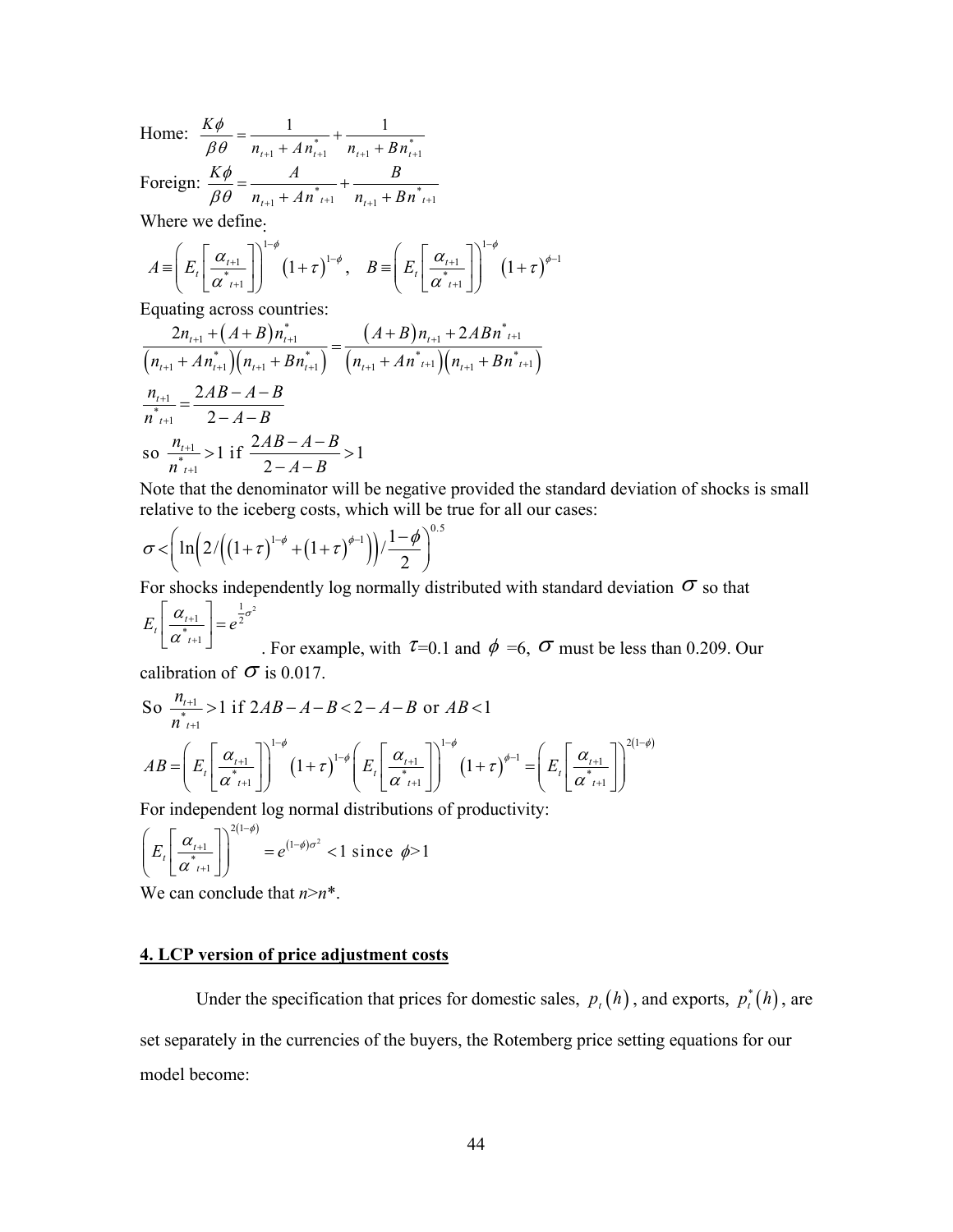$$
p_{t}(h) = \frac{\phi}{\phi - 1} \frac{W_{t}}{\alpha_{t}} + \frac{\kappa}{2} \left( \frac{p_{t}(h)}{p_{t-1}(h)} - 1 \right)^{2} p_{t}(h) - \kappa \frac{1}{\phi - 1} \left( \frac{p_{t}(h)}{p_{t-1}(h)} - 1 \right) \frac{p_{t}(h)^{2}}{p_{t-1}(h)}
$$

$$
+ \frac{\beta \kappa}{\phi - 1} E_{t} \left[ \frac{\mu_{t}}{\mu_{t+1}} \frac{\Omega_{H,t+1}}{\Omega_{H,t}} \left( \frac{p_{t+1}(h)}{p_{t}(h)} - 1 \right) \frac{p_{t+1}(h)^{2-\phi}}{p_{t}(h)^{1-\phi}} \right]
$$

and

$$
p_{t}^{*}(h) = \frac{\phi}{\phi - 1} \frac{W_{t}(1 + \tau_{t})}{\alpha_{t} e_{t}} + \frac{\kappa (1 + \tau_{t})}{2} \left( \frac{p_{t}^{*}(h)}{p_{t-1}^{*}(h)} - 1 \right)^{2} p_{t}^{*}(h) - \frac{1}{\phi - 1} \kappa (1 + \tau_{t}) \left( \frac{p_{t}^{*}(h)}{p_{t-1}^{*}(h)} - 1 \right) \frac{p_{t}^{*}(h)^{2}}{p_{t-1}^{*}(h)}
$$

$$
+ \beta \frac{\kappa}{\phi - 1} E_{t} \left[ \frac{\mu_{t}}{\mu_{t+1}} \frac{\Omega_{H,t+1}^{*}}{\Omega_{H,t}^{*}} \left( (1 + \tau_{t+1}) \left( \frac{p_{t+1}^{*}(h)}{p_{t}^{*}(h)} - 1 \right) \frac{e_{t+1}}{e_{t}} \frac{p_{t+1}^{*}(h)^{2-\phi}}{p_{t}^{*}(h)^{1-\phi}} \right) \right]
$$

where  $\Omega_{H,s} = P_{M,s}^{\ \ \ \phi} D_{M,s}$  and  $\Omega_{H,s}^* = P^*_{M,s}^{\ \ \phi} D^*_{M,s}$ .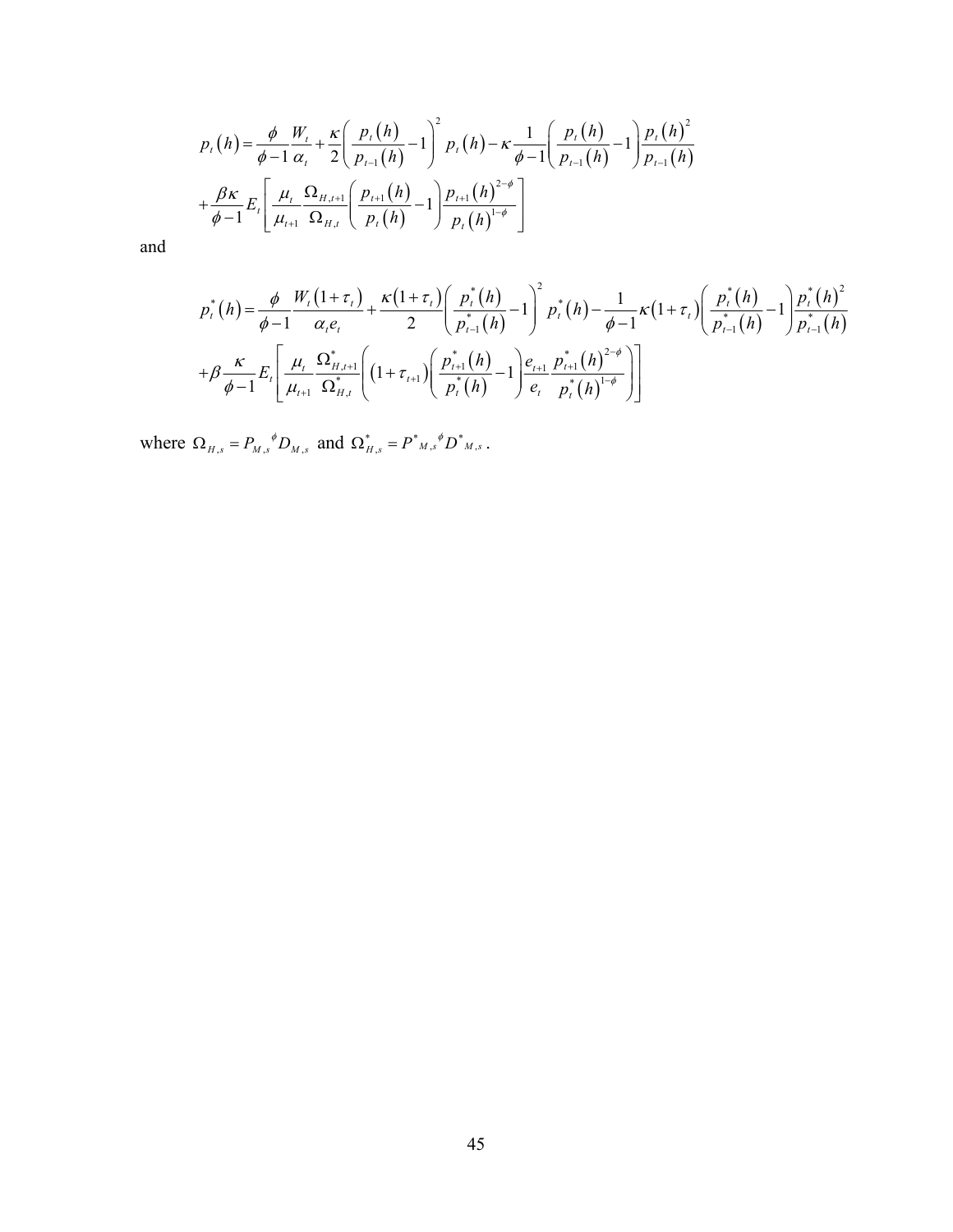## Table 1. Benchmark Parameter Values

| Preferences                        |                   |
|------------------------------------|-------------------|
| Risk aversion                      | $\sigma = 2$      |
| Time preference                    | $\beta = 0.96$    |
| Labor supply elasticity            | $1/\psi = 1.9$    |
| Differentiated goods share         | $\theta$ = 0.38   |
| Non-differentiated goods home bias | $v = 0.5$         |
| Differentiated goods elasticity    | $\phi = 5.2$      |
| Non-differentiated elasticity      | $\eta = 15.3$     |
| Technology                         |                   |
| Death rate                         | $\delta = 0.1$    |
| Price stickiness                   | $\kappa = 8.7$    |
| Differentiated good trade cost     | $\tau_{D} = 0.16$ |
| Non-differentiated good trade cost | $\tau_{N} = 0.08$ |
| Firm entry adjustment cost         | $\lambda = 0.25$  |

Shocks:

$$
\rho = \begin{bmatrix} 0.6665 & -0.6145 & 0.1328 & -0.2064 \\ 0.3724 & 0.0447 & 0.0360 & -0.0250 \\ 0.5194 & -1.6747 & 0.1289 & 0.6588 \\ 0.2646 & -0.4435 & -0.0474 & 0.4407 \end{bmatrix}
$$

$$
E\left[\varepsilon,\varepsilon\right] = \begin{bmatrix} 5.11e-4 & 1.68e-4 & 9.25e-5 & 3.45e-5 \\ 1.68e-4 & 1.45e-4 & 1.82e-5 & 6.47e-5 \\ 9.25e-5 & 1.82e-5 & 6.76e-4 & 7.50e-5 \\ 3.45e-5 & 6.47e-5 & 7.50e-5 & 1.70e-4 \end{bmatrix}
$$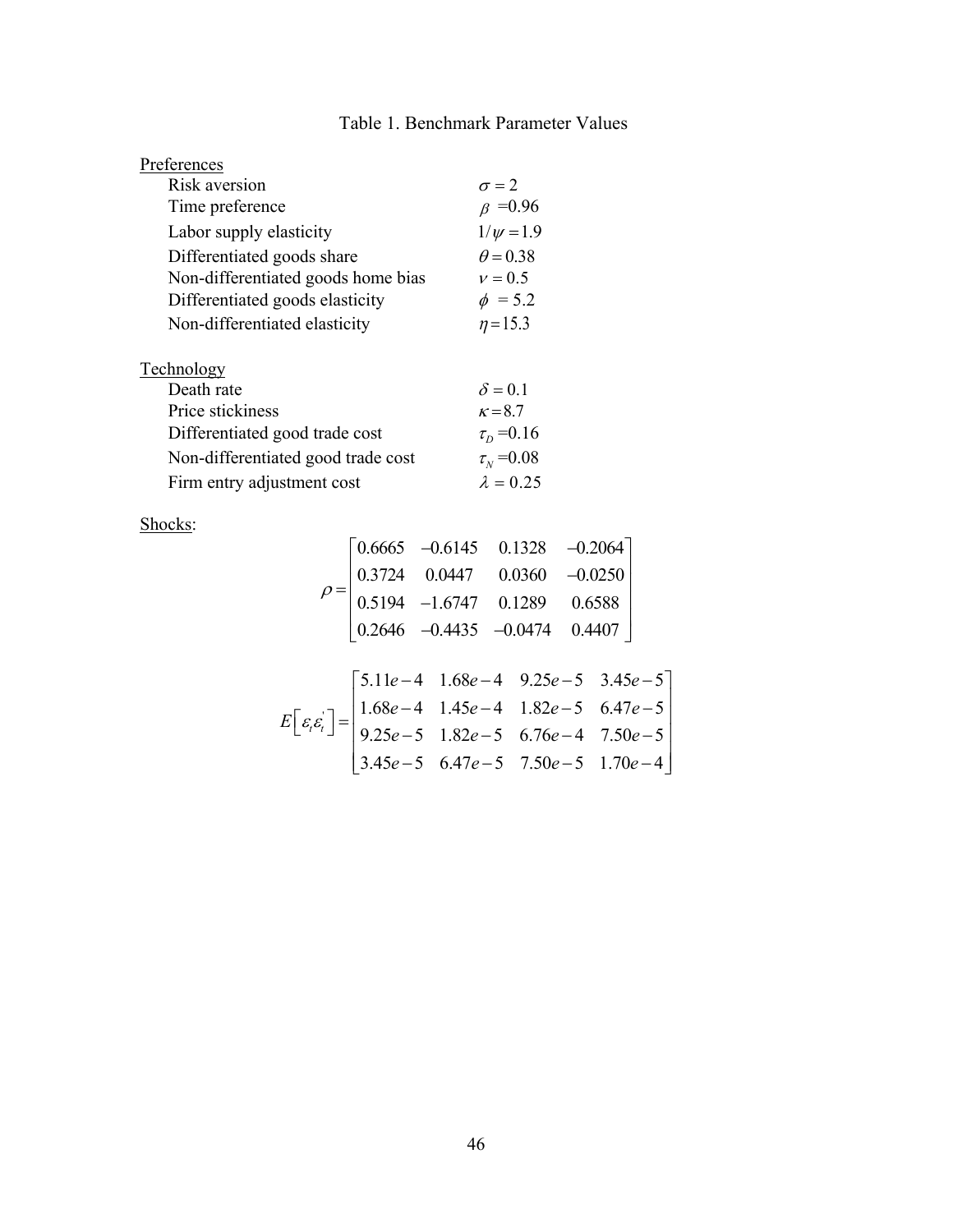|                        | symmetric     | foreign fixed | % difference |
|------------------------|---------------|---------------|--------------|
|                        | stabilization | exchange rate |              |
| $\boldsymbol{n}$       | 1.967         | 1.980         | 0.63         |
| $n^*$                  | 1.951         | 1.936         | $-0.73$      |
| $\omega$ <sub>H</sub>  | 0.573         | 0.576         | 0.61         |
| $\omega_F$             | 0.569         | 0.566         | $-0.56$      |
| $\mathcal{Y}$ <i>m</i> | 0.469         | 0.472         | 0.68         |
| $y$ d                  | 0.606         | 0.604         | $-0.34$      |
| $ym*$                  | 0.466         | 0.464         | $-0.58$      |
| $yd^*$                 | 0.608         | 0.612         | 0.53         |
| $\mathcal{C}$          | 0.982         | 0.982         | 0.00         |
| $c^\ast$               | 0.981         | 0.981         | $-0.03$      |
| p(h)                   | 1.186         | 1.193         | 0.60         |
| $p^*(f)$               | 1.267         | 1.192         | $-5.91$      |
| $\mathcal W$           | 0.959         | 0.964         | 0.60         |
| $w^\ast$               | 1.024         | 0.963         | $-5.91$      |
| p(h)/w                 | 1.239         | 1.239         | 0.00         |
| $p^*$ f)/w*            | 1.238         | 1.239         | 0.07         |
| p(h)/pdh               | 1.239         | 1.239         | 0.00         |
| $p^*(f)/pdf^*$         | 1.238         | 1.239         | 0.07         |
| rer                    | 1.000         | 1.000         | 0.01         |
| TOT-Man                | 1.001         | 1.001         | 0.01         |
| TOT-total              | 1.000         | 1.002         | 0.38         |

Table 2a: Unconditional Means under Alternative Policies

Results come from a stochastic simulation of a second-order approximation to the model.  $\omega$ <sub>H</sub> represents the share of differentiated goods in overall exports of the home country, and it is computed

$$
\omega_{H} = \frac{p^*(h)n_{t-1}(c^*(h) + d^*_{Kt}(h) + d^*_{AC,t}(h))}{p^*(h)n_{t-1}(c^*(h) + d^*_{Kt}(h) + d^*_{AC,t}(h)) + P^*_{Ht}(c^*_{Ht} + D^*_{AC,H,t})};
$$

 $\omega_{Ft}$  represents the counterpart for the foreign country.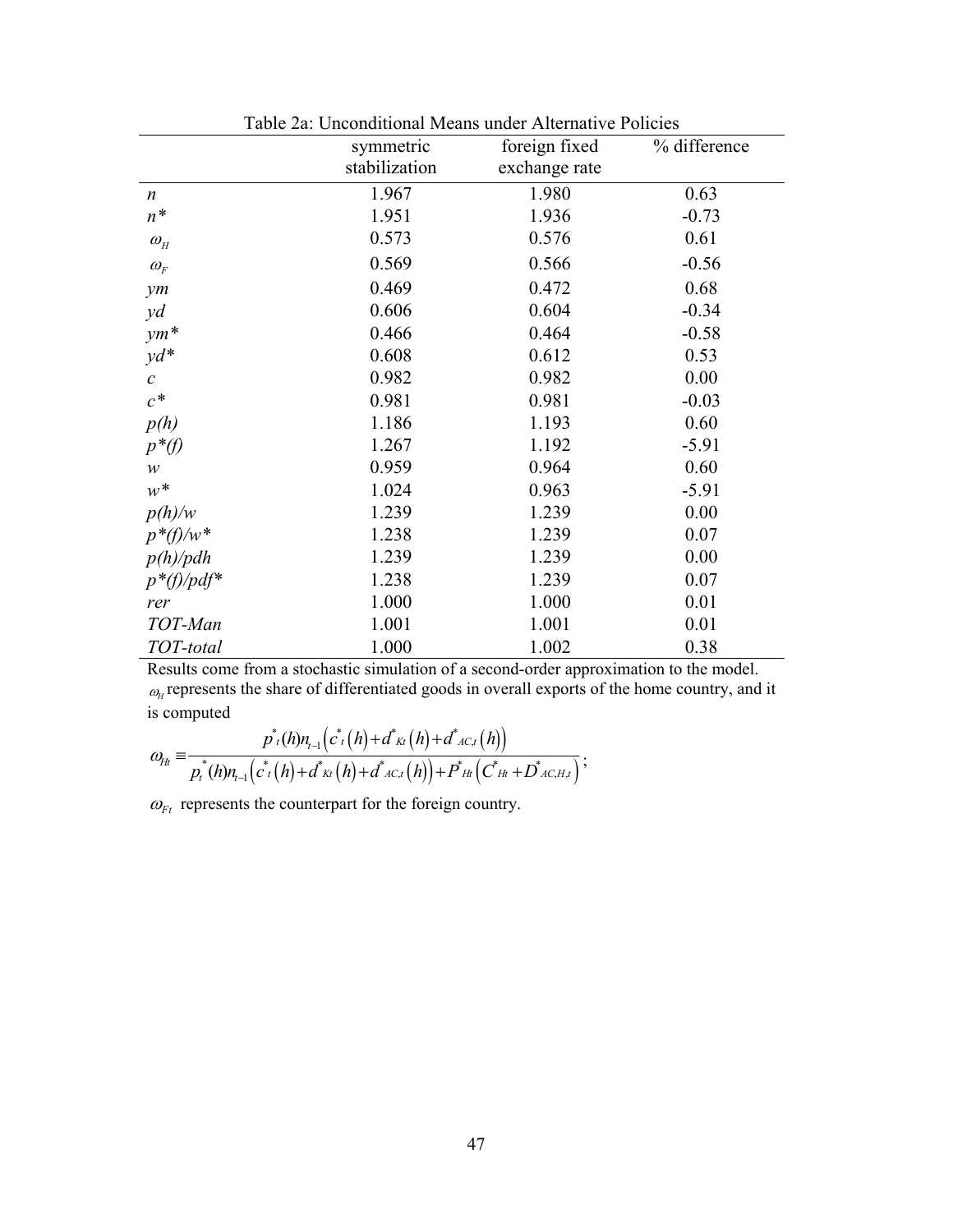|                                | Tubic 20. Shahaan a acrianons (percent)<br>symmetric |               |      |  |  |  |
|--------------------------------|------------------------------------------------------|---------------|------|--|--|--|
|                                | data                                                 | stabilization | peg  |  |  |  |
| GDP(U.S.)                      | 2.07                                                 | 2.62          | 2.51 |  |  |  |
| $GDP*(EU-I0)$                  | 1.61                                                 | 1.50          | 1.83 |  |  |  |
| As ratios to std. dev. of GDP: |                                                      |               |      |  |  |  |
| ne                             | 5.46                                                 | 4.10          | 4.34 |  |  |  |
| $ne^*$                         | 3.48                                                 | 3.65          | 4.52 |  |  |  |
| $\mathcal{C}$                  | 0.75                                                 | 0.43          | 0.45 |  |  |  |
| $c^*$                          | 0.88                                                 | 0.40          | 0.34 |  |  |  |
|                                | 0.87                                                 | 0.40          | 0.45 |  |  |  |
| 1*                             | 0.96                                                 | 0.44          | 0.68 |  |  |  |

*Table 2b: Standard deviations (percent)*

U.S. data are used for home country; an average of the EU-10 for foreign.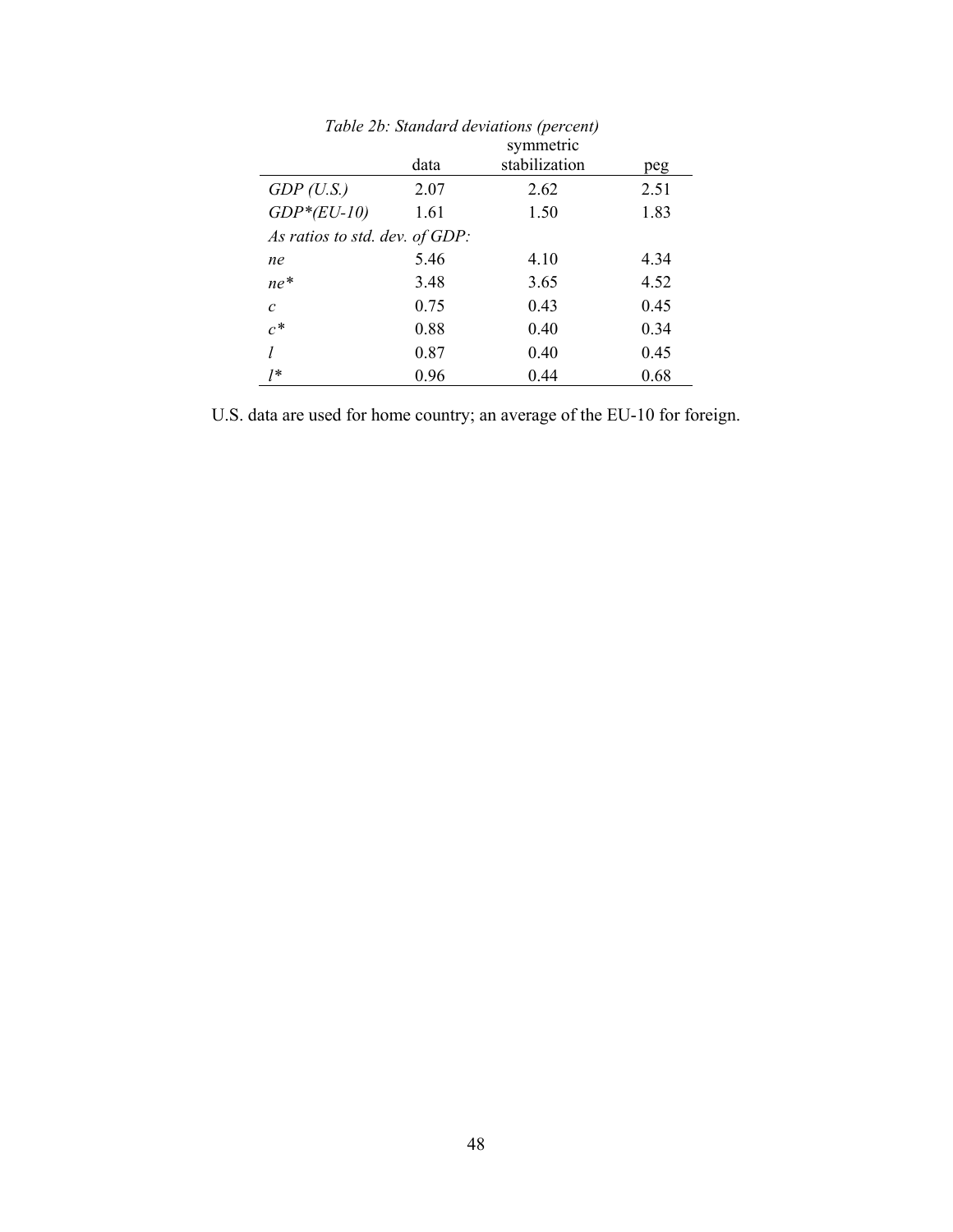|                      | (1)            | (2)         | (3)        | (4)            | (5)                         | (6)                         | (7)                     | (8)                         | (9)           |
|----------------------|----------------|-------------|------------|----------------|-----------------------------|-----------------------------|-------------------------|-----------------------------|---------------|
|                      | bench-<br>mark | no<br>entry | <b>LCP</b> | sticky<br>wage | high<br>labor<br>elasticity | GHH &<br>high<br>elasticity | labor<br>entry<br>costs | uncor-<br>related<br>shocks | tax<br>shocks |
| $\boldsymbol{n}$     | 0.63           | 0.00        | 0.49       | 2.55           | 0.68                        | 6.12                        | 0.23                    | 1.27                        | 1.07          |
| $n^*$                | $-0.73$        | 0.00        | $-0.77$    | $-2.14$        | $-0.76$                     | $-7.36$                     | $-0.41$                 | $-1.45$                     | $-1.53$       |
| $n^*$ - $n$          | $-1.36$        | 0.00        | $-1.25$    | $-4.69$        | $-1.44$                     | $-13.48$                    | $-0.64$                 | $-2.73$                     | $-2.60$       |
| diffshare            | 0.61           | 0.05        | 0.60       | 1.58           | 0.64                        | 4.54                        | 0.32                    | 1.22                        | 1.18          |
| $diff share*$        | $-0.56$        | $-0.02$     | $-0.54$    | $-1.77$        | $-0.60$                     | $-4.78$                     | $-0.37$                 | $-1.09$                     | $-0.88$       |
| diffshare*-diffshare | $-1.17$        | $-0.06$     | $-1.14$    | $-3.35$        | $-1.24$                     | $-9.32$                     | $-0.69$                 | $-2.31$                     | $-2.06$       |

Table 3: Summary of implications of alternative model specifications for key variables

Table reports the percent change in a variable when the foreign country replaces inflation stabilization with exchange rate peg. Table also reports the difference between the home and foreign percent changes.  $\omega_{\mu}$  represents the share of differentiated goods in overall exports of the home country, and it is computed

$$
\omega_{H_{t}} = \frac{p^*(h)n_{t-1}(c^*(h) + d^*_{Kt}(h) + d^*_{AC,t}(h))}{p^*(h)n_{t-1}(c^*(h) + d^*_{Kt}(h) + d^*_{AC,t}(h)) + P^*_{Ht}(c^*_{Ht} + D^*_{AC,H,t})};
$$

 $\omega_F$  represents the counterpart for the foreign country.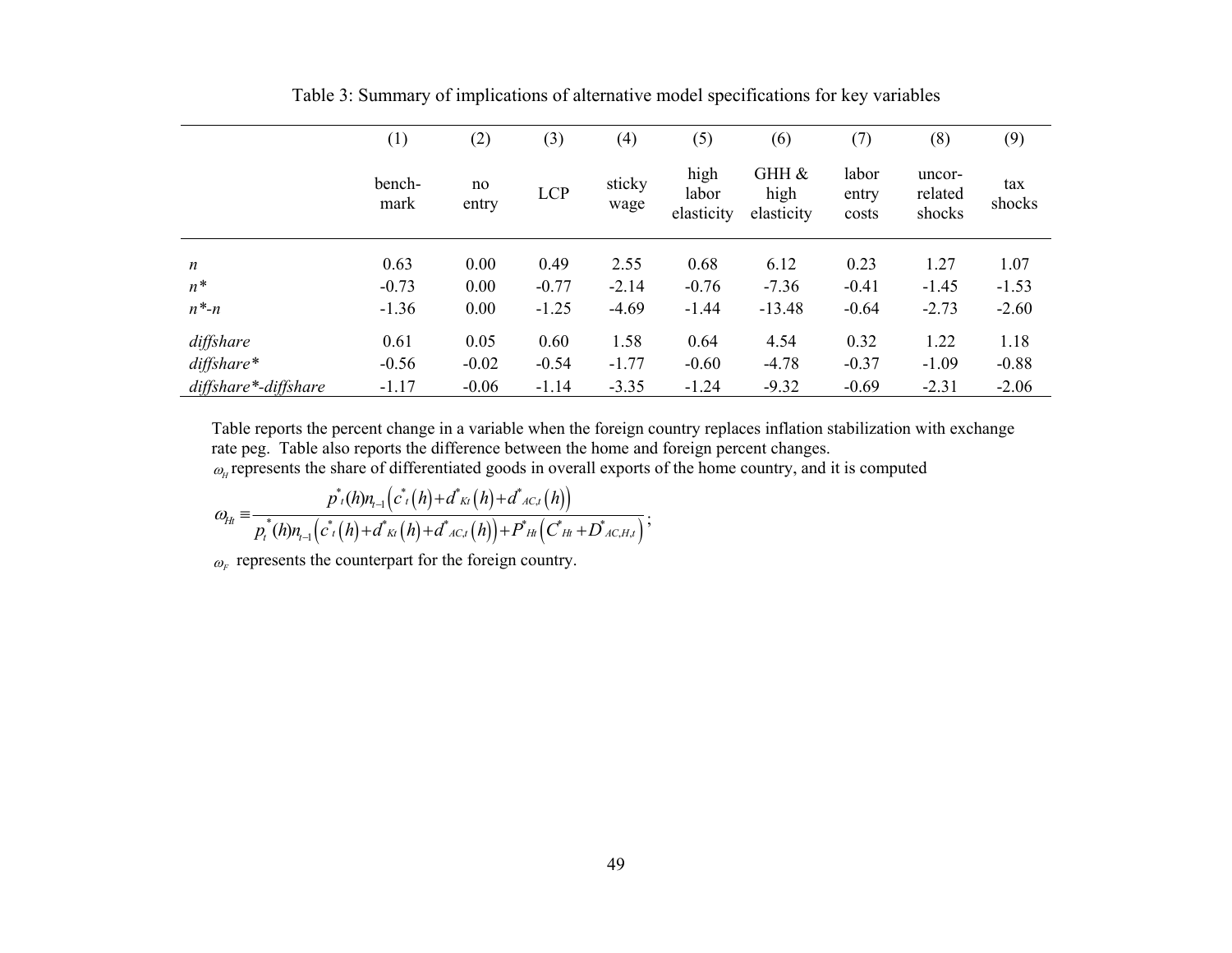|                      | (1)          | (2)                               | (3)                          | (4)                                    | (5)                           | (6)                | (7)              |
|----------------------|--------------|-----------------------------------|------------------------------|----------------------------------------|-------------------------------|--------------------|------------------|
|                      | Benchmark    | Non-oil<br>exporting<br>countries | <b>Exclude Low</b><br>Income | High $\&$<br>Upper<br>Middle<br>Income | High<br>Income $&$<br>Non-oil | No Energy<br>Goods | Shambaugh<br>Peg |
| <b>PEG</b>           | $-0.0585***$ | $-0.0635***$                      | $-0.0632***$                 | $-0.0642***$                           | $-0.0234$                     | $-0.0487***$       | $-0.0367**$      |
|                      | (0.0163)     | (0.0166)                          | (0.0169)                     | (0.0195)                               | (0.0191)                      | (0.0164)           | (0.0162)         |
|                      |              |                                   |                              |                                        |                               |                    |                  |
| Obs.                 | 3646         | 3256                              | 2942                         | 2094                                   | 953                           | 3645               | 4757             |
| $R-sq$               | 0.741        | 0.725                             | 0.786                        | 0.816                                  | 0.818                         | 0.712              | 0.718            |
| adj. R-sq            | 0.728        | 0.710                             | 0.774                        | 0.805                                  | 0.803                         | 0.696              | 0.706            |
| Country Fixed Effect | yes          | yes                               | yes                          | yes                                    | yes                           | yes                | yes              |
| Year Fixed Effect    | yes          | yes                               | yes                          | yes                                    | yes                           | yes                | yes              |

Table 4: Baseline Regression

Notes: DIF not included as regressor because subsumed in fixed effects.

Standard errors (clustered by country) in parentheses:

\* significance at 10%; \*\* significance at 5%; \*\*\*significance at 1%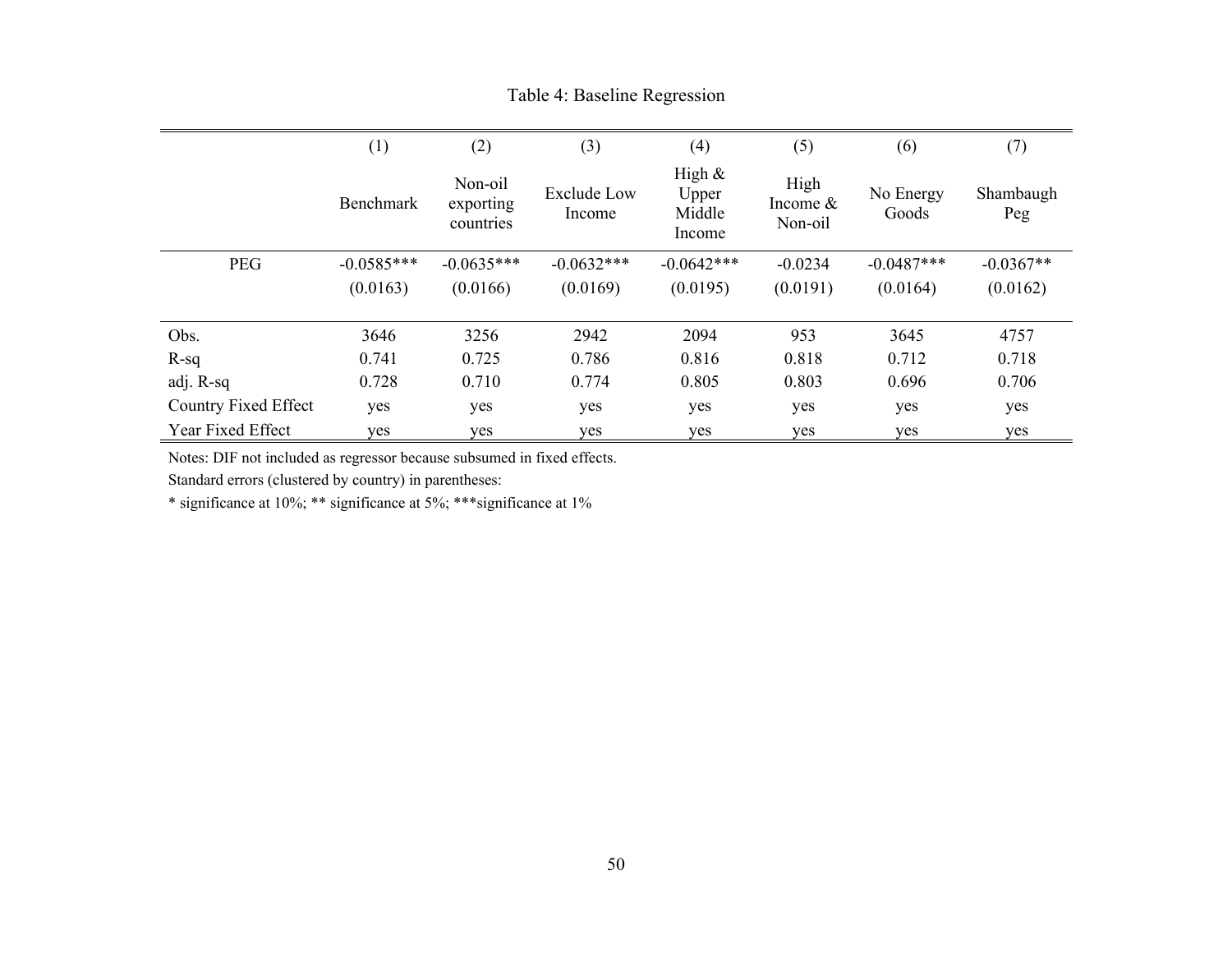|                            | (1)                     | (2)                               | (3)                      | (4)                                    | (5)                      | (6)                    | (7)                     |
|----------------------------|-------------------------|-----------------------------------|--------------------------|----------------------------------------|--------------------------|------------------------|-------------------------|
|                            | <b>Benchmark</b>        | Non-oil<br>exporting<br>countries | Exclude<br>Low Income    | High $\&$<br>Upper<br>Middle<br>Income | High Income<br>& Non-oil | No Energy<br>Goods     | Shambaugh<br>Peg        |
| PEG                        | $-0.0270*$              | $-0.0228*$                        | $-0.0292*$               | $-0.0476**$                            | 0.0000                   | $-0.0179$              | $-0.0177$               |
|                            | (0.0158)                | (0.0136)                          | (0.0176)                 | (0.0212)                               | (0.0140)                 | (0.0146)               | (0.0127)                |
| L.PEG                      | $-0.0360**$<br>(0.0154) | $-0.0488$ ***<br>(0.0157)         | $-0.0422***$<br>(0.0156) | $-0.0188$<br>(0.0145)                  | $-0.0253*$<br>(0.0130)   | $-0.0345*$<br>(0.0181) | $-0.0257**$<br>(0.0124) |
| Obs.                       | 3481                    | 3113                              | 2809                     | 1997                                   | 911                      | 3480                   | 4580                    |
| $R-sq$                     | 0.747                   | 0.731                             | 0.791                    | 0.822                                  | 0.820                    | 0.722                  | 0.727                   |
| adj. R-sq<br>Country Fixed | 0.733                   | 0.715                             | 0.779                    | 0.810                                  | 0.805                    | 0.706                  | 0.715                   |
| Effect                     | yes                     | yes                               | yes                      | yes                                    | Yes                      | yes                    | yes                     |
| Year Fixed Effect          | yes                     | yes                               | yes                      | yes                                    | Yes                      | yes                    | yes                     |

## Table 5: Baseline Regression with Lagged Peg

Notes: DIF not included as regressor because subsumed in fixed effects.

Standard errors (clustered by country) in parentheses:

\* significance at 10%; \*\* significance at 5%; \*\*\*significance at 1%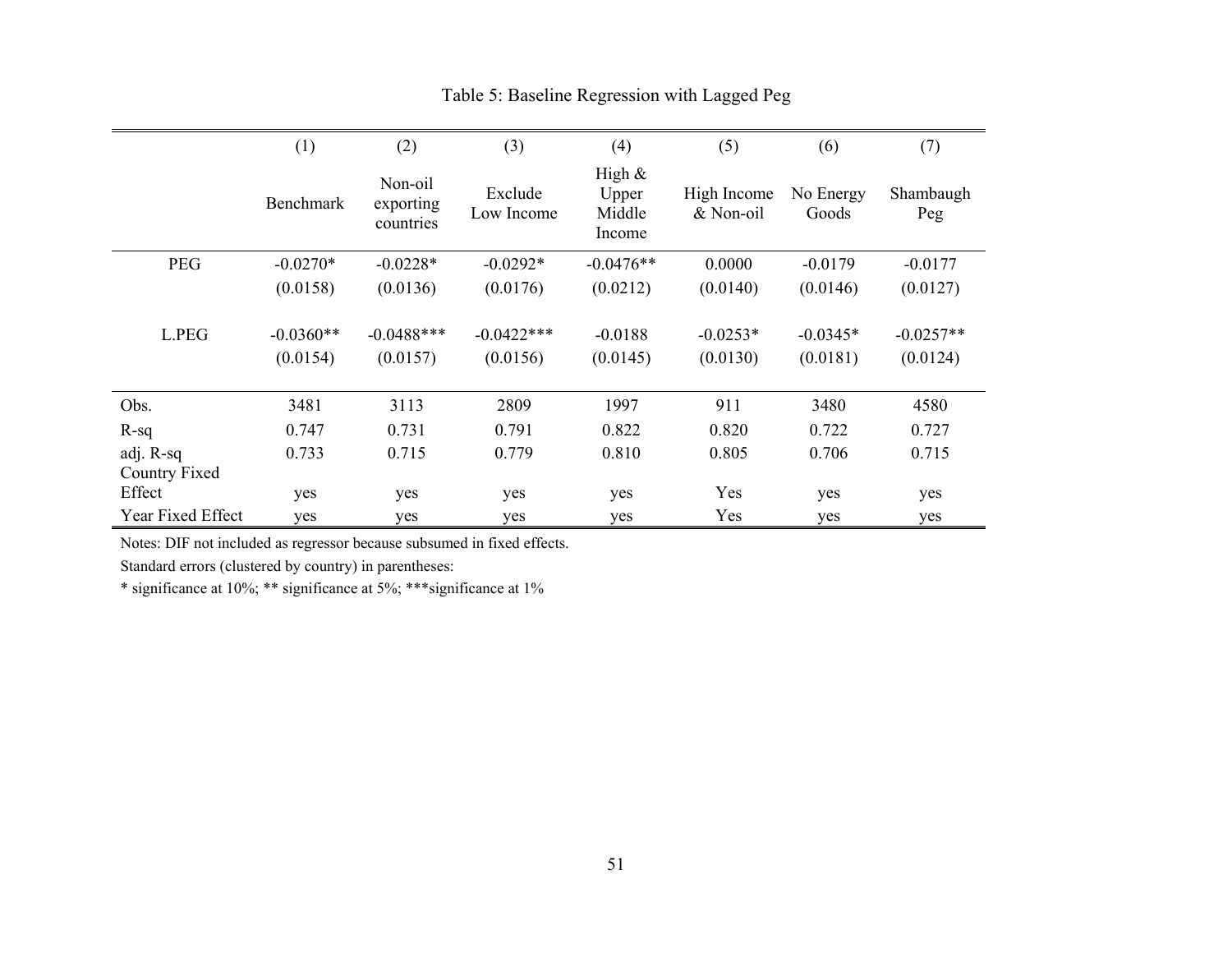|                      | (1)          | (2)         |
|----------------------|--------------|-------------|
|                      | benchmark    | 5 year      |
|                      |              | averages    |
| <b>PEG</b>           | $-0.0528***$ | $-0.0465**$ |
|                      | (0.0186)     | (0.0221)    |
|                      |              |             |
| CA GDP               | 0.000337     | 0.00101     |
|                      | (0.000619)   | (0.00181)   |
|                      |              |             |
| <b>RER</b>           | 0.00855      | $0.0182*$   |
|                      | (0.0122)     | (0.0101)    |
|                      |              |             |
| CRISIS C             | 0.00646      | 0.0154      |
|                      | (0.0111)     | (0.0210)    |
| <b>CRISIS B</b>      | 0.00521      | 0.0126      |
|                      |              |             |
|                      | (0.0154)     | (0.0249)    |
| <b>CLOSED</b>        | $-0.0185$    | $-0.00285$  |
|                      | (0.0261)     | (0.0329)    |
|                      |              |             |
| Obs.                 | 2523         | 646         |
| $R-sq$               | 0.785        | 0.853       |
| adj. R-sq            | 0.769        | 0.804       |
| Country and Year     |              |             |
| <b>Fixed Effects</b> | yes          | yes         |

Table 6: Baseline Regressions with Controls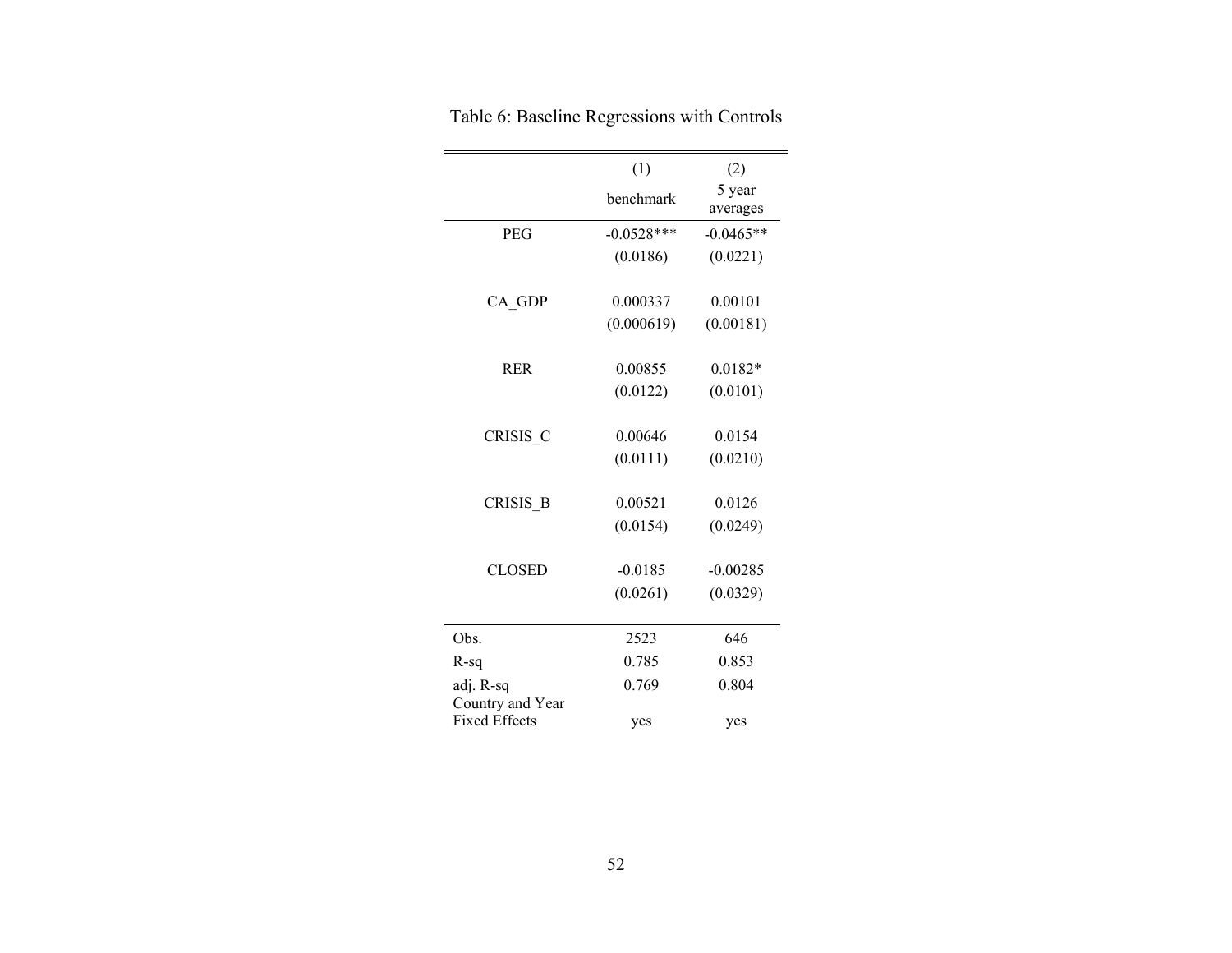Table 7: IV Regressions

|                        |                          | <b>IV: Lagged IMF Exchange Rate</b> | <b>IV: Klein-Shambaugh Index</b> |                         |  |
|------------------------|--------------------------|-------------------------------------|----------------------------------|-------------------------|--|
| <b>PEG</b>             | $-0.0739***$<br>(0.0206) | $-0.0739***$<br>(0.0104)            | $-0.108***$<br>(0.0273)          | $-0.108***$<br>(0.0133) |  |
| Obs.                   | 3481                     | 3481                                | 3443                             | 3443                    |  |
| $R-sq$                 | 0.183                    | 0.183                               | 0.165                            | 0.165                   |  |
| adj. R-sq              | 0.137                    | 0.137                               | 0.120                            | 0.120                   |  |
| <b>Standard Errors</b> | Clustered                | Robust                              | Clustered                        | Robust                  |  |
| Country Fixed Effect   | yes                      | yes                                 | yes                              | yes                     |  |
| Year Fixed Effect      | yes                      | yes                                 | yes                              | yes                     |  |

Notes: DIF not included as regressor because subsumed in fixed effects.

If the instrument is Klein and Shambaugh, the instrumented variable is the Shambaugh peg;

If the instrument is the lagged IMF exchange rate index, the instrumented is the contemporaneous IMF exchange rate index.

Under "IV: Klein-Shambaugh Index":

Standard errors (either clustered by country or heteroskedasticity-robust) in parentheses:

\* significance at 10%; \*\* significance at 5%; \*\*\*significance at 1%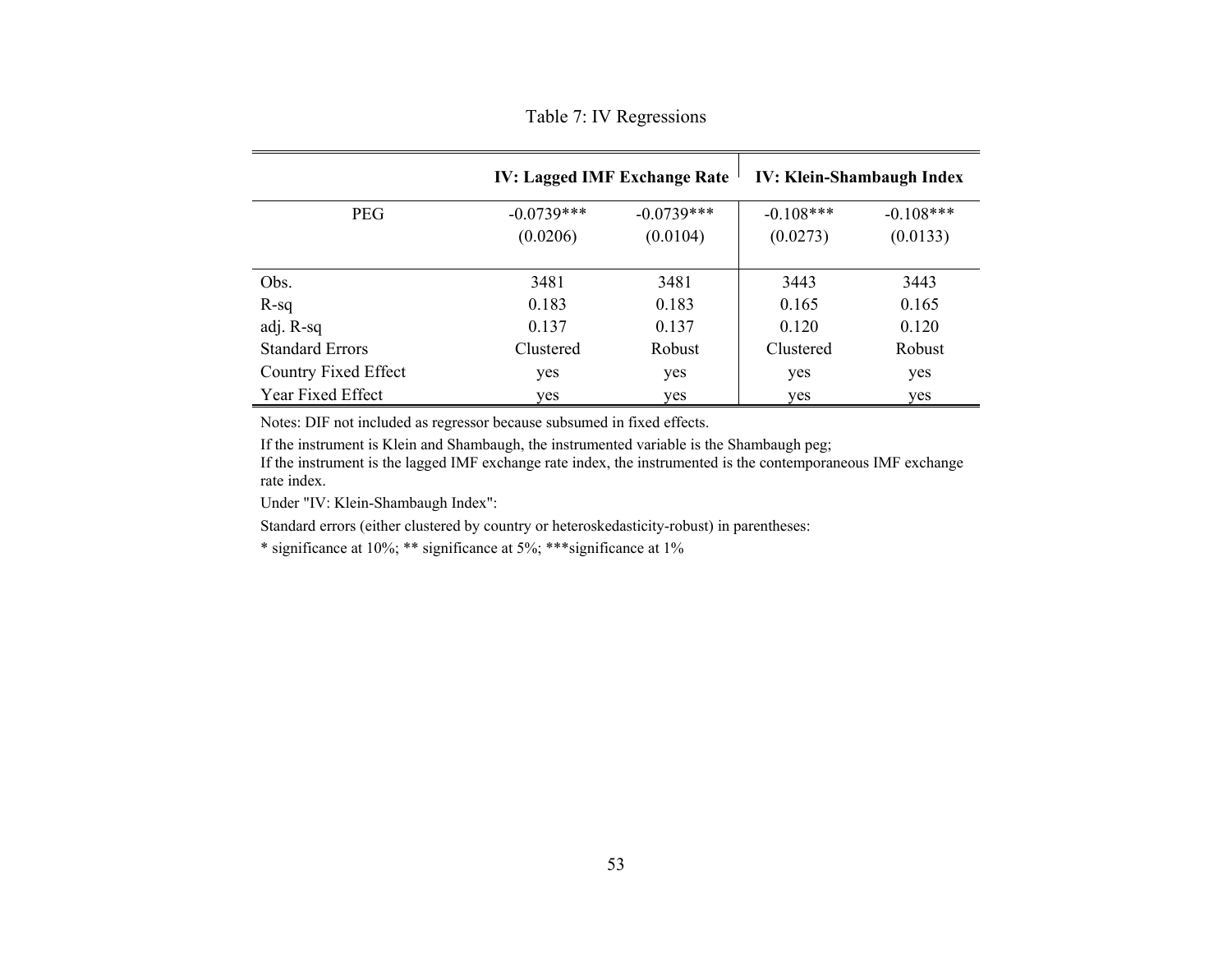

Fig 1. Responses to a 1 std dev rise in home manufacturing productivity; both countries use efficient stabilization monetary policy

Vertical axis is percent deviation (0.01=1%) from steady state levels. Horizontal axis is time (in years).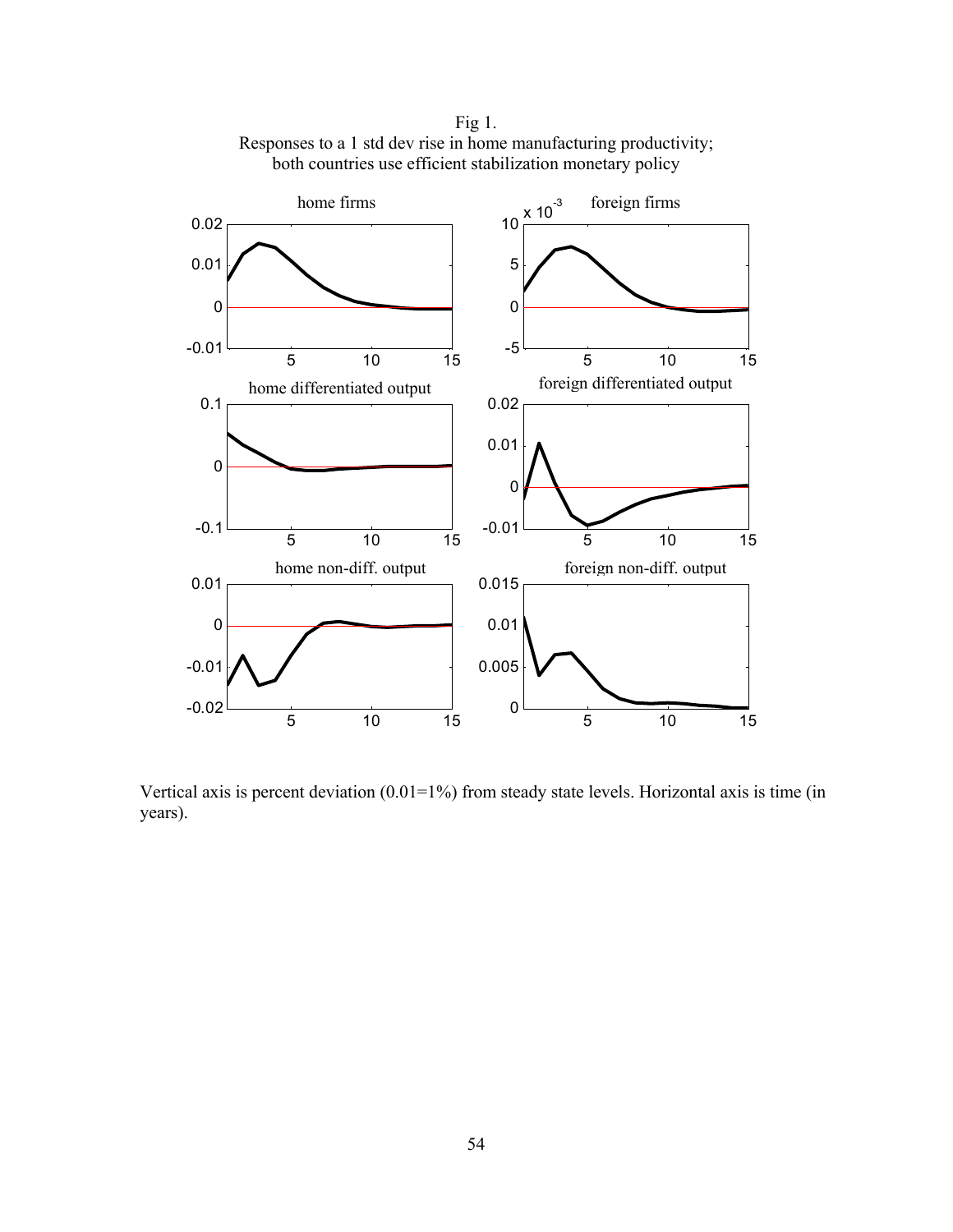Fig 2. Responses to a 1 std dev rise in home manufacturing productivity; both countries use efficient stabilization monetary policy; No autocorrelation in shocks across countries



Vertical axis is percent deviation  $(0.01=1\%)$  from steady state levels. Horizontal axis is time (in years).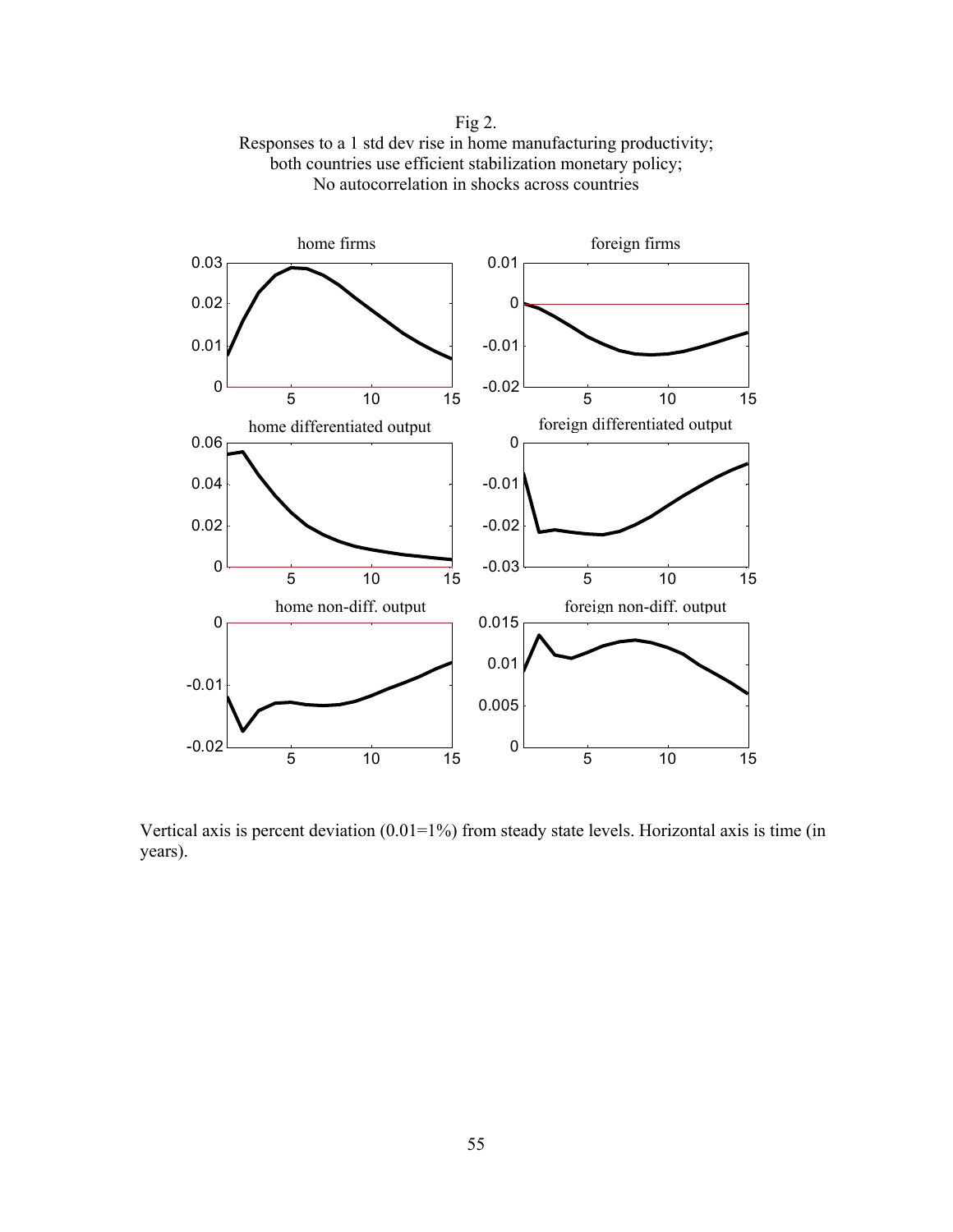5 10 15 -0.01 0 0.01 0.02 home firms 5 10 15 -0.01 0 0.01 0.02 foreign firms 5 10 15 -0.05 0 0.05 home differentiated output 5 10 15 -0.02 0 0.02 0.04 foreign differentiated output -0.02 -0.01 0 0.01 home non-diff. output -5 0 5 10  $x \rightarrow$  foreign non-diff. output

Fig 3: Responses to a 1 std dev rise in home manufacturing productivity; foreign country pegs

Vertical axis is percent deviation (0.01=1%) from steady state levels. Horizontal axis is time (in years).

5 10 15

5 10 15